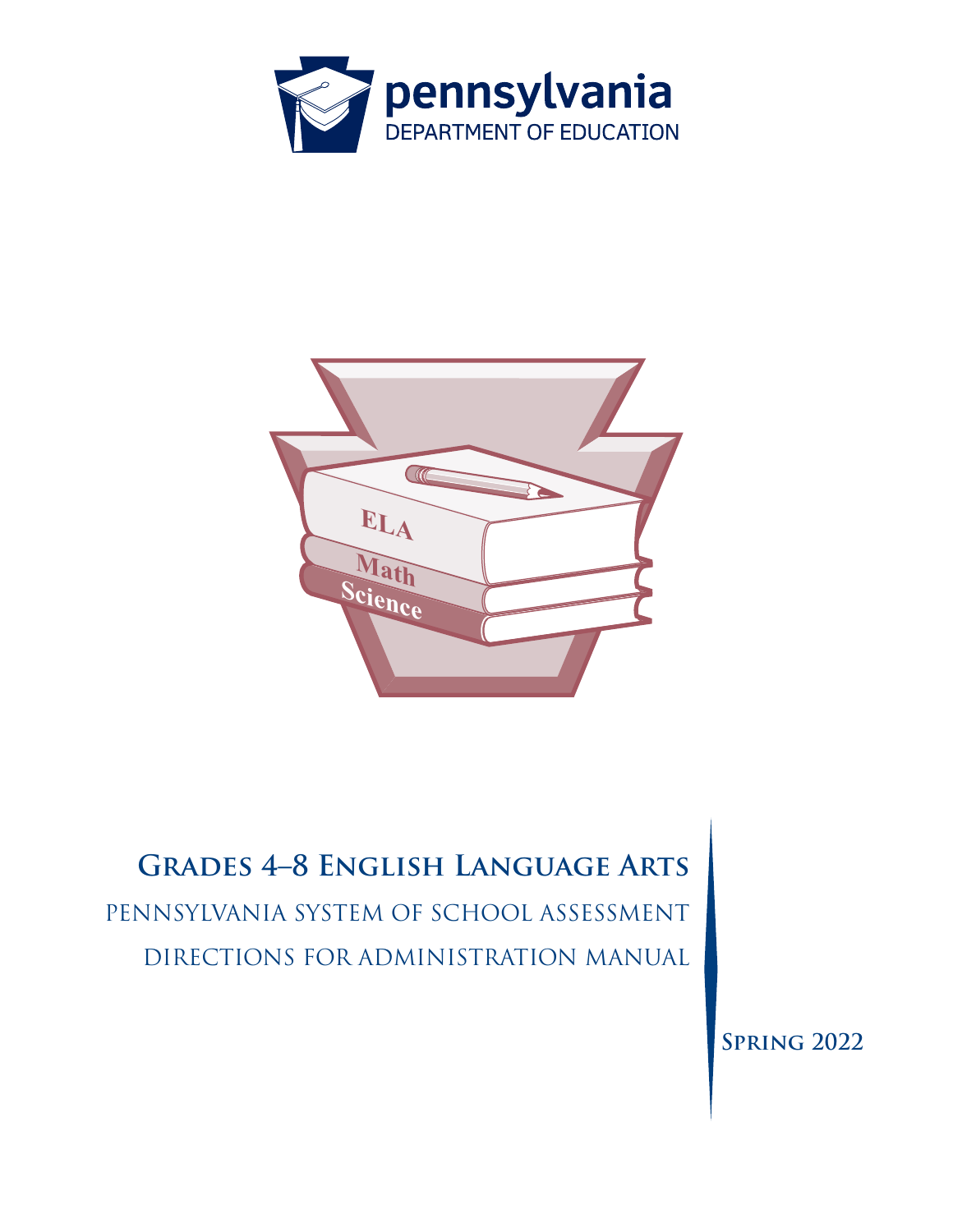## **PSSA English Language Arts**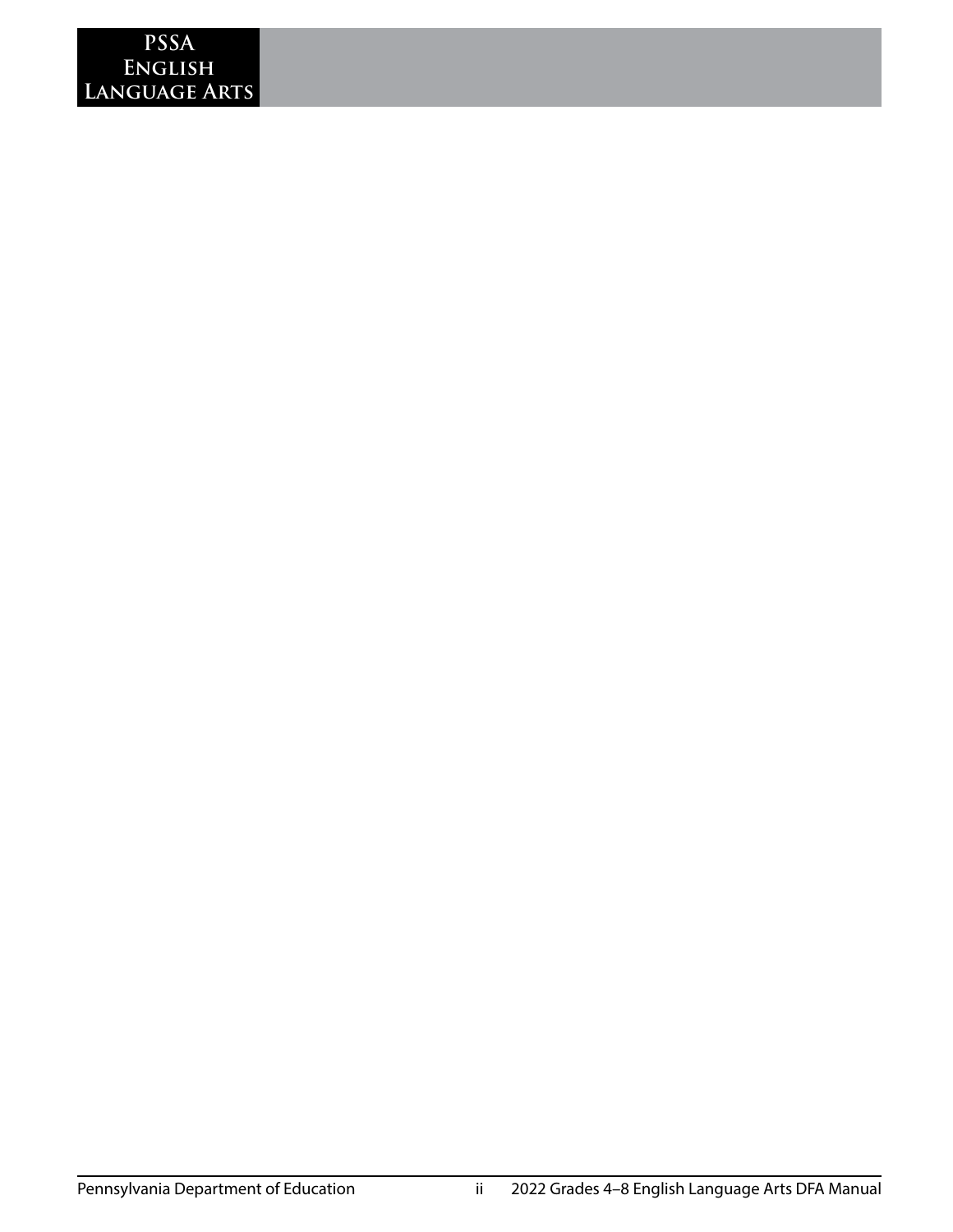## **Table of Contents**

## **PSSA English Language Arts**

|               |                                                                   | 1              |
|---------------|-------------------------------------------------------------------|----------------|
| B.            |                                                                   | $\overline{2}$ |
|               |                                                                   | 4              |
|               |                                                                   | $\overline{4}$ |
| B.            | Follow the Exam Schedule Set by the School Assessment Coordinator | $\overline{4}$ |
| C.            |                                                                   | 5              |
| D.            |                                                                   | 6              |
| Е.            |                                                                   | 7              |
| F.            |                                                                   | 8              |
| G.            |                                                                   | 8              |
| Η.            |                                                                   | 9              |
| L.            |                                                                   | 9              |
| J.            |                                                                   | 10             |
| Κ.            |                                                                   | 10             |
|               |                                                                   | 11             |
|               |                                                                   | 12             |
| N.            |                                                                   | 13             |
|               | PART III: DIRECTIONS FOR ADMINISTERING THE ASSESSMENT             | 14             |
|               |                                                                   | 14             |
| B.            | Reviewing Barcode (District/School or Student Precode) Labels     | 15             |
| $\mathcal{C}$ |                                                                   | 16             |
| D.            |                                                                   | 20             |
| F.            |                                                                   | 26             |
|               |                                                                   | 32             |
|               |                                                                   | 32             |
| B.            |                                                                   | 32             |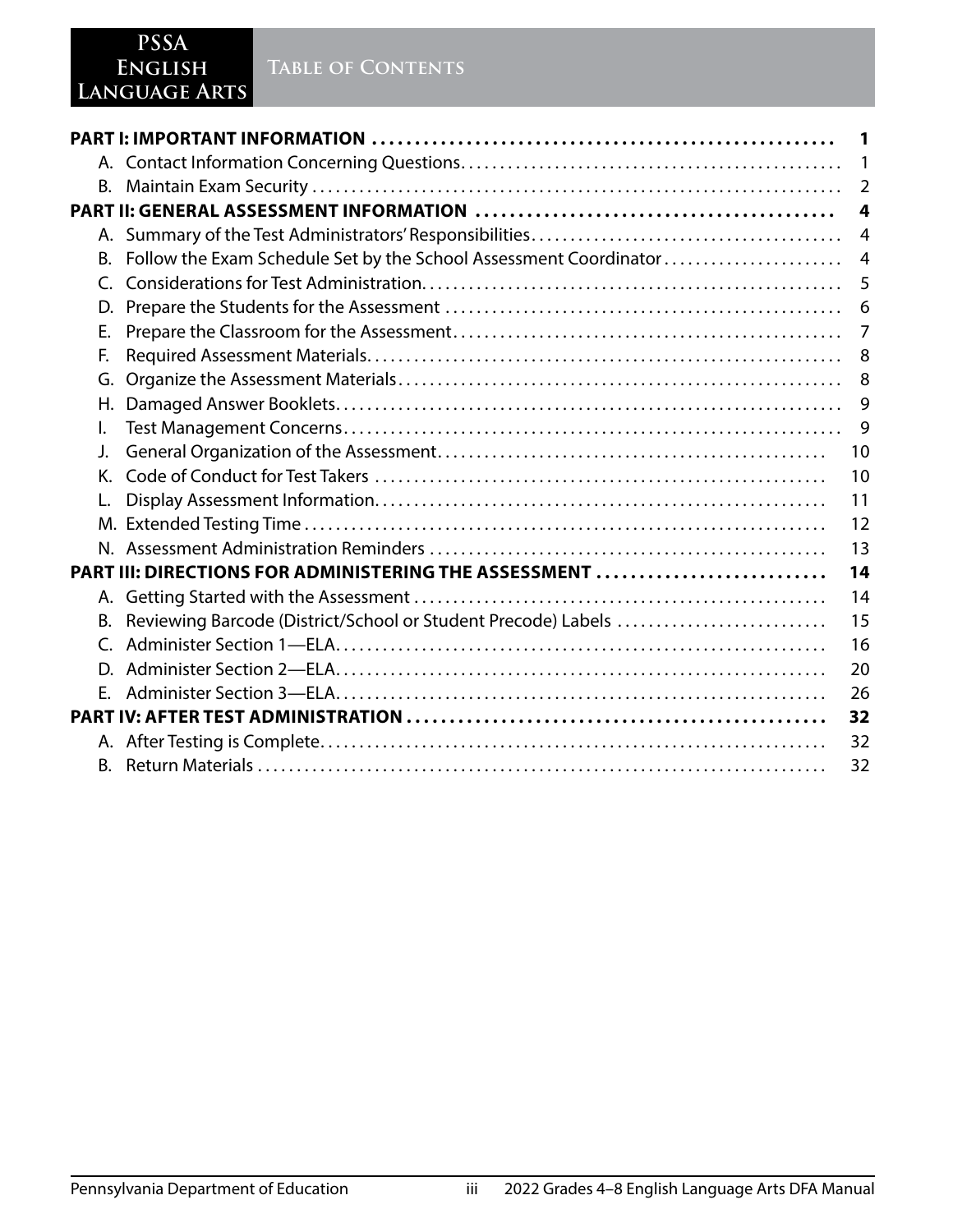

## **APPENDICES**

| Appendix B: PSSA Test Security Certification (Test Administrator and Proctor)  45 |  |
|-----------------------------------------------------------------------------------|--|
|                                                                                   |  |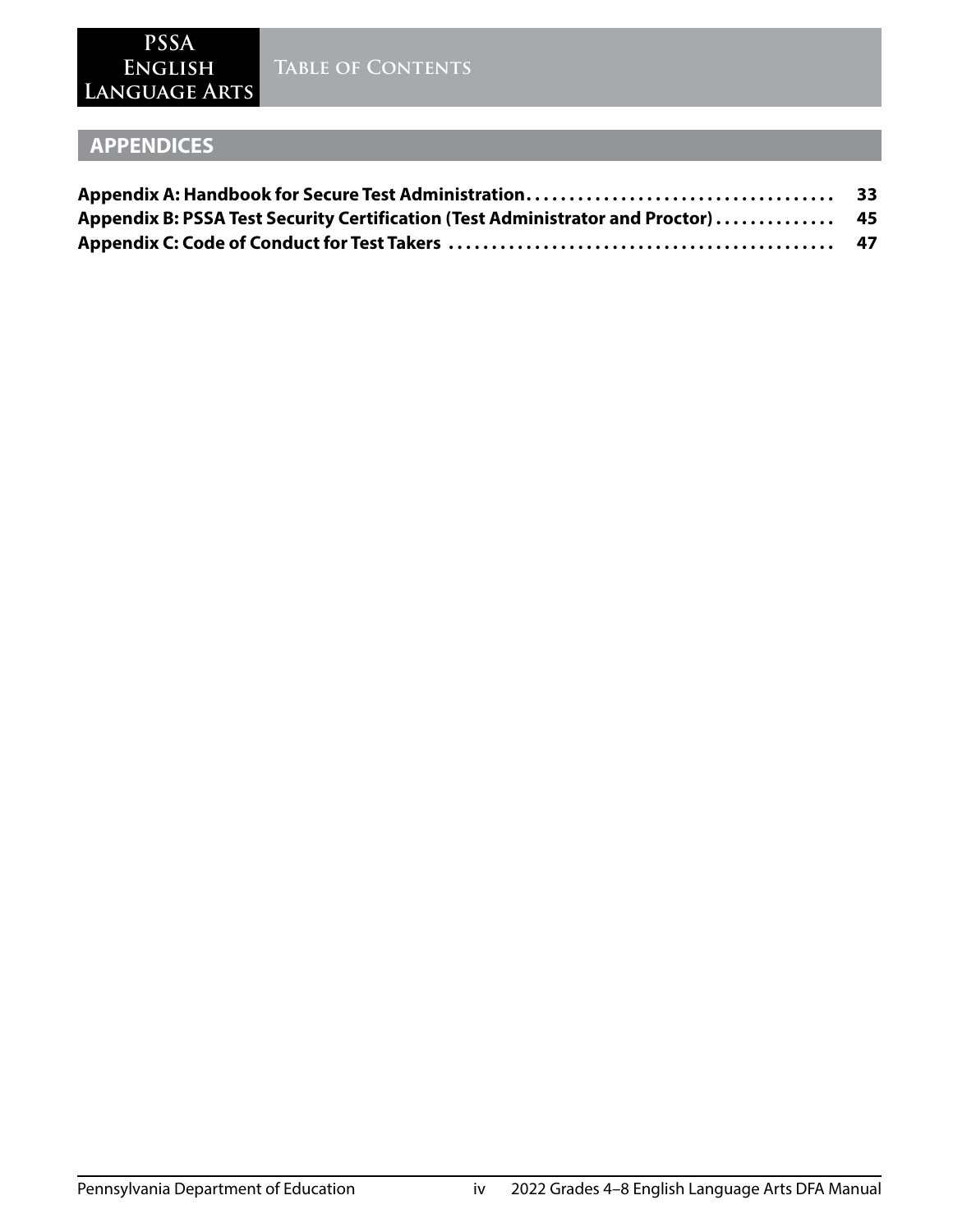This manual is to be used for the administration of the **Spring 2022 PSSA English Language Arts Assessment**. This manual provides the Test Administrator (TA) with directions that will ensure a standard assessment environment in schools throughout the Commonwealth of Pennsylvania. The administration of this exam may differ from other assessments the TA has given; therefore, **TAs are to become thoroughly familiar with this manual and the procedures for administering the English Language Arts Assessment before the testing window, April 25 through 29, 2022 .**

## **A. Contact Information Concerning Questions**

<span id="page-4-0"></span>**PSSA English Language Arts**

| <b>Topic or Subject</b>                                                                                                                                                                                            | <b>Contact Person / Telephone</b>  | <b>Email Address</b>                          |
|--------------------------------------------------------------------------------------------------------------------------------------------------------------------------------------------------------------------|------------------------------------|-----------------------------------------------|
| <b>Opting Out of Testing</b>                                                                                                                                                                                       | Brian Truesdale - 717-214-5433     | btruesdale@pa.gov                             |
| <b>Testing Irregularities and General</b><br><b>Testing Questions</b>                                                                                                                                              | Jay Gift - 717-783-1144            | rgift@pa.gov                                  |
| <b>ELA, Testing Accommodations</b><br>(IEP and 504, Regular Education)                                                                                                                                             | Diane Simaska - 717-346-8064       | dsimaska@pa.gov                               |
| ELA, Keystone Exam Literature,<br><b>EL Accommodations, General</b><br><b>Testing Questions</b>                                                                                                                    | Rebekah Baum-Leaman - 717-783-6538 | rbaumleama@pa.gov                             |
| Math, Keystone Exam Algebra I and<br><b>General Testing Questions</b>                                                                                                                                              | Diane Simaska - 717-346-8064       | dsimaska@pa.gov                               |
| Science, Keystone Exam Biology,<br>Notify Changes in Testing Dates<br>and/or Times, Testing Window<br>Exceptions, Bodily Fluids on Test<br>Materials, and Cell Phone Issues not<br><b>Related to Test Security</b> | Craig Weller - 717-525-5825        | crweller@pa.gov                               |
| <b>DRC PA Customer Service</b>                                                                                                                                                                                     | 800-451-7849                       | PACustomerService@<br>DataRecognitionCorp.com |
| Test Security/Irregularities - Please<br>use the email for a more rapid and<br>efficient response                                                                                                                  | 844-418-1651                       | ra-edirregularities@pa.gov                    |
| General PSSA and Keystone Exam<br><b>Testing Questions</b>                                                                                                                                                         |                                    | ra-ed-pssa-keystone@pa.gov                    |

If a test security violation is suspected, contact the SAC immediately. If you believe the SAC may have involvement in the violation, immediately contact PDE directly at [ra-ed-pssa-keystone@pa.gov](mailto:ra-ed-pssa-keystone%40pa.gov?subject=) or 844-418-1651. Sending an email with a detailed subject line will provide a faster response from PDE than calling the toll-free number. Please ensure that you only utilize the email account or telephone number provided here. If you need assistance with items other than security/irregularities, please contact the correct individual listed in the table above.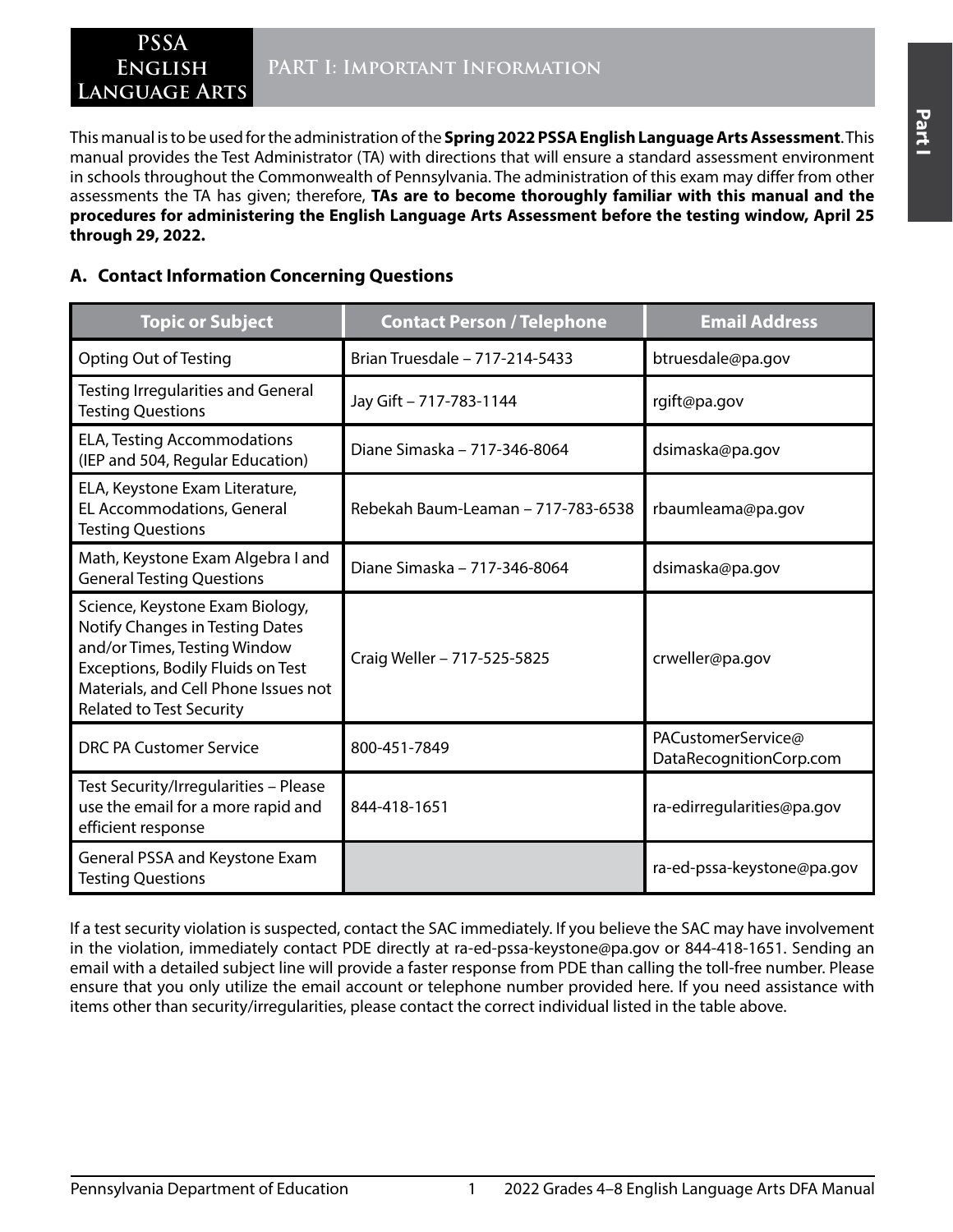<span id="page-5-0"></span>**PSSA**

## **B. Maintain Exam Security**

The PSSAs are a measure of individual student achievement conducted by the Pennsylvania Department of Education (PDE). Any deviation from the exam procedures outlined in this manual (including, but not limited to, group work, teacher coaching, teaching or releasing of the performance tasks or exam questions, using old, non-released Pennsylvania assessment items as preparation tools, etc.) is strictly prohibited and is considered a violation of exam security. (This prohibition does not include the use of the PSSA Item and Scoring Samplers available on PDE's website.) Those individuals who divulge exam questions, falsify student scores, or compromise the integrity of the state assessment system in any manner will be subject to professional disciplinary action under the Professional Educator Discipline Act, 24 P.S. § 2070.1a et seq, including a private reprimand, a public reprimand, a suspension of their teaching certificate(s), a revocation of their teaching certificate(s), and/or a suspension or prohibition from being employed by a charter school. In this regard, an educator is any individual who holds public or private academic school certification and all charter and cyber charter school staff members and contracted educational providers who would be required to hold certification if they served in a traditional public school.

In order to ensure the validity and security of the PSSA, all TAs and Proctors should read and understand the *Handbook for Secure Test Administration*. The *Handbook for Secure Test Administration* is [Appendix A](#page-36-0) of this manual; this document can also be found in the *Handbook for Assessment Coordinators* posted on the PDE website:

*[www.education.pa.gov](http://www.education.pa.gov)* [Roll over 'Data and Reporting' in the menu at the top of the page. Select 'Assessment and Accountability.' Click on the link that reads 'PSSA - PA System of School Assessment'. Then click on 'Administration Materials' on the right side of the screen.]

Students may not discuss, disseminate, or otherwise reveal the assessment content to others. This includes talking with others about questions on the test during or after the test. Students will be subject to discipline based on the LEA's policy and procedures. Students should be assured that they may discuss the testing process or issues of concern with their parents/guardians.

#### **1. Test Security**

- **a.** TAs must complete the online Pennsylvania State Test Administration Training (PSTAT), found at *[www.pstattraining.net](http://www.pstattraining.net)*, once every school year for which they are a TA or Proctor. The PSTAT must be completed prior to working on any PSSA tasks.
- **b.** District Assessment Coordinators (DACs), School Assessment Coordinators (SACs), TAs, Principals, and all other individuals who are involved in this assessment program must maintain the security of all exam materials. Together, they share the responsibility for ensuring that all exam materials and student responses are handled securely, confidentially, and in accordance with security mandates and other general procedures. These include, but are not limited to, the following:
	- **i.** Except where allowed by a specific written accommodation, only students being tested are allowed to view the content of the exam materials.
	- **ii.** No secure materials from the assessment may be copied, photographed, or recorded in any manner.
	- **iii.** Student responses must not be reviewed for accuracy or completeness by anyone other than the student.
	- iv. Students may not review responses at any time other than during the administration of a test.
- **c .** It is required that TAs, Proctors, and any other individual who handles secure assessment materials must read, sign, and date a *PSSA Test Security Certification (Test Administrator and Proctor)*. The *PSSA Test Security Certification (Test Administrator and Proctor)* must be signed **after** the assessments have been administered.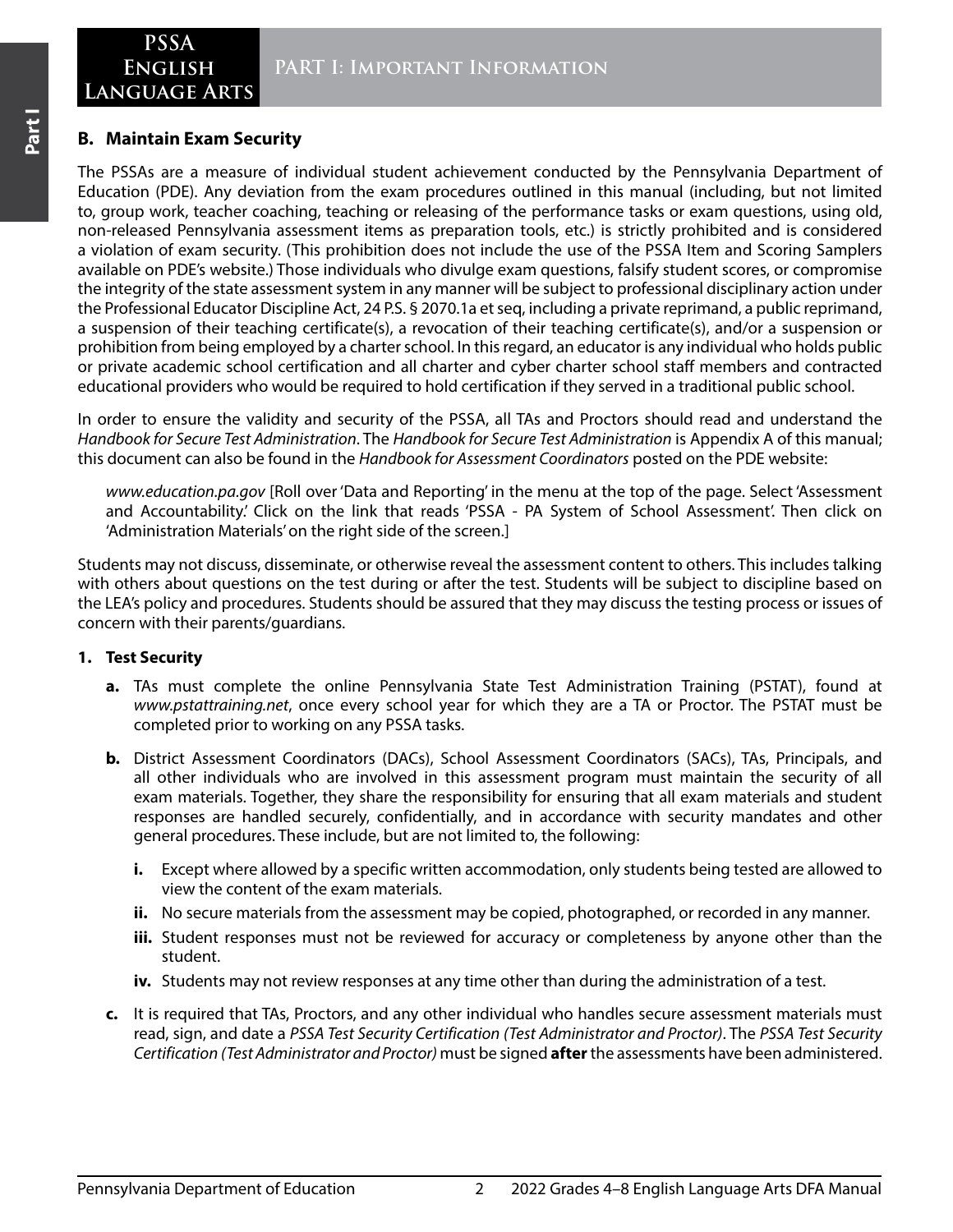## **2 . Reporting Irregularities**

**PSSA English Language Arts**

> **If a test security violation is suspected, contact the SAC immediately . If you believe the SAC may have involvement in the violation, immediately contact PDE directly at [ra-ed-pssa-keystone@pa .gov](mailto:ra-ed-pssa-keystone%40pa.gov?subject=) or 844-418-1651 . Sending an email with a detailed subject line will provide a faster response from PDE than calling the toll-free number . Please ensure that you only utilize the email account or telephone number provided here .**

## **3 . Avoiding Inappropriate Test-Taking Strategies**

Every answer booklet will be processed by scanners that detect pencil marks. As such, it is not appropriate to have students taking a paper assessment eliminate answers by striking through an answer bubble or by bubbling multiple answers and later erasing. Students who mark their answers in the test booklet initially must remember to mark their final response in the answer booklet. Students must not discuss, disseminate, or otherwise reveal the assessment content to others.

## **4 . Storing Secure Materials**

All answer booklets and test booklets (and test tickets for online assessments) are considered secure materials and must be kept in a preselected, locked, secure storage area at both the district and school levels. Secure materials must never be left unattended or in open areas. TAs must not be given access to secure test materials before the administration day. TAs should only be given access to secure test materials immediately preceding test administration. **It is mandatory that school districts utilize a sign-out/sign-in sheet for distribution and collection of secure test materials .** It is recommended that TAs count the number of test booklets and answer booklets received and returned in the presence of the SAC or the SAC's designee.

- **a.** The *Directions for Administration Manuals* are not considered secure test materials and should be provided to TAs prior to the assessment for review.
- **b .** Each student taking the PSSA will receive **one test booklet and one answer booklet per subject**.
- **c .** Scratch paper and any other paper on which students have written is considered secure and must be collected at the end of each testing session to be destroyed by the SAC or the SAC's designee.

**All secure testing materials must be inventoried, counted, and returned immediately to the SAC or the SAC's designee after testing is completed . Individual restroom breaks during testing are permitted but require monitoring . Materials must be kept secure after each testing session and prior to shipping to**  DRC.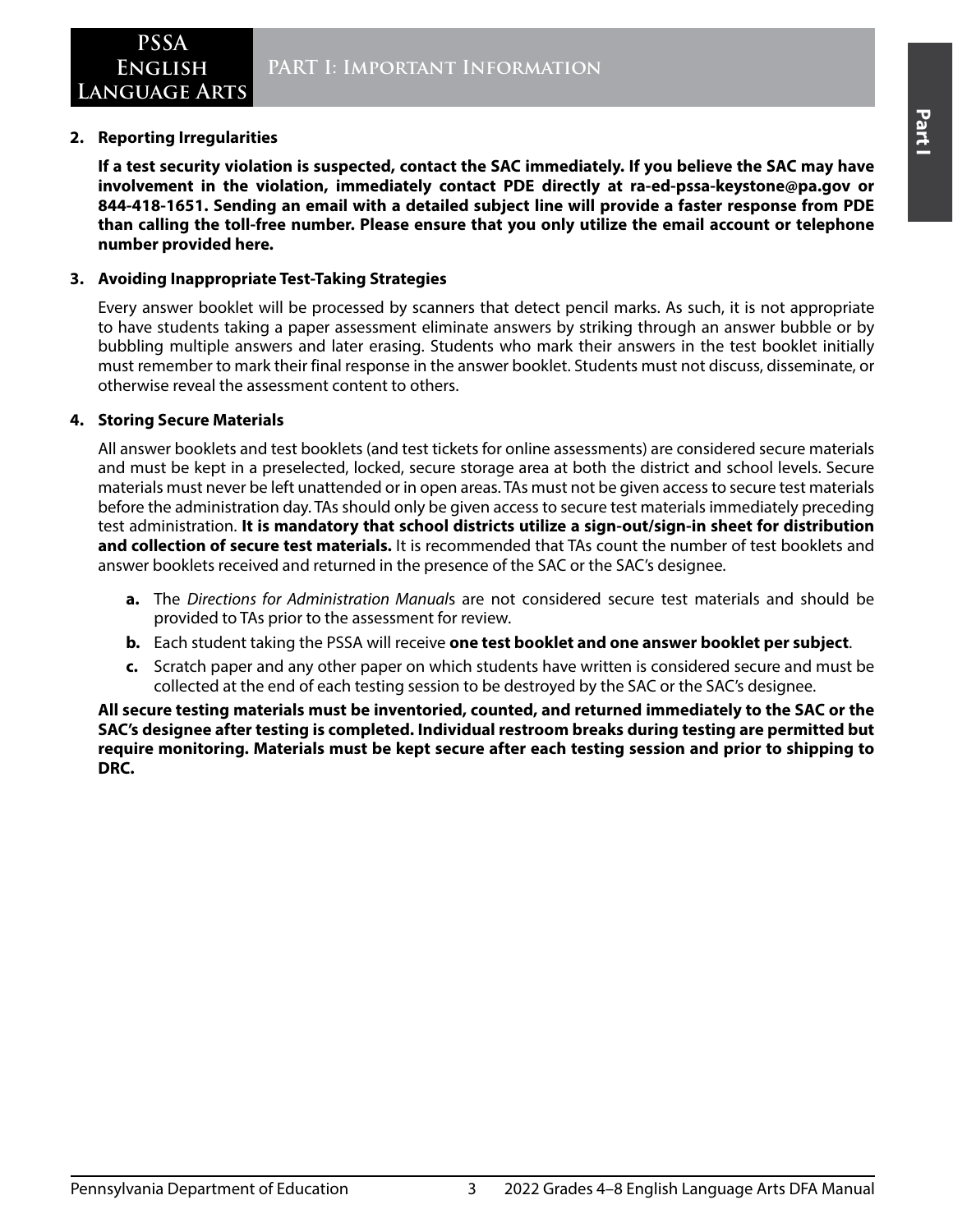#### **A . Summary of the Test Administrators' Responsibilities**

<span id="page-7-0"></span>**PSSA English Language Arts**

- **1 .** Complete the Pennsylvania State Test Administration Training (PSTAT) online module, prior to working as a TA/Proctor, one time per school year (this satisfies both the PSSA and Keystone Exam requirement for the school year).
- **2 .** Become familiar with the exam administration procedures provided in this manual, the *Directions for Administration Manual*.
- **3.** Receive student assessment materials from the SAC immediately prior to the testing session on the day during which you are scheduled to be a TA (or Proctor) for the PSSA Grades 4–8 English Language Arts Assessments.
- **4 .** Alert the SAC if any student information on the label or bubbled in is incorrect and needs to be changed.
- **5 .** Look at the back cover of each answer booklet and ensure that your initials are correctly bubbled in the Test Administrator Initials fields. Some schools may have TAs bubble in the Test Administrator initials, and other schools may have bubbled in the Test Administrator initials. If incorrect or missing, alert your SAC.
- **6.** Distribute test booklets and answer booklets to students at the time of the assessment, making certain that form numbers match.
- **7 .** Read the directions for administration to students at the start and end of each PSSA assessment for which you are a TA.
- **8.** Actively monitor the assessment environment during the scheduled testing time. Actively monitoring is monitoring the administration of the exam and nothing else.
- **9.** Collect, account for (including counting the number received and returned), and return all student assessment materials to the SAC or the SAC's designee at the end of each assessment session.
- **10.** Return the reference sheet, all scratch paper, and any other paper on which students have written to the SAC or the SAC's designee at the end of each assessment session.
- **11 .** Review, understand, and return the signed and dated *PSSA Test Security Certification (Test Administrator and Proctor)* to the SAC at the end of the final PSSA administration for which you are a TA or Proctor.

## **B . Follow the Exam Schedule Set by the School Assessment Coordinator**

The Spring 2022 English Language Arts Assessment must be administered within the PDE-designated testing window on the dates assigned by the SAC. The assessment consists of **three sections**. **The sections must be administered in the sequence in which they are printed** in the booklet. It is possible to combine multiple sections as a single testing session, with a limit of two sections in one day. The SAC must discuss the schedule with TAs at least one week prior to the assessment dates. Please note that some sections may require more time than others. See "General Organization of the Assessment" on [page 10](#page-13-1) of this document for more information on administration and testing times.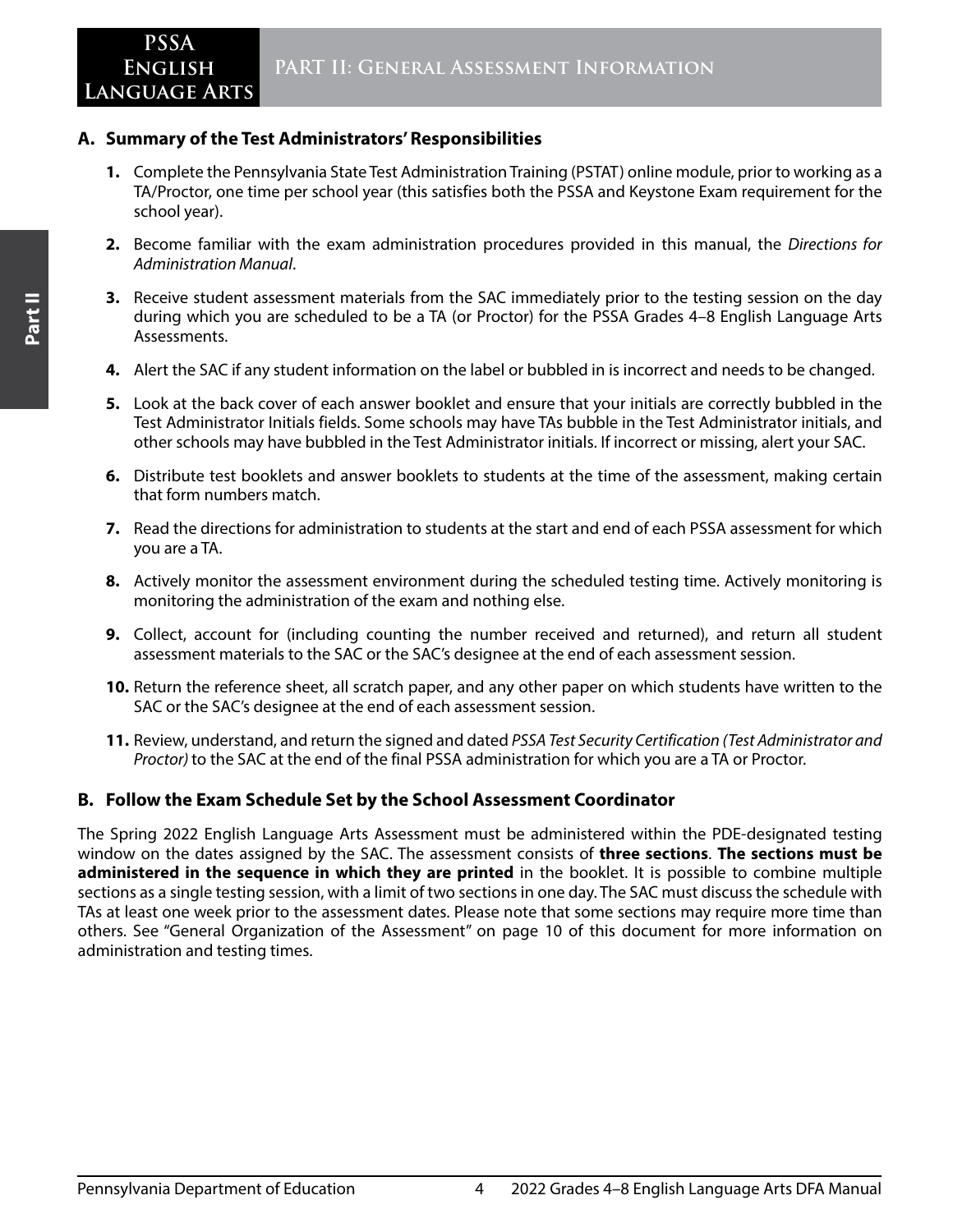#### **C . Considerations for Test Administration**

<span id="page-8-0"></span>**PSSA English Language Arts**

The procedures listed below must be followed prior to administering the Spring 2022 English Language Arts Assessment. This assessment includes procedures that students may not have encountered before.

- **1 .** The SAC will receive a *PSSA Handbook for Assessment Coordinators* that provides additional, detailed information about the assessment. This document is also posted on these portals:
	- **a .** *<https://pa.drcedirect.com>* [Click on the applications drop-down and select 'General Information.' Then select 'Documents.']
	- **b.** *[www.education.pa.gov](http://www.education.pa.gov)* [Roll over 'Data and Reporting' in the menu at the top of the page. Select 'Assessment and Accountability.' Click on the link that reads 'PSSA - PA System of School Assessment'. Then click on 'Administration Materials' on the right side of the screen.]
- **2 .** The entire Grades 4–8 English Language Arts *Directions for Administration Manual* must be read in advance in order to become familiar with the procedures for administering the assessment. Prior to the assessment administration, the TA must do the following:
	- **a.** Become familiar with the assessment schedule and the procedures for allowing extended testing time.
	- **b.** Follow the direction of the SAC for maintaining test security.
	- **c .** Plan sufficient time for distribution and collection of materials.
	- **d.** Arrange student seating to prevent student interaction during the assessment sessions.
	- **e .** Post a "**Testing—Do Not Disturb**" sign on the door(s) to the classroom to indicate that an assessment session is taking place.
- **3 .** Student Precode Labels are supplied for most students; however, if any student does not have a Student Precode Label, a District/School Label must be used.
- **4 .** Prior to the assessment, ensure that all answer booklets have a barcode label affixed. For those booklets that have a District/School Label, rather than a Student Precode Label, ensure that the SAC or the SAC's designee has bubbled in all appropriate information on pages 1 and 2 (see "Reviewing Barcode (District/ School or Student Precode) Labels" on [page 15](#page-18-1) of this document).
- **5.** Prior to the assessment, be aware of test accommodations that are outlined in the current PSSA and Keystone *Accommodations Guidelines* and in the current *Accommodations Guidelines for English Learners* (ELs) (e.g., "Test Administrator transcribed student responses," "Extended time"). These documents are posted on the following portals:
	- **a .** *<https://pa.drcedirect.com>* [Click on the applications drop-down and select 'General Information.' Then select 'Documents.']
	- **b.** *[www.education.pa.gov](http://www.education.pa.gov)* [Roll over 'Data and Reporting' in the menu at the top of the page. Select 'Assessment and Accountability.' Then click on the link that reads 'PSSA - PA System of School Assessment'. Then click on 'Testing Information' on the right side of the screen.]

Not all accommodations that are provided on a day-to-day basis in the classroom are approved for use with the PSSA; however, all accommodations in IEPs or 504 Plans must be considered when planning for the administration of the PSSA.

**6 .** A form number is on the front cover of each answer booklet and each test booklet. For the Spring 2022 English Language Arts Assessment, there are twelve (12) forms labeled 01 through 12. Students must use an answer booklet and a test booklet with the same form-number designation.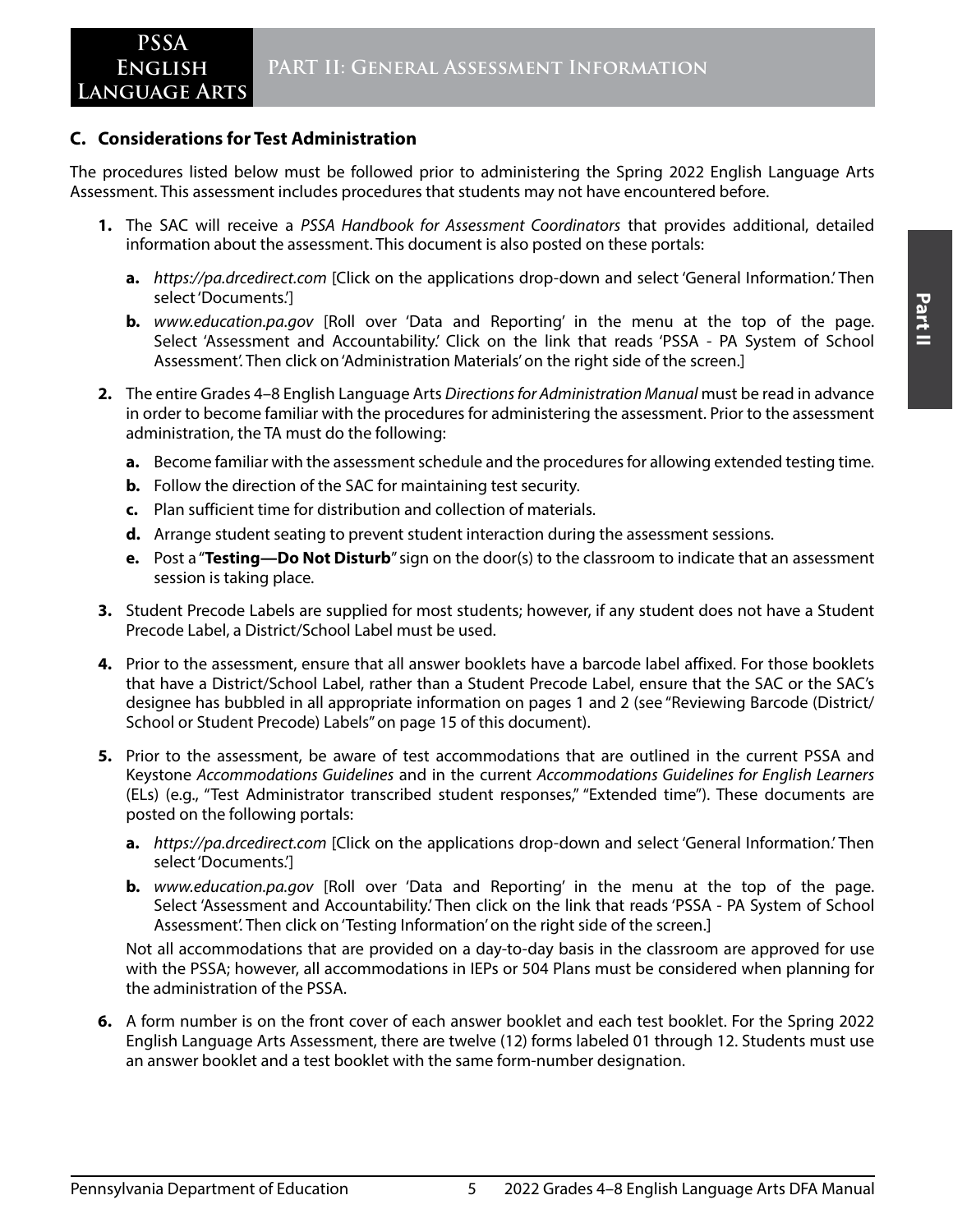**PART II: General Assessment Information**

- **7 .** Review, understand, and return the signed and dated *PSSA Test Security Certification* (*Test Administrator and Proctor*) to the SAC at the end of the final PSSA administration for which you are a TA or Proctor. It is found in [Appendix B.](#page-48-0) Contact your SAC if you need more information.
- **8 . If a test security violation is suspected, contact the SAC immediately . If you believe the SAC may have involvement in the violation, immediately contact PDE directly at [ra-ed-pssa-keystone@pa .gov](mailto:ra-ed-pssa-keystone%40pa.gov?subject=) or 844-418-1651 . Sending an email with a detailed subject line will provide a faster response from the PDE than calling the toll-free number . Please ensure that you only utilize the email account or telephone number provided here .**

### **D. Prepare the Students for the Assessment**

<span id="page-9-0"></span>**PSSA English Language Arts**

- **1 .** Inform students in advance of the schedule for the assessment sessions, as communicated by the SAC or the SAC's designee.
- **2 .** Students are not permitted to have cell phones, cameras, smartphones, smartwatches, earbuds, or any other unapproved electronic devices in their possession during the administration of the assessment. Students **must** be informed of this policy in advance and should be encouraged to leave such items at home on administration days. **The TA must collect all such devices prior to distributing assessment materials .**
- **3 .** PDE encourages districts and schools to inform students before testing begins of the locally determined ramifications/sanctions for student misconduct during the PSSA assessments. This includes, but is not limited to, discipline associated with cheating, sharing, and/or reproduction of test content.
- **4 .** Discuss the *Code of Conduct for Test Takers*, which is in [Appendix C](#page-50-0) of this manual and is also found in the PSSA *Handbook for Assessment Coordinators*, with all students prior to the scheduled exam time. It is essential that students understand the importance of each point in the *Code of Conduct for Test Takers* before testing begins. Prior to the administration, students must fill in the appropriate bubble indicating that they understand the *Code of Conduct for Test Takers* that their TA (or other school personnel) has reviewed with them. TAs should answer any questions that students have to ensure that all students understand this code of conduct. Students should be assured that they may discuss the testing process or issues of concern with their parents/guardians.
- **5 .** Students may **not** use a dictionary or a thesaurus for any part of this assessment.
- **6 .** Students must use a No. 2 pencil; an ink pen may **not** be used.
- **7 .** Students may highlight, underline, and make notes or comments in the test booklet or on scratch paper, but they must write their answers in the answer booklet. All scratch paper and any other paper on which students have written must be collected and returned to the SAC. **Students must not use highlighters on the answer bubbles .**
- **8 .** Students should not make any extraneous marks on or near the answer bubbles (e.g., crossing out answers believed to be incorrect or marking multiple answers thought to be correct). Students should completely erase any extraneous marks.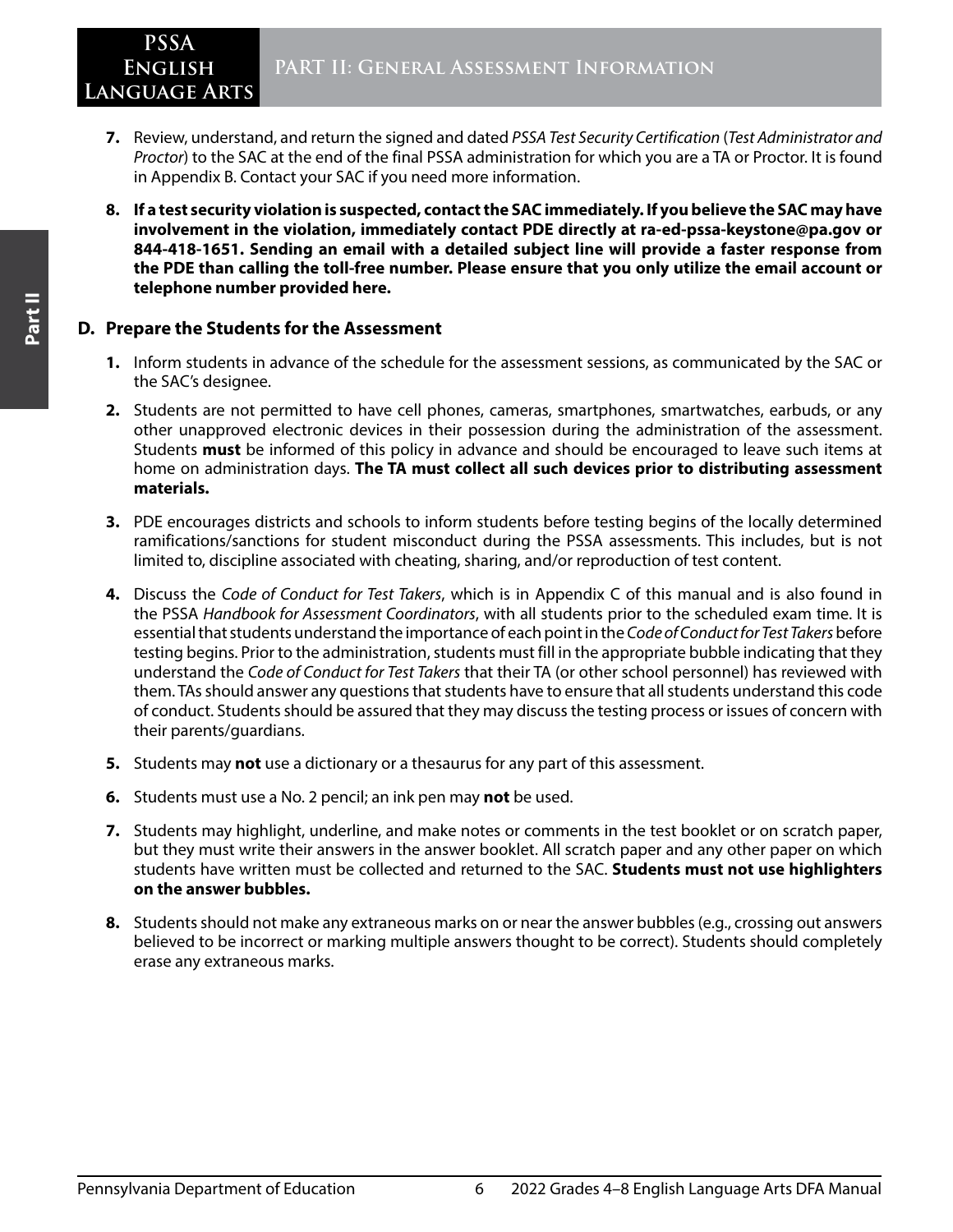**PART II: General Assessment Information**

## <span id="page-10-0"></span>**PSSA English Language Arts**

- **9.** The English Language Arts Assessment includes questions that require students to select from four possible answers (multiple-choice questions). The assessment also includes questions that have two parts and require students to select one or more answers in each part (evidence-based selected-response questions). These multiple-choice and evidence-based selected-response questions and answer choices are found in the test booklet. Students will read each question and record their answer or answers in the spaces provided **in their answer booklets only . Responses written or marked in the test booklet or on scratch paper and any other paper on which students have written will not be scored .**
- **10 .** The English Language Arts Assessment also includes questions that require students to write a response (text-dependent analysis questions). These questions appear in the answer booklet only. Students will read each question and will write their responses in the spaces provided **in the answer booklet only . Responses written in the test booklet or on scratch paper and any other paper will not be scored .**

| <b>Students are permitted to</b>                                                                                                                                                                                                                                    | <b>Students are NOT permitted to</b>                                                                                                                                                                                                                                                                                                                                                                                                                                       |
|---------------------------------------------------------------------------------------------------------------------------------------------------------------------------------------------------------------------------------------------------------------------|----------------------------------------------------------------------------------------------------------------------------------------------------------------------------------------------------------------------------------------------------------------------------------------------------------------------------------------------------------------------------------------------------------------------------------------------------------------------------|
| use scratch paper. (Students may use it to create<br>their own graphic organizers, etc., during the<br>assessment.)<br>highlight, underline, and make notes or<br>comments in the test booklet. (Students must not<br>use highlighters to mark the answer bubbles.) | use preprinted graphic organizers.<br>possess or use unapproved devices, including cell<br>phones, smartphones, smartwatches, earbuds,<br>cameras, any type of computer, or any mobile<br>device with a camera and/or Internet access<br>(e.g., tablets, MP3 players, gaming systems,<br>entertainment devices) at any time during the<br>assessment.<br>possess or use dictionaries, thesauri, and/or spell-<br>or grammar-checkers at any time during the<br>assessment. |

## **E. Prepare the Classroom for the Assessment**

Good organization of assessment materials and well-executed procedures will help the administration of the assessment proceed smoothly.

Appropriate test conditions optimize the chance for better student performance. The assessment should be given in a regular classroom setting, if possible. Other settings may be used according to needs and available facilities. However, test situations created to dishonestly inflate assessment scores are a violation of test security.

Remove or cover with opaque material all classroom instructional materials or any other materials that may affect the validity of the 2022 English Language Arts Assessment.

## **DO** *NOT* **DISPLAY:**

- **1.** writing terms and/or definitions
- **2.** vocabulary words and/or definitions
- **3.** examples of assessment questions or answers
- **4.** tips on how to write and/or review essays

**Note:** This is not an exhaustive list. These are general examples of what is not permitted. Any materials that may contain content that could be tested must be removed or covered.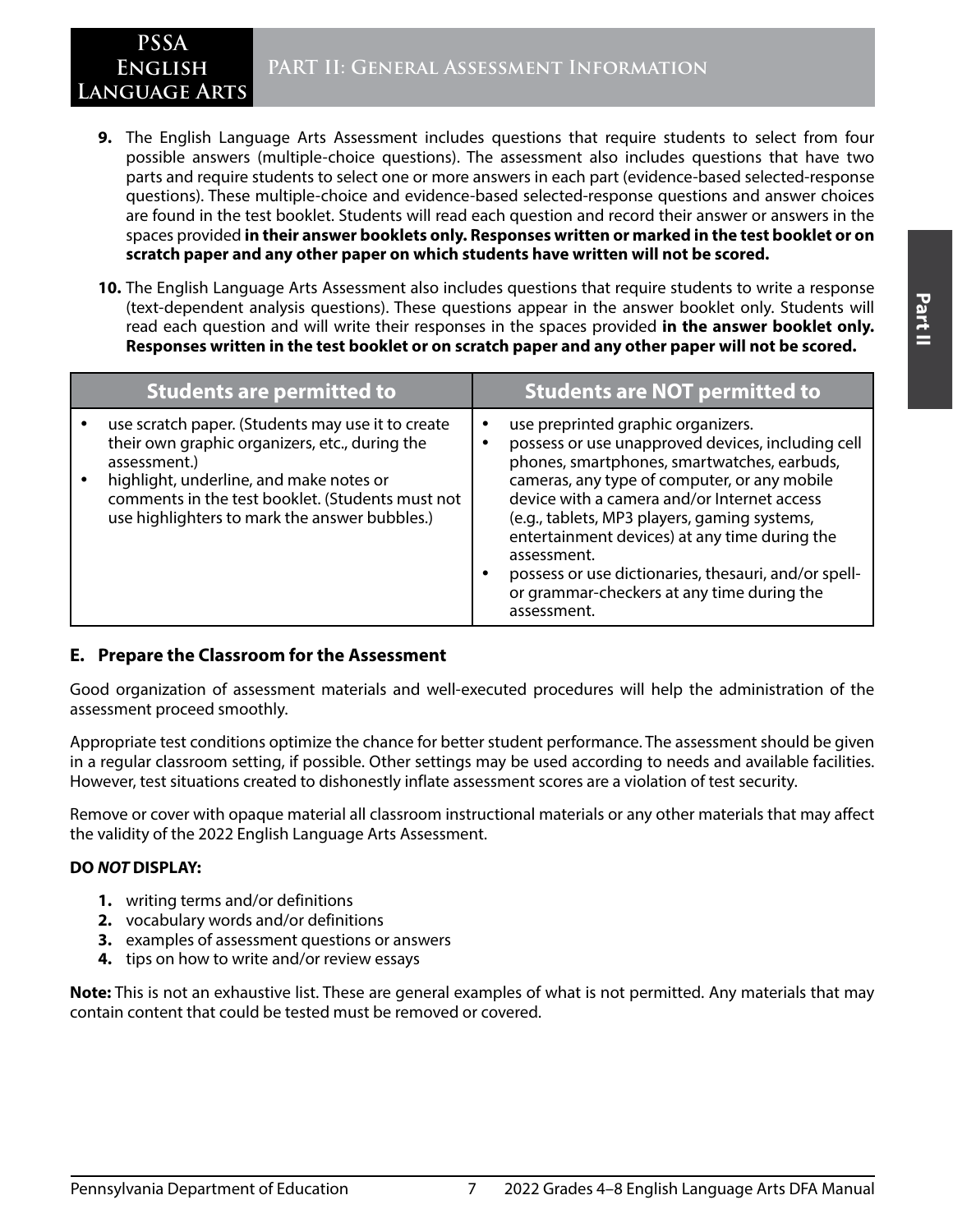#### <span id="page-11-0"></span>**PSSA English Language Arts PART II: General Assessment Information**

The *PSSA Text-Dependent Analysis Scoring Guidelines* may be displayed in the classroom. Additionally, each student may have a copy of the guidelines, but it must be a clean copy. The guidelines are also posted on these portals:

- **a.** *<https://pa.drcedirect.com>* [Click on the applications drop-down and select 'General Information.' Then select 'Documents.']
- **b.** *[www.education.pa.gov](http://www.education.pa.gov)* [Roll over 'Data and Reporting' in the menu at the top of the page. Select 'Assessment and Accountability.' Then click on the link that reads 'PSSA - PA System of School Assessment'. Click 'English Language Arts' on the right side of the screen. Click on the 'PSSA Text Dependent Analysis Scoring Guidelines' under "Text Dependent Analysis Scoring Guidelines."]

Student seating must be arranged to prevent student interaction during the assessment sessions. A quiet, calm atmosphere is conducive to concentration on the assessment. Disturbances must be kept to a minimum during the assessment sessions. Posting a "**Testing—Do Not Disturb**" sign on the door(s) to the classroom indicates that an assessment is in session. Students should not be permitted to sharpen pencils during the assessment sessions. Each student should have at least two sharpened No. 2 pencils with good erasers and some scratch paper. Extra sharpened pencils must be available for students.

## **F.** Required Assessment Materials

The SAC will provide the TA with the appropriate assessment materials on each administration day. After each administration, assessment materials, including scratch paper and any other paper on which students have written, must be returned immediately to the SAC. Every answer booklet has a unique security number and barcode printed on the back cover. These security numbers should be used to track the distribution and collection of secure assessment materials. All secure assessment materials assigned to a school must be accounted for and returned to DRC by the DAC or SAC. The *Directions for Administration Manual* is not considered secure and does not have to be returned unless required by the SAC or DAC.

## **G . Organize the Assessment Materials**

*For the Test Administrator:*

- **1 .** One Spring 2022 Grades 4–8 English Language Arts *Directions for Administration Manual*
- **2. "Testing—Do Not Disturb**" sign(s) to hang on the classroom door(s)
- **3.** One student test booklet to use for demonstration purposes
- **4 .** One student answer booklet to use for demonstration purposes
- **5 .** One copy of the English Language Arts Grades 4–8 reference sheet (the reference sheet includes the Writer's Checklist and Text-Dependent Analysis Scoring Guidelines) to use for demonstration purposes

## *For each student taking the assessment:*

- **1 .** One test booklet (There are twelve different forms labeled from 01 through 12. Students must use a test booklet and an answer booklet with the same form-number designation.)
- **2 .** One answer booklet with a Student Precode Label or a District/School Label
- **3.** One copy of the English Language Arts Grades 4–8 reference sheet
- **4.** Two sharpened No. 2 pencils with good erasers
- **5.** Scratch paper for each section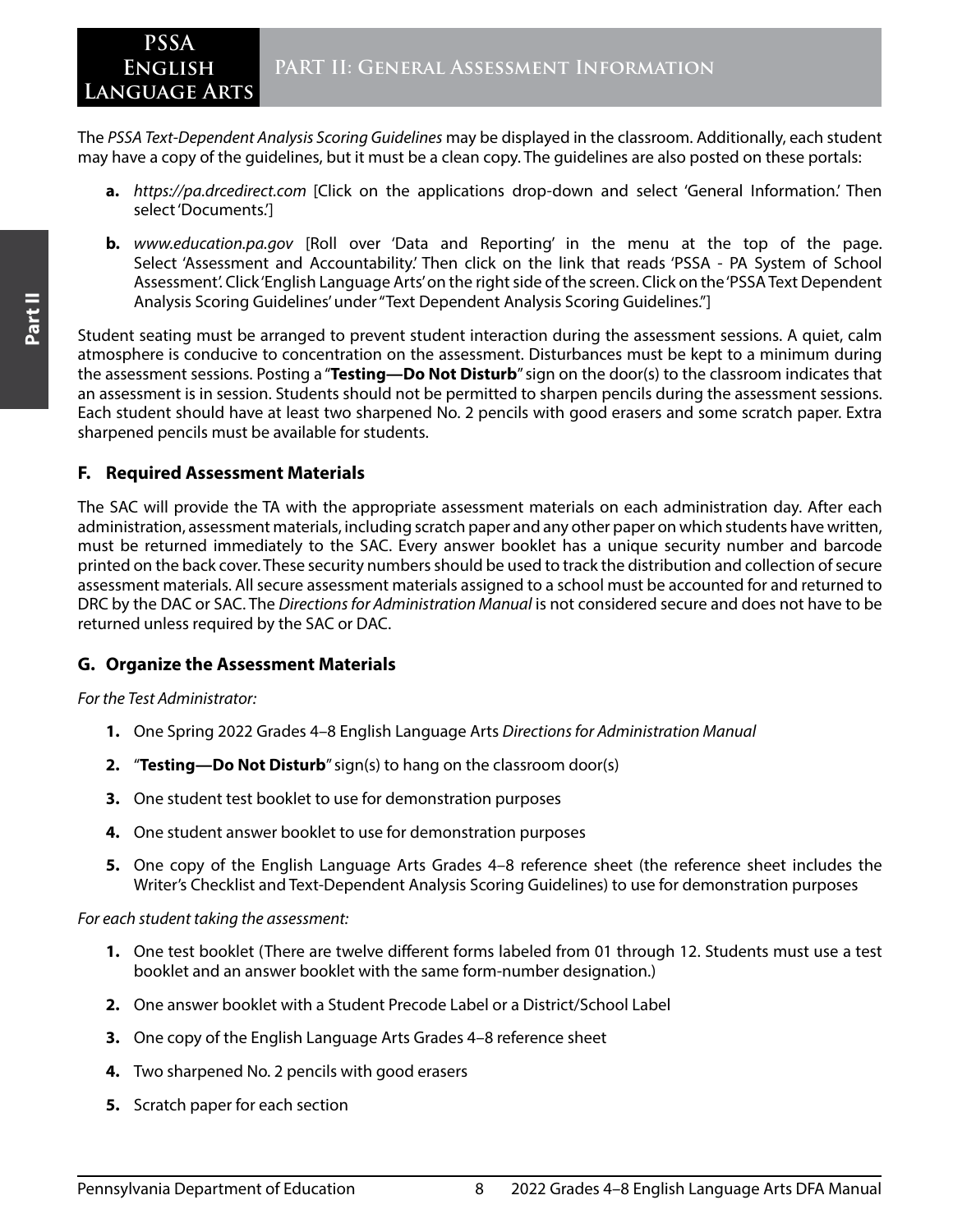## **H. Damaged Answer Booklets**

<span id="page-12-0"></span>**PSSA English Language Arts**

If a student receives an answer booklet with damaged or missing pages, replace it with an answer booklet **of the same form number** and allow the student to continue working. If the student has already begun one or more sections of the assessment, the student should start working in the new answer booklet at the point where the defect was discovered and use the new answer booklet for the remainder of the assessment. After the assessment has been completed, the SAC or the SAC's designee must transcribe verbatim all of the student's previous responses into the undamaged answer booklet. It is recommended that the transcription take place in the presence of a professional staff member who will sign the appropriate *PSSA Test Security Certification (Test Administrator and Proctor)* form. The student may not transcribe answers. On the new answer booklet, the SAC or the SAC's designee must affix a District/School Label, write the student's name (as found in PIMS) on the front cover, and fill in the corresponding bubbles. Applicable portions of page 2 of the answer booklet should also be completed by the SAC or the SAC's designee. **Do not insert pages from one answer booklet into another .** Multiple documents for one student and loose pages **will not be scored**.

The TA should give the damaged answer booklet to the SAC. The SAC will apply a "**Do Not Score**" label over the existing label on the front cover of the damaged booklet and return it to DRC.

#### **I.** Test Management Concerns

Some circumstances during testing require that the TA consult the SAC or PDE, or contact the DAC. These instances include, but are not limited to, the following:

- **1.** Student cheating
- **2.** Test security violation
- **3.** Improper test administration
- **4.** Student illness (during testing)

Issues requiring additional directions and any circumstances not outlined in this manual may need to be resolved with the SAC and/or DAC and/or PDE. Any test security violation should be reported to the SAC.

**If the TA believes the SAC is in violation of test security, they should contact PDE . For violations by the SAC, contact PDE at [ra-ed-pssa-keystone@pa .gov](mailto:ra-ed-pssa-keystone%40pa.gov?subject=) or 844-418-1651 . Sending an email with a detailed subject line will provide a faster response from PDE than calling the toll-free number . Please ensure that you only utilize the email account or telephone number provided here .**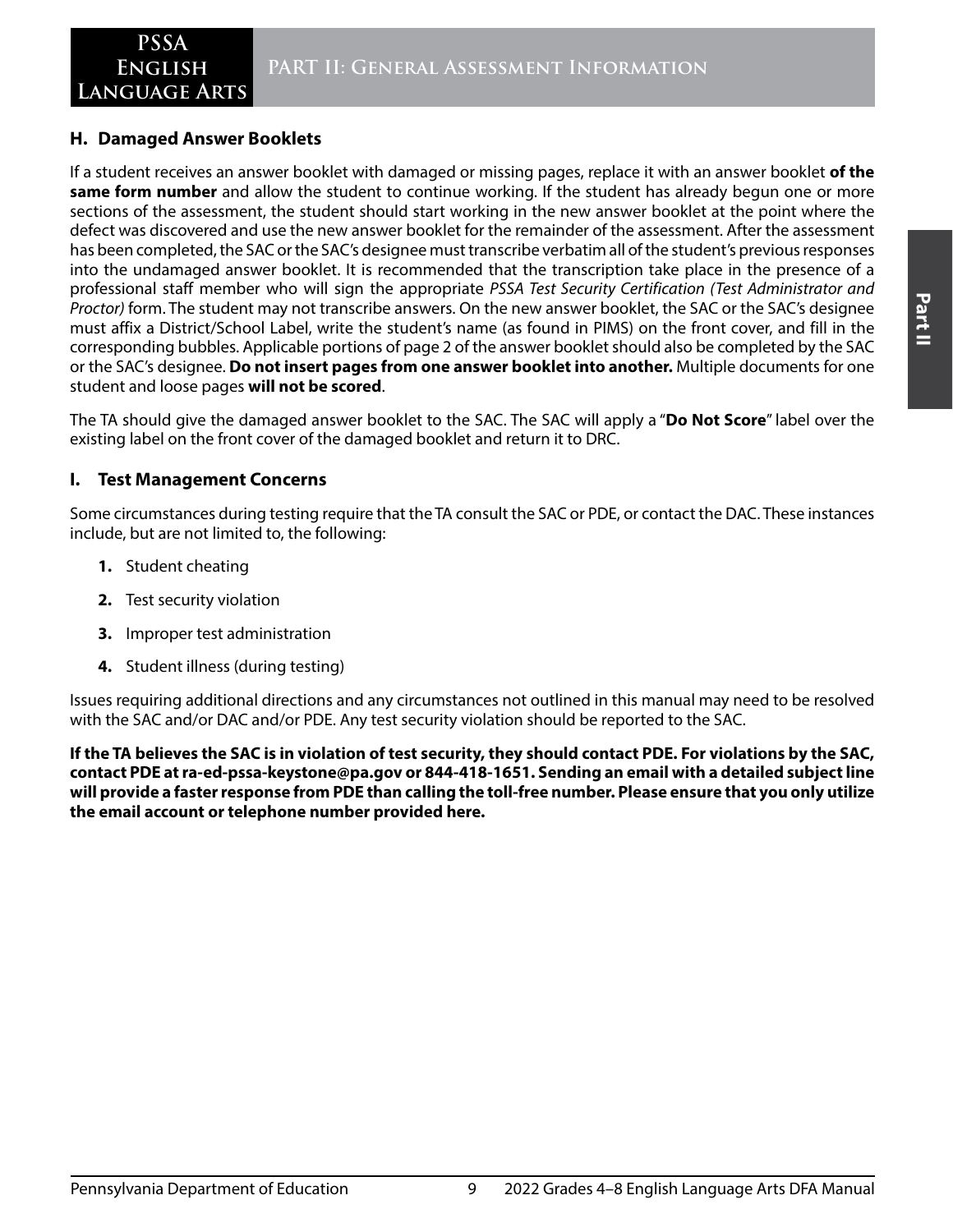#### <span id="page-13-1"></span>**J.** General Organization of the Assessment

<span id="page-13-0"></span>**PSSA English Language Arts**

The Grades 4–8 English Language Arts Assessments each consist of **three sections**. It is recommended that each section be scheduled as a separate assessment session; however, it is permissible to combine multiple sections as a single assessment administration session, with a limit of two sections in one day. **The sections must be administered in the sequence in which they are printed in the booklets .** The SAC must discuss the schedule with the TA at least one week prior to the administration dates. Adequate time should be scheduled for the preparation of the classroom. The following administration times are estimates and are supplied for scheduling purposes only:

| <b>Grade/Section</b>     | Selected-<br><b>Response</b><br>Questions* | Constructed-<br><b>Response</b><br><b>Questions</b> | <b>Administrative</b><br><b>Tasks Estimated</b><br><b>Time Needed</b><br>(in minutes) | <b>Actual</b><br><b>Testing</b><br><b>Estimated</b><br><b>Time Needed</b><br>(in minutes) | <b>Total</b><br><b>Administration</b><br><b>Estimated</b><br><b>Time Needed</b><br>(in minutes) |
|--------------------------|--------------------------------------------|-----------------------------------------------------|---------------------------------------------------------------------------------------|-------------------------------------------------------------------------------------------|-------------------------------------------------------------------------------------------------|
| Grade 4 Section 1        | 28                                         | $\Omega$                                            | $15 - 20$                                                                             | $70 - 80$                                                                                 | $85 - 100$                                                                                      |
| <b>Grade 4 Section 2</b> | 16                                         | 1                                                   | $15 - 20$                                                                             | $85 - 95$                                                                                 | $100 - 115$                                                                                     |
| Grade 4 Section 3        | 13                                         | 1                                                   | $15 - 20$                                                                             | $70 - 80$                                                                                 | $85 - 100$                                                                                      |
| Grade 5 Section 1        | 29                                         | $\mathbf 0$                                         | $15 - 20$                                                                             | $70 - 80$                                                                                 | $85 - 100$                                                                                      |
| Grade 5 Section 2        | 16                                         |                                                     | $15 - 20$                                                                             | $85 - 95$                                                                                 | $100 - 115$                                                                                     |
| Grade 5 Section 3        | 12                                         | 1                                                   | $15 - 20$                                                                             | $70 - 80$                                                                                 | $85 - 100$                                                                                      |
| Grade 6 Section 1        | 28                                         | $\mathbf 0$                                         | $15 - 20$                                                                             | $70 - 80$                                                                                 | $85 - 100$                                                                                      |
| Grade 6 Section 2        | 16                                         |                                                     | $15 - 20$                                                                             | $85 - 95$                                                                                 | $100 - 115$                                                                                     |
| Grade 6 Section 3        | 13                                         | 1                                                   | $15 - 20$                                                                             | $70 - 80$                                                                                 | $85 - 100$                                                                                      |
| Grade 7 Section 1        | 28                                         | $\mathbf{0}$                                        | $15 - 20$                                                                             | $70 - 80$                                                                                 | $85 - 100$                                                                                      |
| Grade 7 Section 2        | 16                                         | 1                                                   | $15 - 20$                                                                             | $85 - 95$                                                                                 | $100 - 115$                                                                                     |
| Grade 7 Section 3        | 13                                         |                                                     | $15 - 20$                                                                             | $70 - 80$                                                                                 | $85 - 100$                                                                                      |
| Grade 8 Section 1        | 29                                         | $\mathbf 0$                                         | $15 - 20$                                                                             | $70 - 80$                                                                                 | $85 - 100$                                                                                      |
| Grade 8 Section 2        | 16                                         |                                                     | $15 - 20$                                                                             | $85 - 95$                                                                                 | $100 - 115$                                                                                     |
| Grade 8 Section 3        | 12                                         |                                                     | $15 - 20$                                                                             | $70 - 80$                                                                                 | $85 - 100$                                                                                      |

**\* Selected-response questions include multiple-choice questions and evidence-based selected-response questions . Constructed-response questions include text-dependent analysis questions .**

## **K . Code of Conduct for Test Takers**

The *Code of Conduct for Test Takers* ([Appendix C](#page-50-0)) provides requirements that students must follow before, during, and after each assessment. **It is important that the** *Code of Conduct for Test Takers* **be reviewed with all students and that all questions are answered such that all students understand each point in this code of conduct before the testing day.** Prior to starting the assessment, students will be required to darken a bubble in their answer booklet to indicate that they understand the *Code of Conduct for Test Takers* that was reviewed with them by their TA (or other school employee). TAs must be prepared to answer any questions about the *Code of Conduct for Test Takers* so that all students can acknowledge their understanding of the requirements. Students should be assured that they may discuss the testing process or issues of concern with their parents/guardians.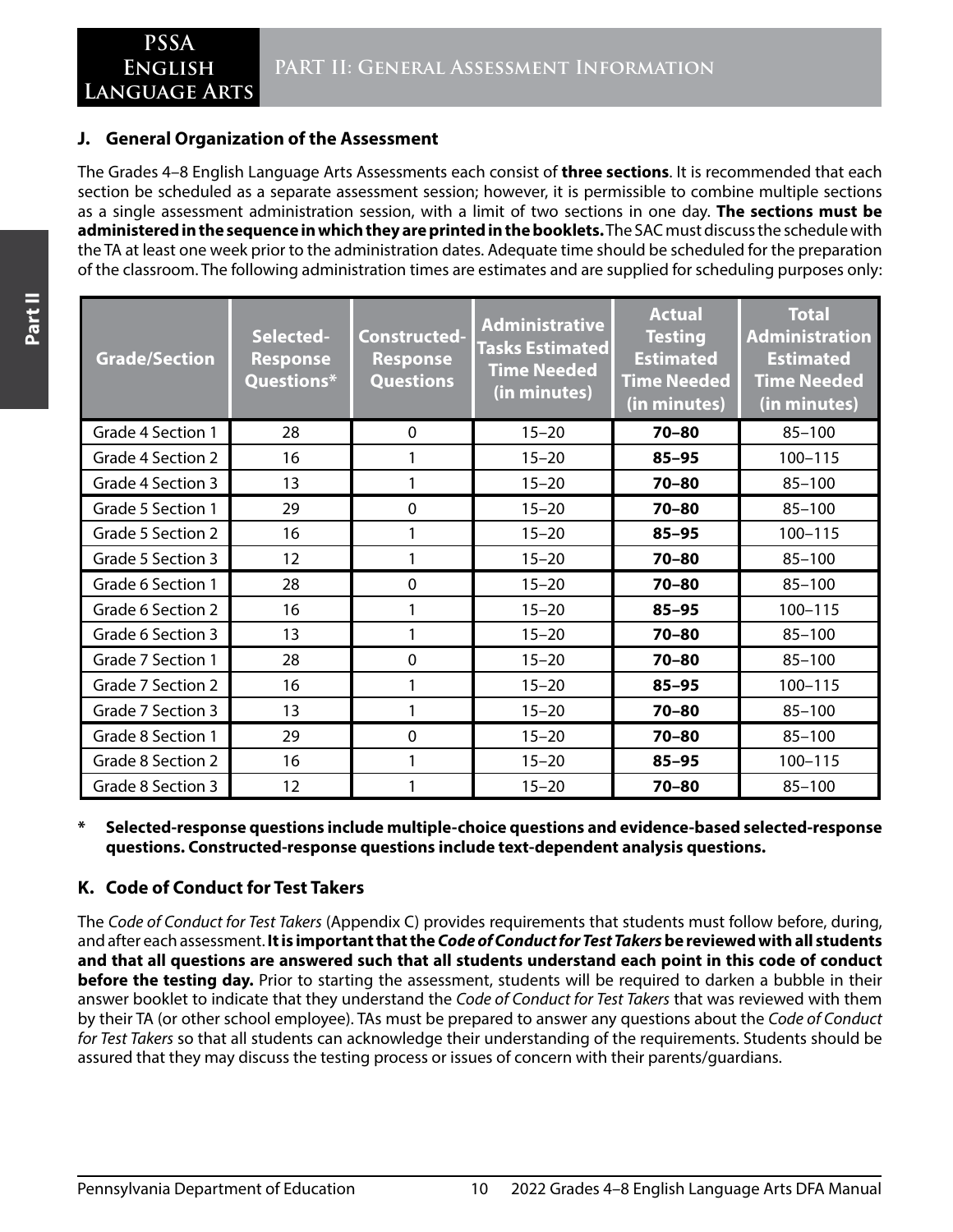## **L.** Display Assessment Information

<span id="page-14-0"></span>**PSSA English Language Arts**

During each assessment section, students are to respond to a specific set of test questions. The following testsection information must be displayed on a chalkboard, dry-erase board, or other easily visible medium during each assessment session. Only information about the current assessment session should be displayed.

| <b>Grade</b> | <b>Section 1 - ELA</b>       | <b>Section 2 - ELA</b>        | <b>Section 3- ELA</b>         |
|--------------|------------------------------|-------------------------------|-------------------------------|
| 4            | Test Booklet-Begin on page 4 | Test Booklet-Begin on page 32 | Test Booklet-Begin on page 50 |
|              | Answer Booklet-Pages 5-7     | Answer Booklet-Pages 8-13     | Answer Booklet-Pages 14-19    |
|              | Questions 1-28               | Questions 29-45               | Questions 46-59               |
| 5            | Test Booklet-Begin on page 4 | Test Booklet-Begin on page 32 | Test Booklet-Begin on page 50 |
|              | Answer Booklet-Pages 5-7     | Answer Booklet-Pages 8-13     | Answer Booklet-Pages 14-19    |
|              | Questions 1-29               | Questions 30-46               | Questions 47-59               |
| 6            | Test Booklet-Begin on page 4 | Test Booklet-Begin on page 34 | Test Booklet-Begin on page 52 |
|              | Answer Booklet-Pages 5-7     | Answer Booklet-Pages 8-13     | Answer Booklet-Pages 14-19    |
|              | Questions 1-28               | Questions 29-45               | Questions 46-59               |
| 7            | Test Booklet-Begin on page 4 | Test Booklet-Begin on page 34 | Test Booklet-Begin on page 50 |
|              | Answer Booklet-Pages 5-7     | Answer Booklet-Pages 8-13     | Answer Booklet-Pages 14-19    |
|              | Questions 1-28               | Questions 29-45               | Questions 46-59               |
| 8            | Test Booklet-Begin on page 4 | Test Booklet-Begin on page 32 | Test Booklet-Begin on page 50 |
|              | Answer Booklet-Pages 5-7     | Answer Booklet-Pages 8-13     | Answer Booklet-Pages 14-19    |
|              | Questions 1-29               | Questions 30-46               | Questions 47-59               |

In addition, the following statement must be displayed on the chalkboard, dry-erase board, or other easily visible medium:

**Go back to make sure you have answered each question before closing your test booklet and answer booklet .**  When you have closed your test booklet and answer booklet the Test Administrator will collect them.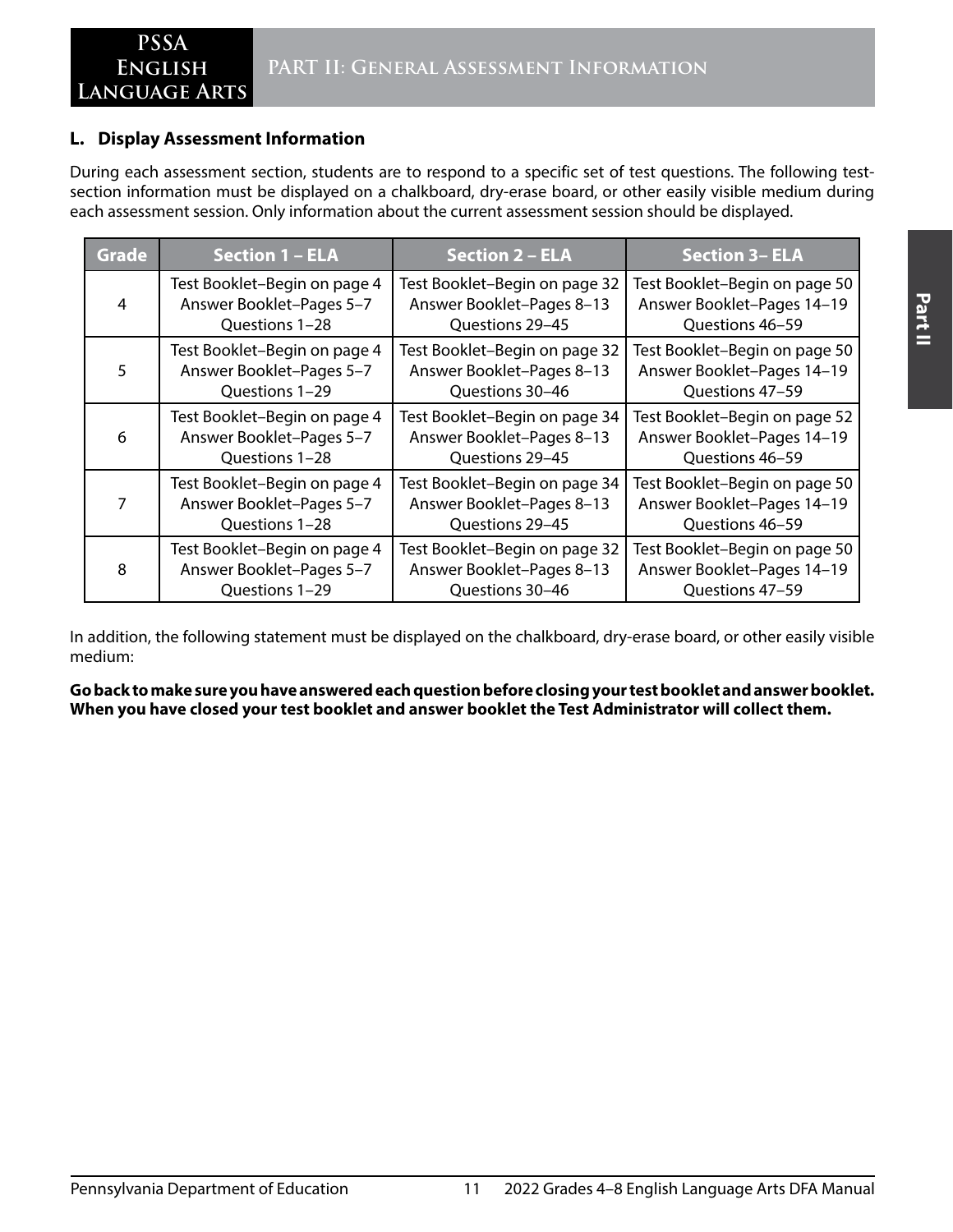## **M. Extended Testing Time**

<span id="page-15-0"></span>**PSSA English Language Arts**

The PSSA Grades 4–8 English Language Arts Assessments are untimed assessments. Not all students will finish the assessment sections at the same time. Students should not feel rushed while they are taking the assessment, and no student should be penalized for working slowly. It is equally important, however, to encourage students to work in a timely manner to finish the assessment. Students should close their booklets when they have finished the section of the assessment in which they had been working. Students should keep scratch paper and all other paper on which they have written separate from their booklets. TAs must collect all test materials, including scratch paper and all other paper on which students have written, when students are finished rather than keeping the assessment materials closed on the students' desks.

- **1 .** Students who finish early may sit quietly, read for pleasure, or read non-content related materials until all students have finished. Reading for pleasure includes magazines along with fiction text, such as novels, short stories, poetry, etc. Reading anything that may include information related to the content area being assessed is not allowed. Written work/drawing/coloring of any kind is prohibited to ensure students are not recording secure test content.
- **2.** TAs should follow the direction of the SAC to determine when the assessment session should end and when students who have not finished should be provided an extended-time setting. This may involve using professional judgment. As a general guideline, the assessment session should be ended when all students indicate they have finished an assessment section. If the time scheduled for the administration of the section ends, students not finished should report to the extended-time location. All students should complete each section within a school day, and sections must be scheduled so that there is enough time to complete the section within the school day.
- **3 .** Any student may request extended time if they indicate they have not completed an assessment section. Such requests should be granted if the TA finds the request to be educationally valid. Not permitting ample time for students to complete the assessment section may impact performance.
- **4 .** Students with special requirements and/or disabilities (i.e., physical, visual, auditory, or learning disabilities as defined by their IEP or service contracts) and students who work slowly may require extended time. Special assessment situations should be arranged for these students.
- **5 .** When allowing extended time for an assessment session for a portion of the student population:
	- **a.** Do not allow students to attend a lunch period with other students if the lunch period occurs between the original assessment session and the extended session.
	- **b.** Do not allow students to attend any classes or related activities between the original assessment session and the extended session.
	- **c.** Do not allow any overnight extensions.
	- **d.** Do not allow students to return to a section after the completion of that section.
- **6 . Do not allow the extended assessment session to be administered without monitoring . It is the responsibility of a TA to monitor any extended sessions, whether in the classroom where the assessment was begun or in a separate location .**
- **7 .** When all students have indicated that they have finished an assessment section, end the session. Students may return to regular activities, or the administration of the next section may begin.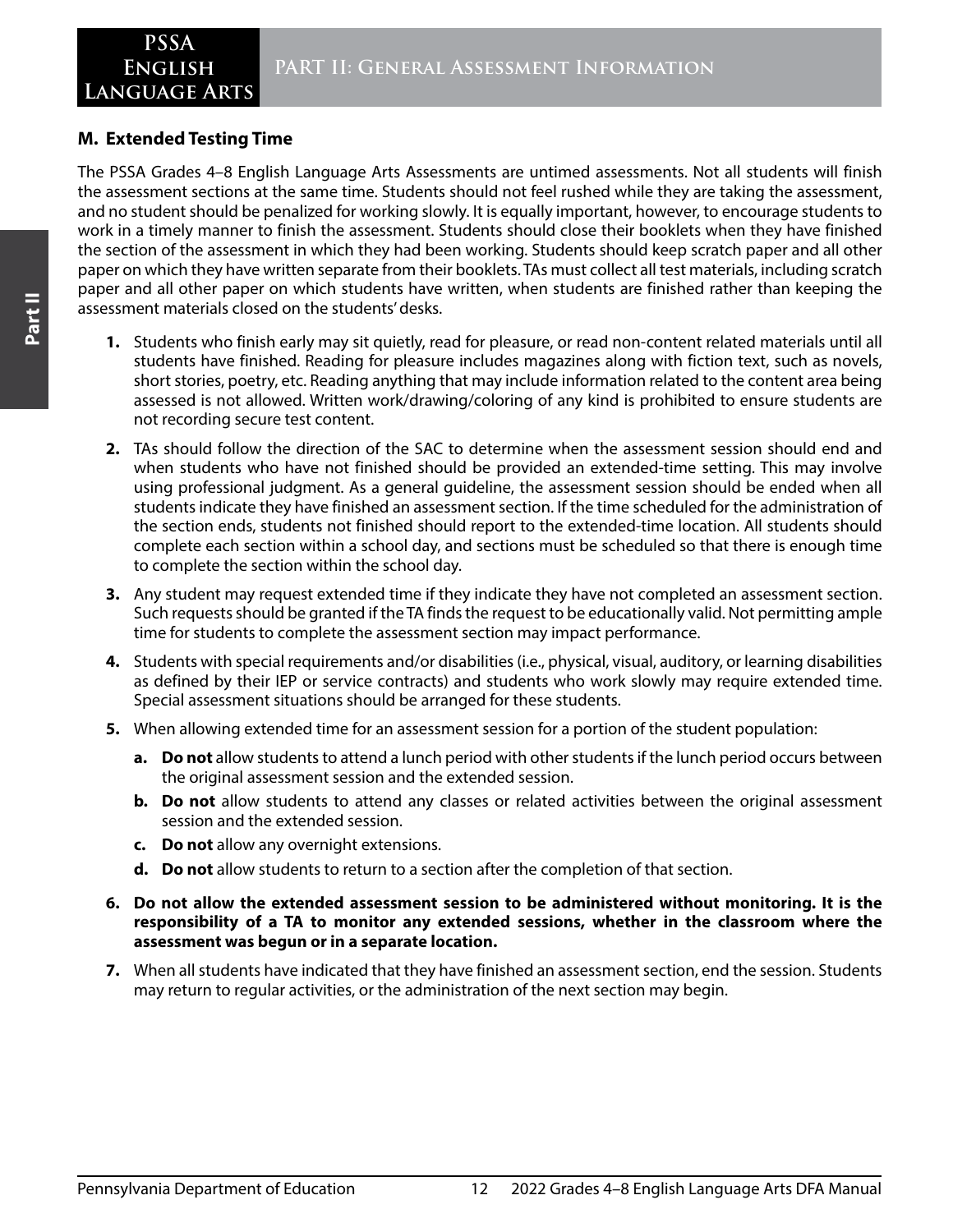#### **N. Assessment Administration Reminders**

It is important to use standardized testing procedures to maintain fairness for all students. Following the assessment administration instructions carefully ensures that all students are tested under similar conditions in all classrooms.

Before test administration:

<span id="page-16-0"></span>**PSSA English Language Arts**

- **1 .** Be sure each student has the correct test booklet and answer booklet (correct student name [as found in PIMS] and the form number is the same on the test booklet and answer booklet).
- **2 .** Be certain to direct students as to where and how to mark or write their answers.
- **3 .** Follow the directions of the SAC and this manual for maintaining assessment security.
- **4 .** Establish an environment that encourages students to approach the assessment in a positive manner.
- **5 .** Read and follow the *Handbook for Secure Test Administration* ([Appendix A\)](#page-36-0). This document is also posted on this portal:

*[www.education.pa.gov](http://www.education.pa.gov)* [Roll over 'Data and Reporting' in the menu at the top of the page. Select 'Assessment and Accountability.' Click on the link that reads 'PSSA - PA System of School Assessment'. Then click on 'Administration Materials' on the right side of the screen.]

During test administration:

- **1 .** Follow the directions of the SAC for maintaining assessment security.
- **2.** The test directions may be repeated to students as needed during the administration; however, the TA may not paraphrase or offer additional information and may not give information that provides clues concerning test questions or answer choices.
- **3.** It is acceptable to encourage the group of students to keep trying.

**Remember:** You will need a copy of a test booklet and an answer booklet during the administration for demonstration purposes. The test booklet and answer booklet must be returned to the SAC at the end of each testing session.

- y **In some places in this manual, the TA will be prompted to "demonstrate" to students where specific**  administration information (such as instruction boxes, page numbers, question numbers, etc.) can **be found in the test booklet or answer booklet . To help students understand these references, the TA should hold up a copy of the test booklet or answer booklet and point to the relevant information .**
- For the remainder of this manual, **indented text in bold type** is to be read aloud to students exactly as written. All other text is information for the TA.

When ready to start the assessment, the TA should begin with *Part III: Directions for Administering the Assessment*  on the next page of this manual.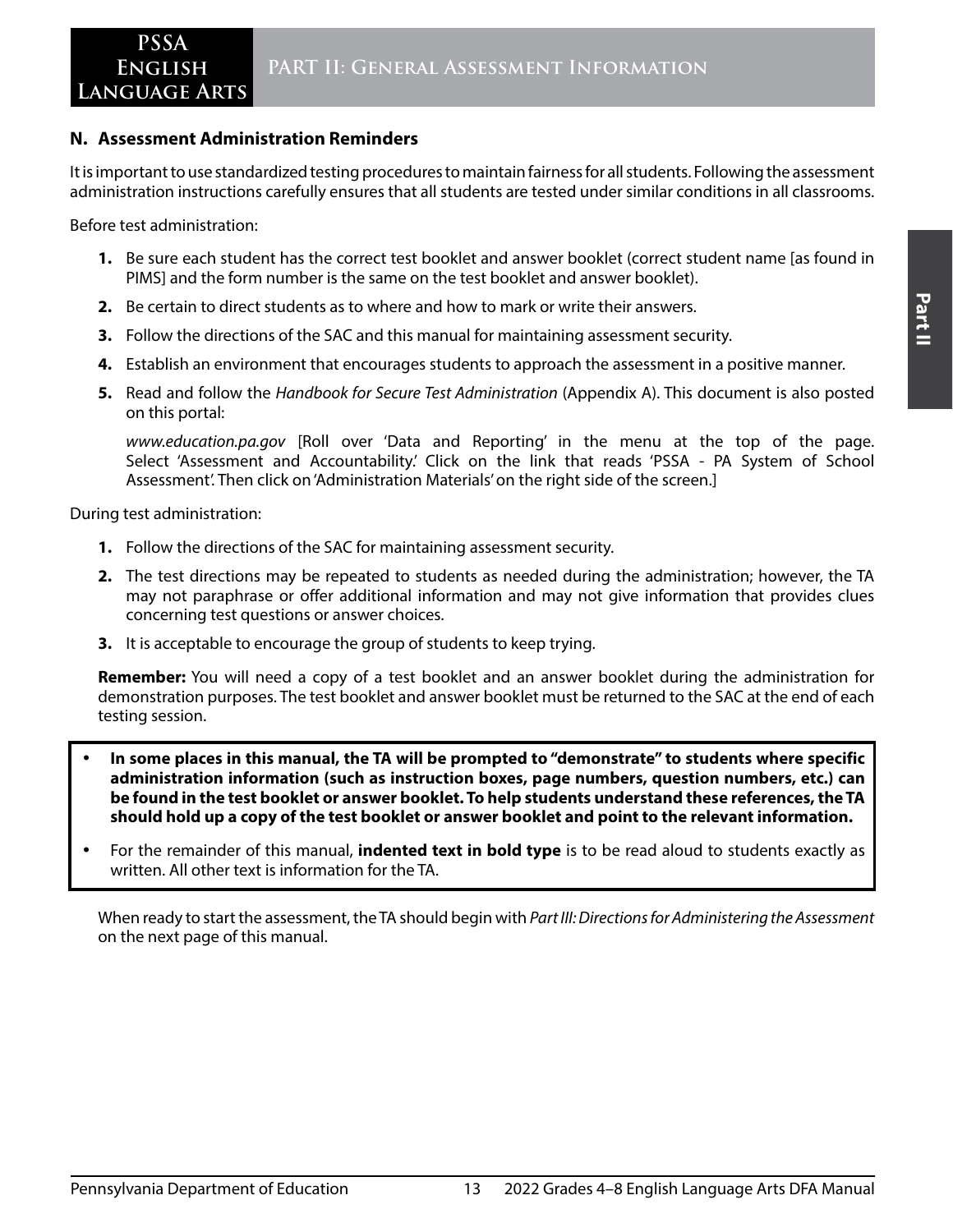#### **A . Getting Started with the Assessment**

<span id="page-17-0"></span>**PSSA English Language Arts**

Make sure all students have two sharpened No. 2 pencils with good erasers. Students are not to have in their possession a cell phone, camera, smartphone, smartwatch, earbuds, or other unapproved electronic device. **Collect all unapproved electronic devices prior to distributing any assessment materials .**

Say:

**Welcome to the PSSA . I will now distribute the test booklets and answer booklets . Do not open your test booklet or answer booklet until I tell you to do so .**

First, distribute answer booklets with front covers facing up, and then distribute test booklets with front covers facing up.

Answer booklets must have a Student Precode Label or a District/School Label if the Student Precode Label is not available. Contact the SAC if you do not have a labeled answer booklet for each student. If a Student Precode Label is not on a student's answer booklet, the SAC or the SAC's designee should have printed the student's name (as the name appears in PIMS) on the front cover, bubbled in the letters corresponding to the name, and written in the student's birth date and PAsecureID on page 1.



**Note:** A form number is on the front cover of each test booklet and answer booklet. There are twelve (12) different forms labeled 01 through 12. Make certain that the form number on each student's test booklet matches the form number on each student's answer booklet.

Say:

**Today we will begin the PSSA in English Language Arts . Each of you should have a Grade** [say grade] **English Language Arts Test Booklet and Answer Booklet . Do not open your booklets until I tell you to do so .**

Look at the front covers of the two booklets. In the upper right-hand corner of the test booklet, **there is a number from 01 through 12 . Make sure that this number is the same as the number shown near the upper left-hand corner of the answer booklet . If the number in the box on your answer booklet is not the same, raise your hand, and I will give you a new test booklet .**

Correct any errors in booklet distribution.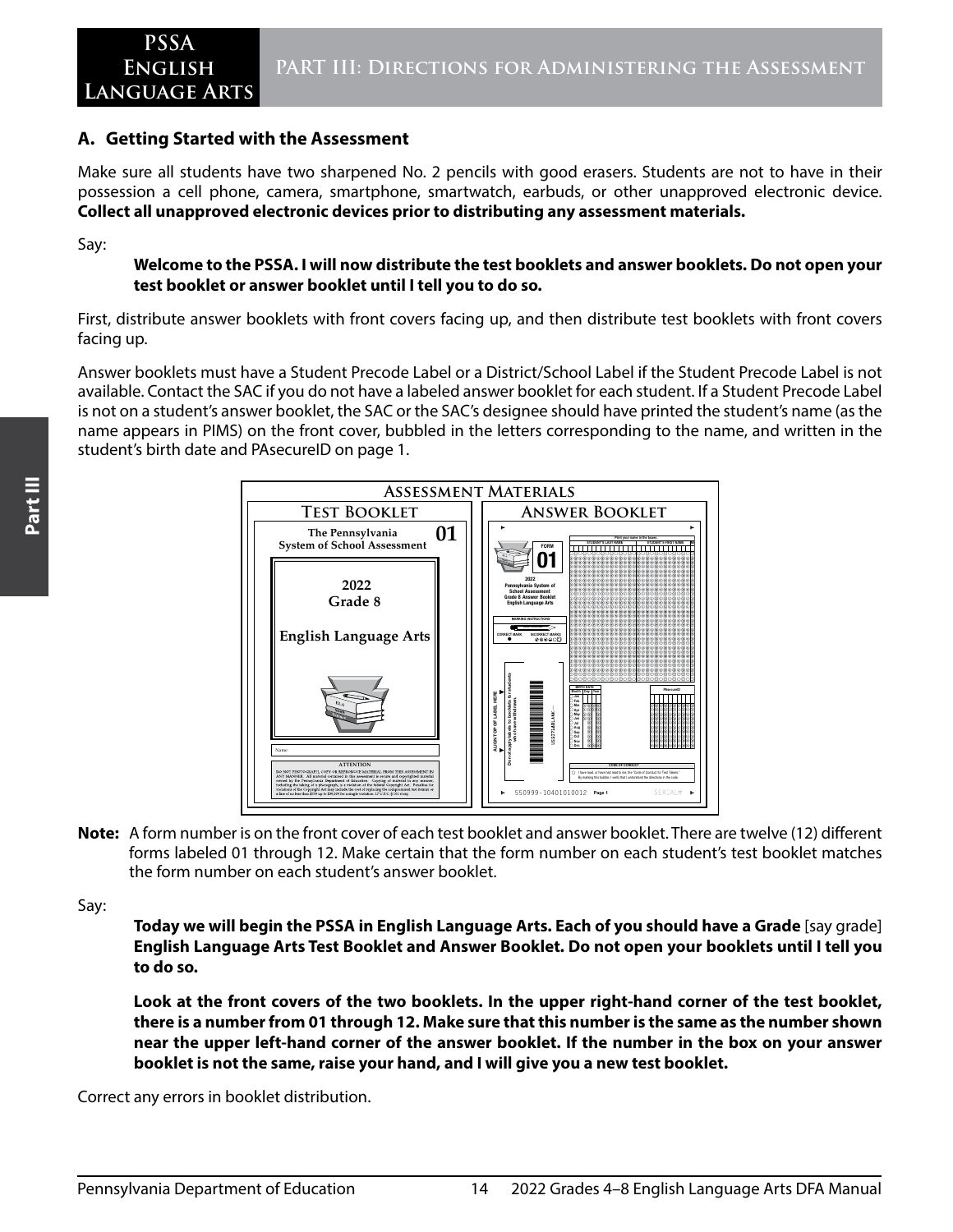When all students are ready, say:

<span id="page-18-0"></span>**PSSA English Language Arts**

#### **Look at the front cover of your test booklet . In the box labeled "Name" at the bottom of the page, print your name —your first name, your middle initial, and then your last name .**

Pause while students print their names in the box on the cover of their test booklets. The student's name on the front of the test booklet ensures accurate distribution of the correct test booklet to each student at the beginning of each testing session. Make certain that all students have recorded their names correctly. Then say:

#### **Below your name on the test booklet is a box labeled "ATTENTION ." Read the entire statement in the**  box now.

Pause while students read the information in the box. This statement is repeated on page 4 of the answer booklet. When all students have completed this task, say:

#### **Are there any questions?**

Answer all questions. When all students are ready, continue with the next section.

### <span id="page-18-1"></span>**B. Reviewing Barcode (District/School or Student Precode) Labels**

Say:

Look at the front cover of your answer booklet. In the lower left-hand corner is a barcode label. **Check to see if the barcode label has a colored stripe on it .**

**If the barcode label DOES NOT have a colored stripe, check to make sure your full name and birth**  date are correct. Raise your hand if you find an error.

**If the barcode label DOES have a colored stripe, check to make sure that your full legal name is printed in the boxes near the top of the cover page of your answer booklet .**

#### **If the barcode label DOES have a colored stripe and your name IS NOT printed in the boxes, please**  raise your hand.

If the label on a student's booklet has a colored stripe, but the student's name is not printed in the boxes, contact your SAC immediately to obtain the student's name, PAsecureID, and birth date as it appears in PIMS. The student may work on the assessment while the SAC obtains the student's name, PAsecureID, and birth date. Either you, the SAC, or the SAC's designee must fill in the information for the student. The student information must include the student's name as it appears in PIMS, birth date, and PAsecureID.

**Note:** If any barcode label has an error on it, please contact the SAC.

When all students are ready, say:

**In the bottom right-hand corner of your answer booklet is a box labeled "CODE OF CONDUCT ." Read the statement inside this box silently as I read it aloud . "I have read, or have had read to me, the 'Code of Conduct for Test Takers .' By marking this bubble, I verify that I understand the directions in the code ." If you understand the** *Code of Conduct for Test Takers***, darken the circle inside the box now . If you have questions about the** *Code of Conduct for Test Takers***, raise your hand .**

Answer student questions until all understand the *Code of Conduct for Test Takers* and darken the circle inside the box. (The *Code of Conduct for Test Takers* is [Appendix C](#page-50-0) of this manual.) When students are ready, continue with the next section.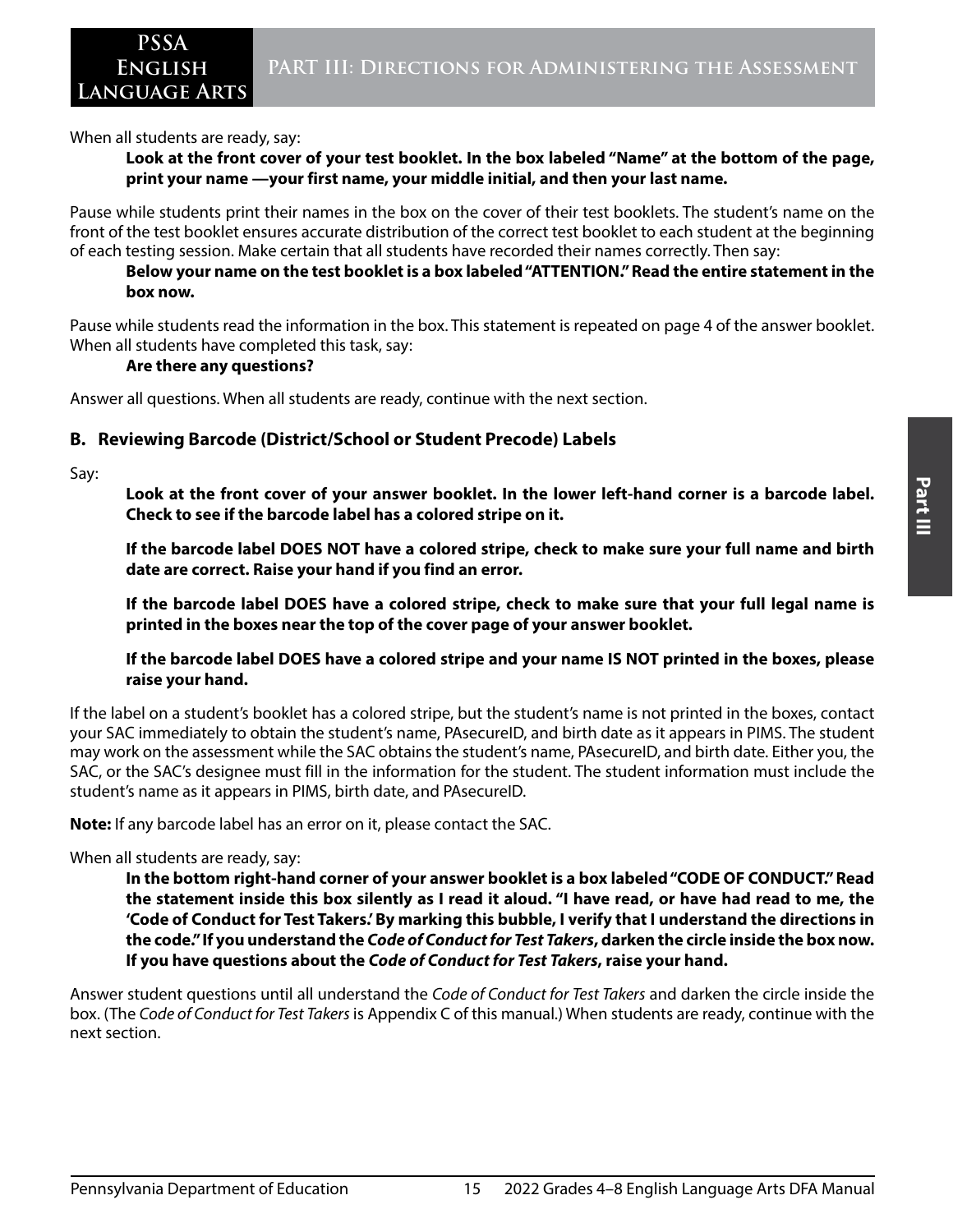<span id="page-19-0"></span>**PSSA**

## **C . Administer Section 1—ELA**

When all students are ready, say:

**I will now distribute scratch paper.** 

Distribute scratch paper. When all students are ready, say:

**Now we are ready to begin Section 1—ELA . For some of the questions, you will choose your answer from among a set of four answer choices . For other questions, you will read passages and answer questions about the passages . Some questions will have more than one part, and you will select**  one or more answers in each part. You will record your responses to the questions in your answer booklet only. Only responses recorded in your answer booklet will be scored. The PSSA is an **untimed assessment . You may take as much time as you need to complete this section . Are there any questions?**

Answer all questions. When all students are ready, say:

**Open your test booklet to page 2.** 

Pause while students find the correct page in their test booklets. The directions on pages 2 and 3 of the test booklet may be repeated to students as needed during the administration of Section 1. When all students are ready, say: **Look at the directions on page 2 . Read the directions silently as I read them aloud .**

*On the following pages are the English Language Arts questions. There are three types of questions in this section.*

**Now look at the first box on page 2 . It is labeled "Conventions of Standard English Multiple-Choice Questions ." Read the directions in the first box silently as I read them aloud .**

*Some questions will ask you to select an answer from among four choices.*

*For the multiple-choice questions:*

- y *Read each question and choose the best answer.*
- **Only one of the answers provided is correct.**
- y *Record your choice in the answer booklet.*

#### **Are there any questions?**

Answer all questions. When all students are ready, say:

**Now look at the second box on page 2 . It is labeled "Reading Passage Multiple-Choice Questions ." Read the directions in the second box silently as I read them aloud .**

*Some questions will ask you to select an answer from among four choices.*

*For the multiple-choice questions:*

- y *First, read the passage carefully.*
- **Read each question and choose the best answer.**
- **Only one of the answers provided is correct.**
- y *You may look back at the passage to help you answer the question.*
- y *Record your choice in the answer booklet.*

#### **Are there any questions?**

Answer all questions.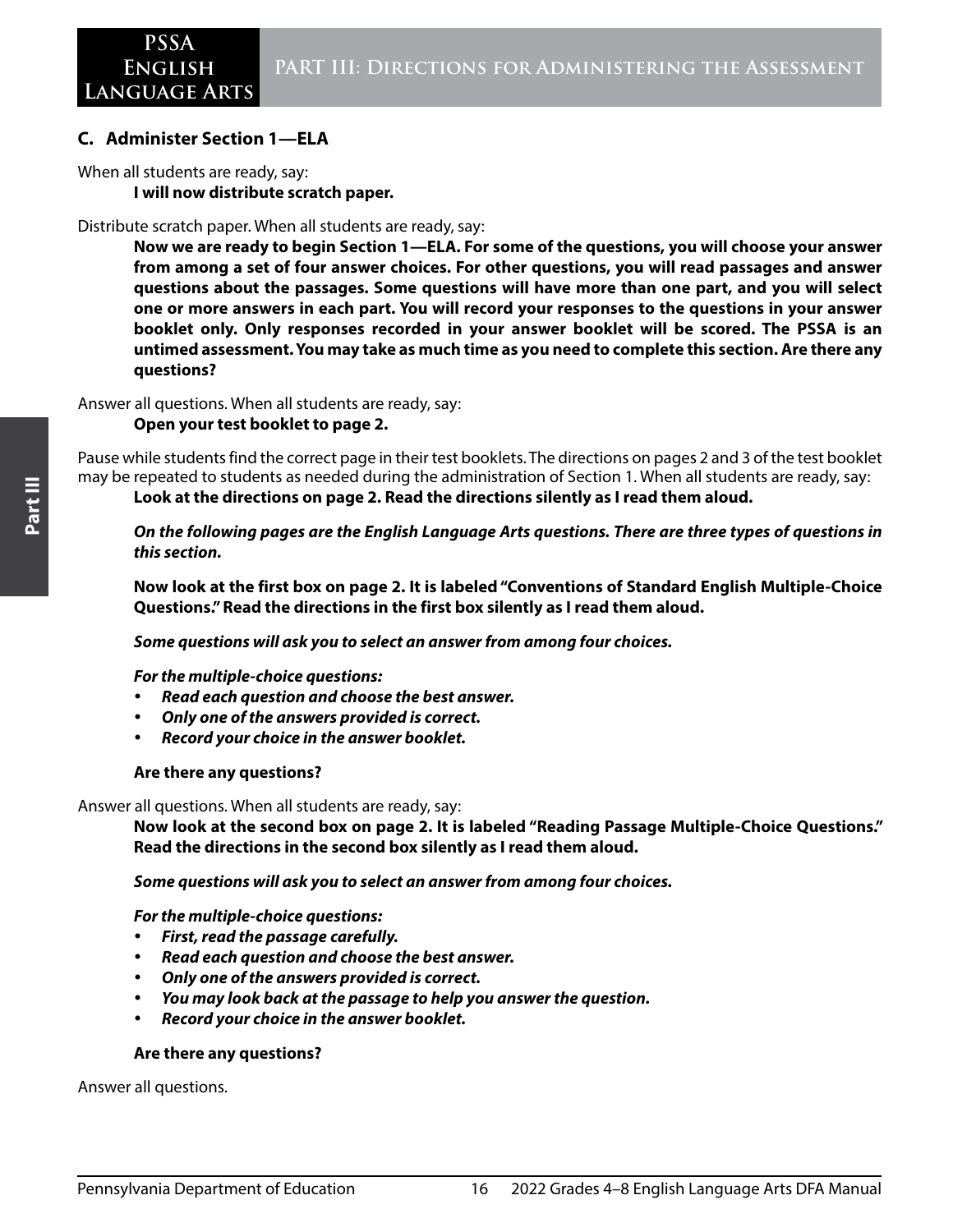#### When all students are ready, say:

**PSSA English Language Arts**

> **Now look at the box on page 3 . It is labeled "Reading Passage Evidence-Based Selected-Response Questions ." Read the directions in the box silently as I read them aloud .**

*Other questions will have two parts and will ask you to select one or more answers in each part.*

*For the evidence-based selected-response questions:*

- y *Read Part One of the question and choose the best answer.*
- y *You may look back at the passage to help you answer Part One of the question.*
- y *Record your answer to Part One in the answer booklet.*
- y *Only one of the answers provided in Part One is correct.*
- Then, read Part Two of the question and choose the evidence to support your answer in Part One. If *Part Two tells you to select two answers, be sure to select two answers.*
- y *You may look back at the passage to help you answer Part Two of the question.*
- y *Record your answer or answers to Part Two in the answer booklet.*

#### **Are there any questions?**

Answer all questions. When all students are ready, say:

**We are now ready to start Section 1 . Turn to page 4 in your test booklet and page 5 in your answer booklet . In the bottom right-hand corner, you will see a GO ON arrow .**

Point to the arrow in the booklet that you are using for demonstration purposes. If necessary, walk around the room to ensure that all students see the arrow.

**This arrow indicates that you are not yet finished with Section 1 and you are to continue on to**  the next page. Follow the "GO ON" arrows. Continue until you complete all of the multiple-choice **questions and the evidence-based selected-response questions in Section 1 . At the end of Section 1, you will see a "STOP" sign in your test booklet and in your answer booklet .**

Point to the stop sign on the last page of Section 1 in the test booklet and page 7 of the answer booklet you are using for demonstration purposes. If necessary, walk around the room to ensure that all students see the stop sign.

#### GRADES 4, 6, & 7 ONLY:

**Remember to complete questions 1 through 28 in Section 1 and to mark only the required number of correct answers for each multiple-choice question in your answer booklet .**

## GRADES 5 & 8 ONLY:

**Remember to complete questions 1 through 29 in Section 1 and to mark only the required number of correct answers for each multiple-choice question in your answer booklet .**

**If you complete Section 1 before the testing session is over, you may check your work for questions ONLY in Section 1 . Do not look ahead to any other section in your test booklet or answer booklet . After you have checked your work, make sure you have completely erased wherever you have changed an answer or have made a stray mark in your answer booklet . Then close your answer booklet and place it inside your test booklet so I will know you have finished . I will collect your test materials when you finish . You may sit quietly, read for pleasure, or read non-content related materials until the rest of the class completes Section 1 . Are there any questions?**

Answer all questions. When all students are ready, say: You may begin.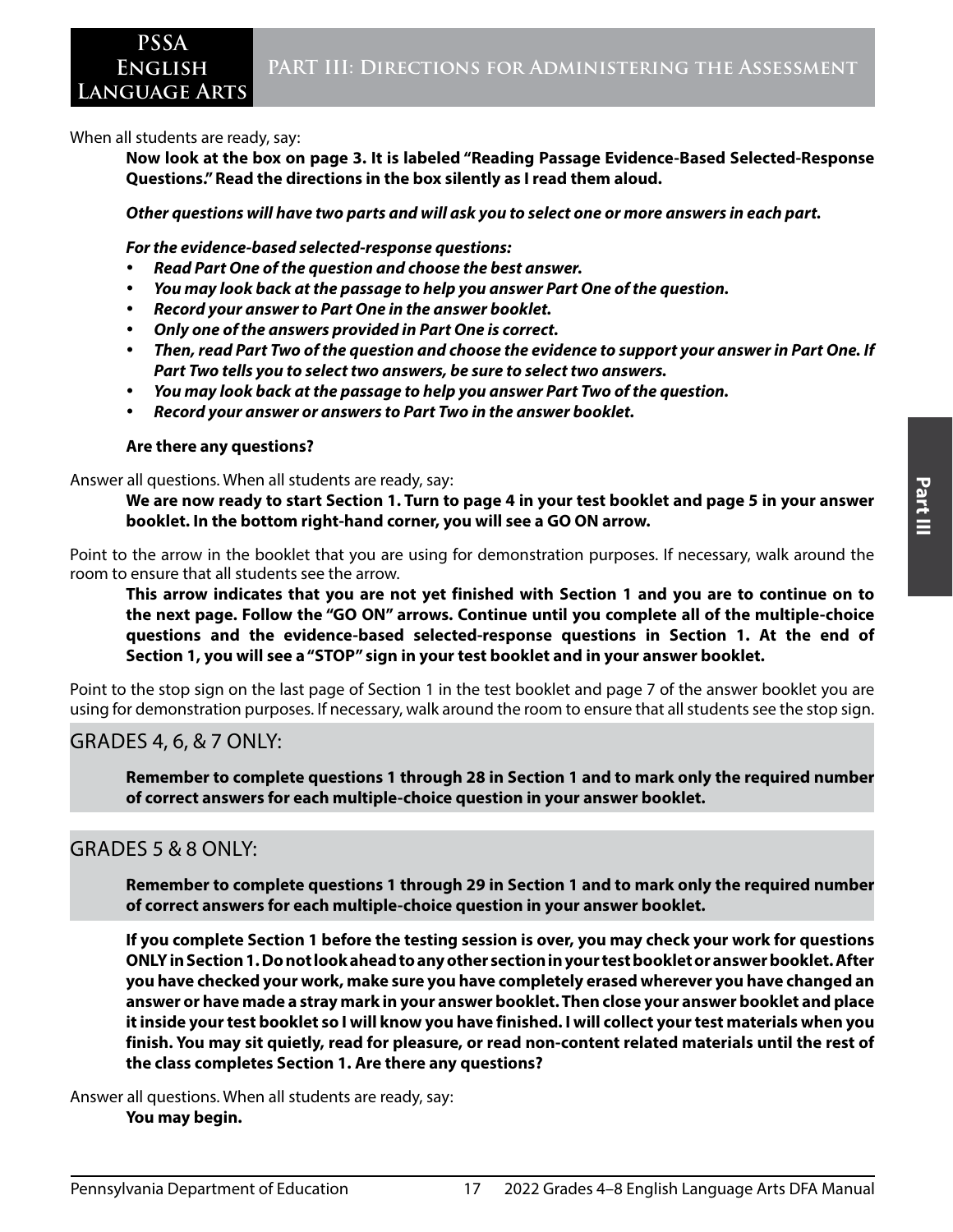**PART III: Directions for Administering the Assessment**

## **PSSA English Language Arts**

**Note:** Students who finish early may sit quietly, read for pleasure, or read non-content related materials until all students have finished. Reading for pleasure includes magazines along with fiction text, such as novels, short stories, poetry, etc. Reading anything that may include information related to the content area being assessed is not allowed. Written work/drawing/coloring of any kind is prohibited to ensure students are not recording secure test content.

While students are taking the assessment, be available to repeat test directions and/or direct students to the correct section of the test. TAs may encourage the group of students without providing any individual or group help that might suggest the correct answer to a question. Do not communicate to a student that the student should "check" an answer or that the student has answered an item incorrectly. You may, however, provide clarification of test directions and/or direct the student to the correct section of the test. The directions on pages 2 and 3 of the test booklet may be repeated to students as needed during the administration of Section 1. Each Section has a shape or shapes in the header with the number of the Section inside the shape(s) so the Section can be easily identified. There is one circle in the header of all pages in Section 1. While students are taking the assessment, ensure that students are working in the correct section of the test.

Encourage students to try all of the tasks (questions) and to complete the assessment. An incorrect answer is scored the same as a blank answer.

The testing time for this section is estimated to be 70 to 80 minutes, but the actual administration time may vary. Collect test materials, including scratch paper and any other paper on which students have written, when students are finished testing rather than keeping booklets closed on the students' desks. End the session when all students have completed the section or you are at the end of the scheduled time. Since each student is to be provided sufficient time to finish the assessment, additional time must be allowed on an individual basis if one or more students are continuing to make reasonable progress on the assessment. For more information about Extended Testing Time, see Part II of this manual. When you have confirmed that approximately five minutes remain in the testing time for the group and not all students have finished, say:

**This session will end in about five minutes . Make sure that you have completely erased wherever you have changed an answer or have made a stray mark in your answer booklet . If you need additional time to complete this section, direction will be provided for you .**

At the end of the scheduled time, say:

**Close your test booklet and answer booklet . You will use the same booklets for the remaining sections of the assessment, so make sure your name is on the front cover of each booklet . Place your answer booklet inside the test booklet . If you are finished, I will collect your booklets, scratch paper, and any other paper on which you have written . If you need more time, let me know, and you will be provided with an extended session and given additional direction .**

If you are continuing the assessment at this time, now is the time to take a short break. Only students who have completed Section 1 may move on to Section 2. Students who need additional time should be provided an extended session setting. For students moving on to Section 2, say:

#### **You are going to take a short break before beginning Section 2, so I will now collect any remaining test materials .**

Collect any remaining booklets and scratch paper and any other paper on which students have written, making sure that answer booklets have been placed inside the test booklets and that each student's name is on the test booklet. All assessment materials must remain secure at all times. Following the short break, go on to "Administer Section 2—ELA," found on [page 20](#page-23-1) of this manual.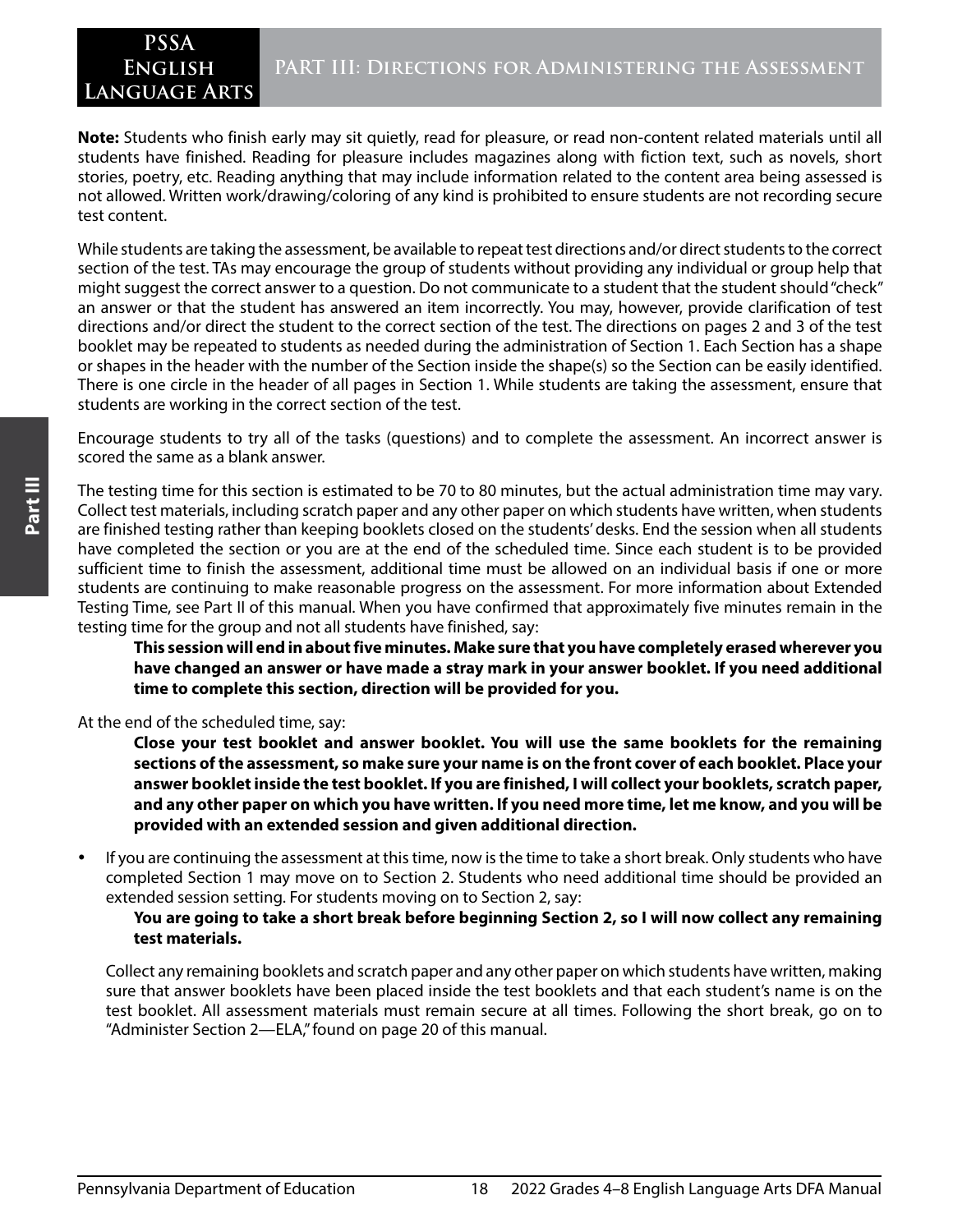If you are administering Section 2 at another time (later in the same day or on a different day), say: **You are going to take Section 2 at another time, so I will now collect any remaining test materials .**

Collect any remaining booklets and scratch paper and any other paper on which students have written, making sure that answer booklets have been placed inside the test booklets and that each student's name is on the test booklet. Return all materials (test booklets, answer booklets, and used scratch paper and any other paper on which students have written) immediately to the SAC for secure storage. Used scratch paper and any other paper on which students have written should be returned to the SAC and kept in a secure location until it can be destroyed. **Note:** Do **NOT** review student responses to test questions **for any reason**. Do **NOT** review answer booklets for stray marks. Do **NOT** place scratch paper inside the test booklet or answer booklet.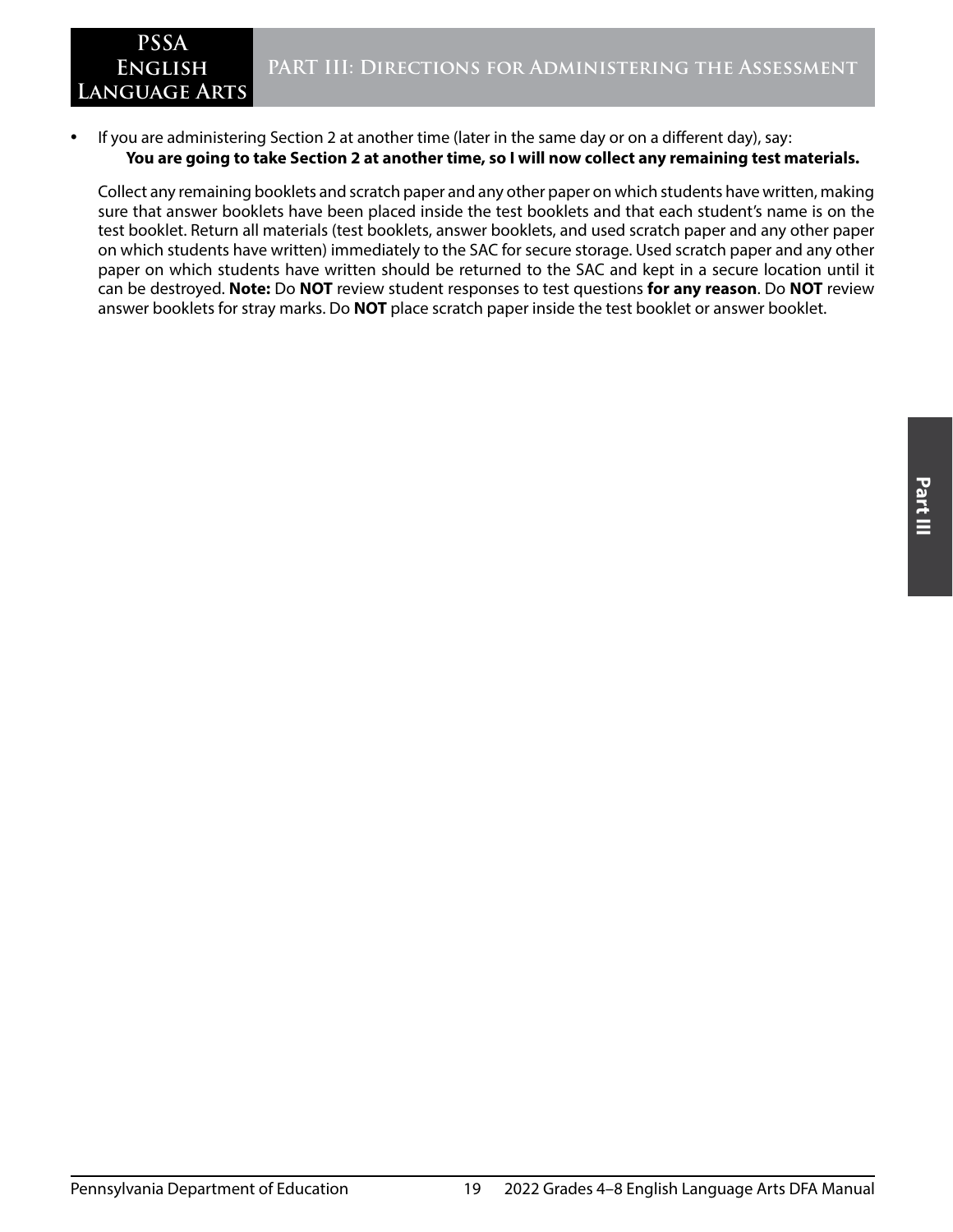**PART III: Directions for Administering the Assessment**

#### <span id="page-23-1"></span>**D. Administer Section 2-ELA**

<span id="page-23-0"></span>**PSSA English Language Arts**

Make sure all students have two sharpened No. 2 pencils with good erasers. Make sure that no student is in possession of a cell phone, camera, smartphone, smartwatch, earbuds, or other unauthorized electronic device. **Collect all unauthorized electronic devices prior to distributing any assessment materials.** Distribute booklets to students, making certain each student has the correct booklets. The scratch paper must be blank and the reference sheets must have no additional writing.

Say:

**Check to make sure that your name is on the front cover of both the test booklet and the answer**  booklet. Also, check the number in the upper right-hand corner of your test booklet. Make sure **that this number is the same as the number shown near the upper left-hand corner of the answer booklet .**

When all students have the correct test and answer booklets, say:

**I will now distribute scratch paper and reference sheets .**

Distribute scratch paper and reference sheets (with the Text-Dependent Analysis Writer's Checklist facing up). When all students are ready, say:

**Now we are ready to begin Section 2—ELA . You will read passages and answer questions about the passages . For some of the questions, you will choose your answer from among a set of four answer choices . Some questions will have more than one part, and you will select one or more answers in each part . For one question, you will write your own response . You will record your responses to the questions in your answer booklet only . Only responses recorded in your answer booklet will be scored . The PSSA is an untimed assessment . You may take as much time as you need to complete this section . Are there any questions?**

Answer all questions. When all students are ready, say:

#### GRADES 4, 5, & 8 ONLY:

#### **Open your test booklet to page 30 .**

Pause while students find the correct page in their test booklets. The directions on pages 30 and 31 of the test booklet may be repeated to students as needed during the administration of Section 2. When all students are ready, say:

**Look at the directions on page 30 . Read the directions silently as I read them aloud .**

*Directions: On the following pages are the English Language Arts questions. There are three types of questions in this section.*

**Now look at the first box on page 30 . It is labeled "Reading Passage Multiple-Choice Questions ." Read the directions in the first box silently as I read them aloud .**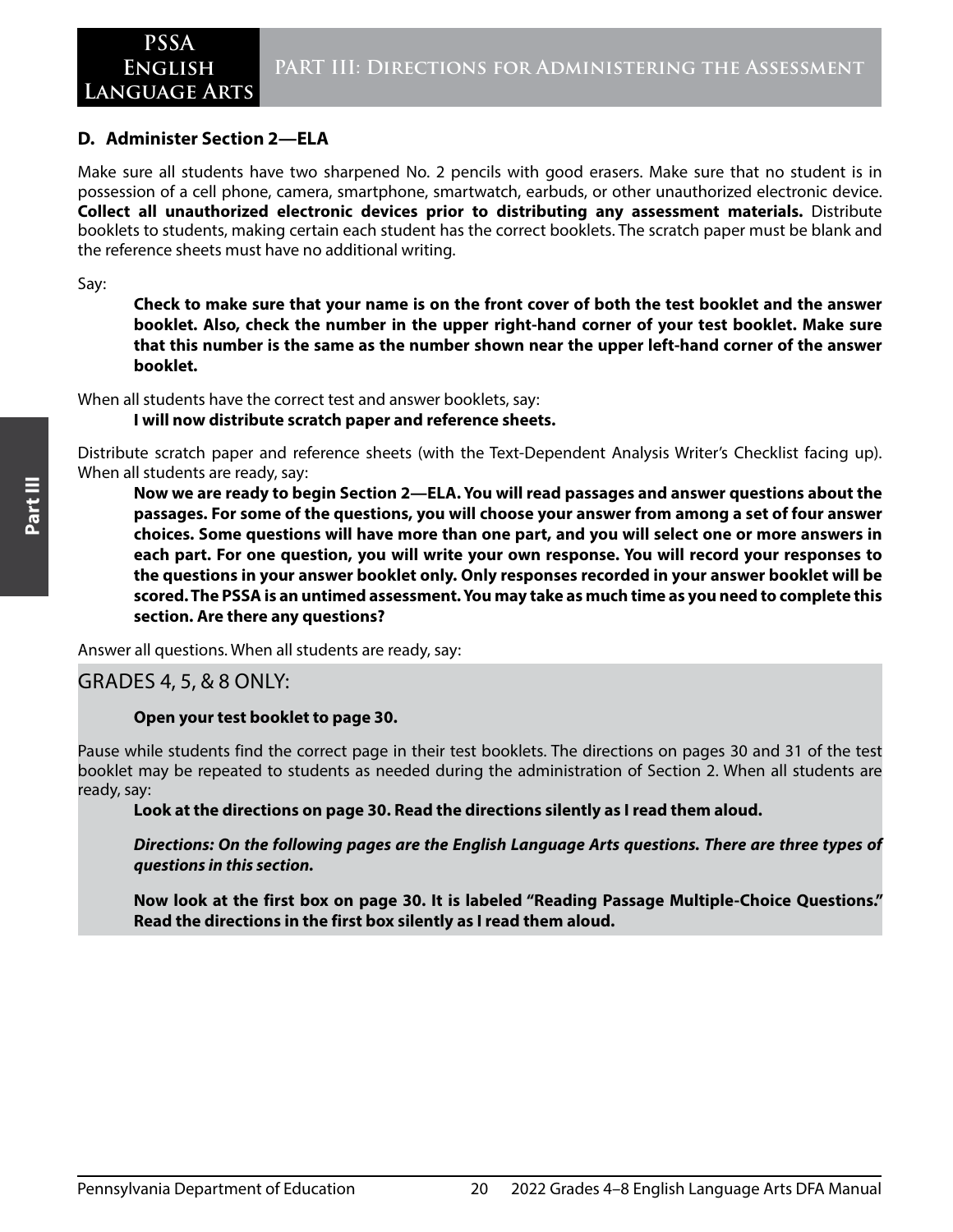## GRADES 6 & 7 ONLY:

**PSSA English Language Arts**

#### **Open your test booklet to page 32 .**

Pause while students find the correct page in their test booklets. The directions on pages 32 and 33 of the test booklet may be repeated to students as needed during the administration of Section 2. When all students are ready, say:

Look at the directions on page 32. Read the directions silently as I read them aloud.

*Directions: On the following pages are the English Language Arts questions. There are three types of questions in this section.*

**Now look at the first box on page 32 . It is labeled "Reading Passage Multiple-Choice Questions ." Read the directions in the first box silently as I read them aloud .**

*Some questions will ask you to select an answer from among four choices.*

*For the multiple-choice questions:*

- y *First, read the passage carefully.*
- y *Read each question and choose the best answer.*
- **Only one of the answers provided is correct.**
- y *You may look back at the passage to help you answer the question.*
- y *Record your choice in the answer booklet.*

#### **Are there any questions?**

Answer all questions. When all students are ready, say:

#### GRADES 4, 5, & 8 ONLY:

Now look at the second box on page 30. It is labeled "Reading Passage Evidence-Based Selected-**Response Questions ." Read the directions in the second box silently as I read them aloud .**

## GRADES 6 & 7 ONLY:

**Now look at the second box on page 32 . It is labeled "Reading Passage Evidence-Based Selected-Response Questions ." Read the directions in the second box silently as I read them aloud .**

*Other questions will have two parts and will ask you to select one or more answers in each part.*

*For the evidence-based selected-response questions:*

- y *Read Part One of the question and choose the best answer.*
- y *You may look back at the passage to help you answer Part One of the question.*
- y *Record your answer to Part One in the answer booklet.*
- Only one of the answers provided in Part One is correct.
- y *Then, read Part Two of the question and choose the evidence to support your answer in Part One. If Part Two tells you to select two answers, be sure to select two answers.*
- y *You may look back at the passage to help you answer Part Two of the question.*
- y *Record your answer or answers to Part Two in the answer booklet.*

#### **Are there any questions?**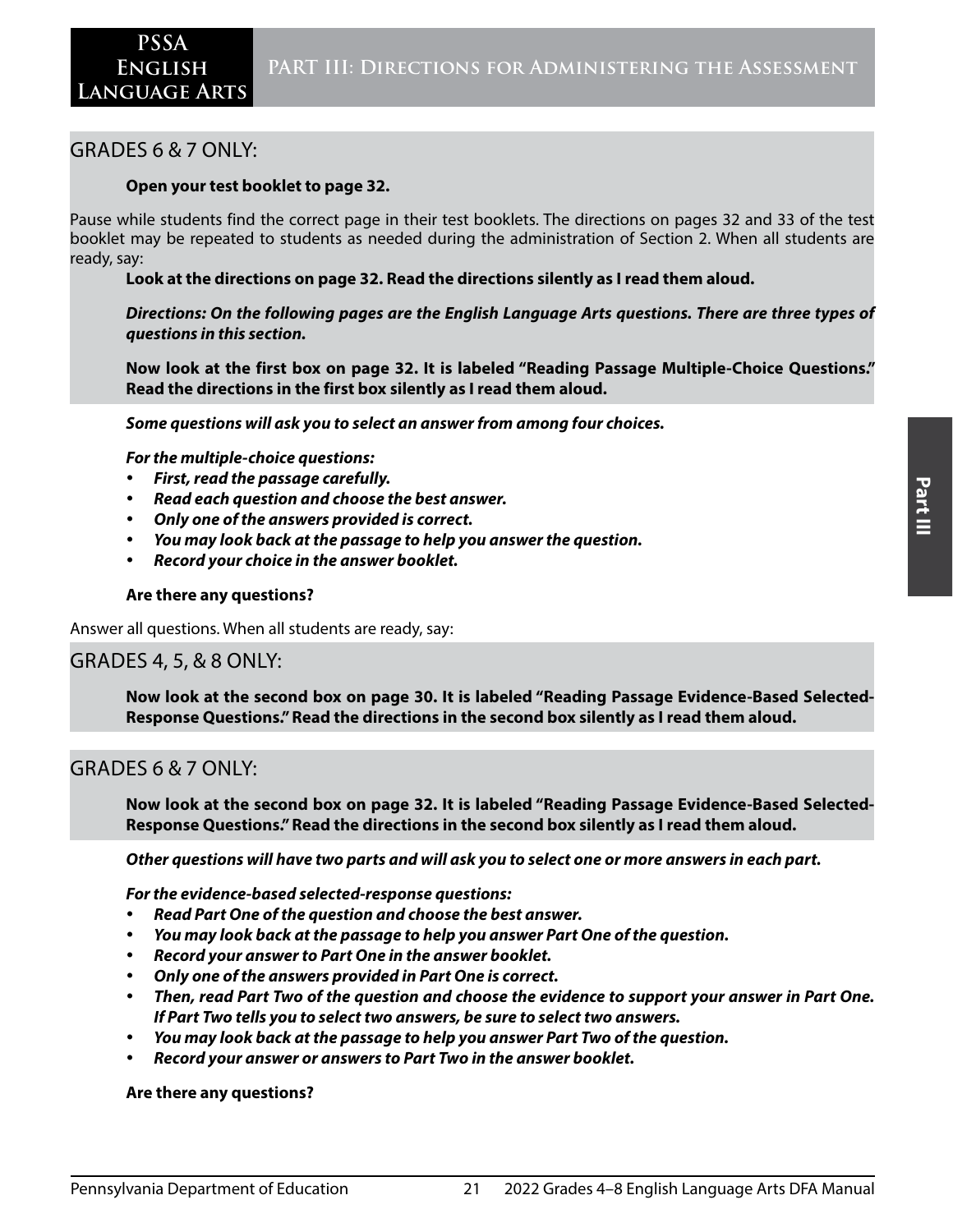Answer all questions. When all students are ready, say:

### GRADES 4, 5, & 8 ONLY:

**PSSA English Language Arts**

**Now look at the box on page 31 .**

## GRADES 6 & 7 ONLY:

#### **Now look at the box on page 33 .**

Pause while students look at the correct page in their test booklets. When all students are ready, say:

**The box is labeled "Text-Dependent Analysis (TDA) Prompt ." Read the directions in the box silently as I read them aloud .**

*The English Language Arts TDA prompt will ask you to analyze the passage and use evidence from the passage to write an essay.*

#### *For the TDA Essay:*

- Be sure to read the passage and TDA prompt carefully.
- y *Review the Writer's Checklist to help you plan and organize your response.*
- y *You may look back at the passage to help you write your essay.*
- Write your essay in the appropriate space in the answer booklet. If you use scratch paper to write a *rough-draft essay, be sure to transfer your final essay to the answer booklet.*
- y *Be sure to check that your essay contains evidence from the passage to support your response.*
- y *Be sure to check your essay for errors in capitalization, spelling, sentence formation, punctuation, and word choice.*

#### **Are there any questions?**

Answer all questions. When all students are ready, say:

#### **Now look at the reference sheet that I passed out along with your scratch paper .**

Pause while students look at the English Language Arts reference sheet. When all students are ready, say:

**This reference sheet contains a copy of the Writer's Checklist that is included in your answer booklet on the page facing your text-dependent analysis prompt . Also included are the text-dependent analysis scoring guidelines .**

### GRADE 4 ONLY:

**This is an example of the scoring guidelines that professional scorers will use to evaluate your**  responses to the text-dependent analysis prompt. These scoring quidelines can also be found on pages 62 and 63 of your test booklet. You may refer to this reference sheet at any time while **responding to the prompt.** 

## GRADES 5, 7, & 8 ONLY:

**This is an example of the scoring guidelines that professional scorers will use to evaluate your**  responses to the text-dependent analysis prompt. These scoring guidelines can also be found **on pages 60 and 61 of your test booklet . You may refer to this reference sheet at any time while responding to the prompt.**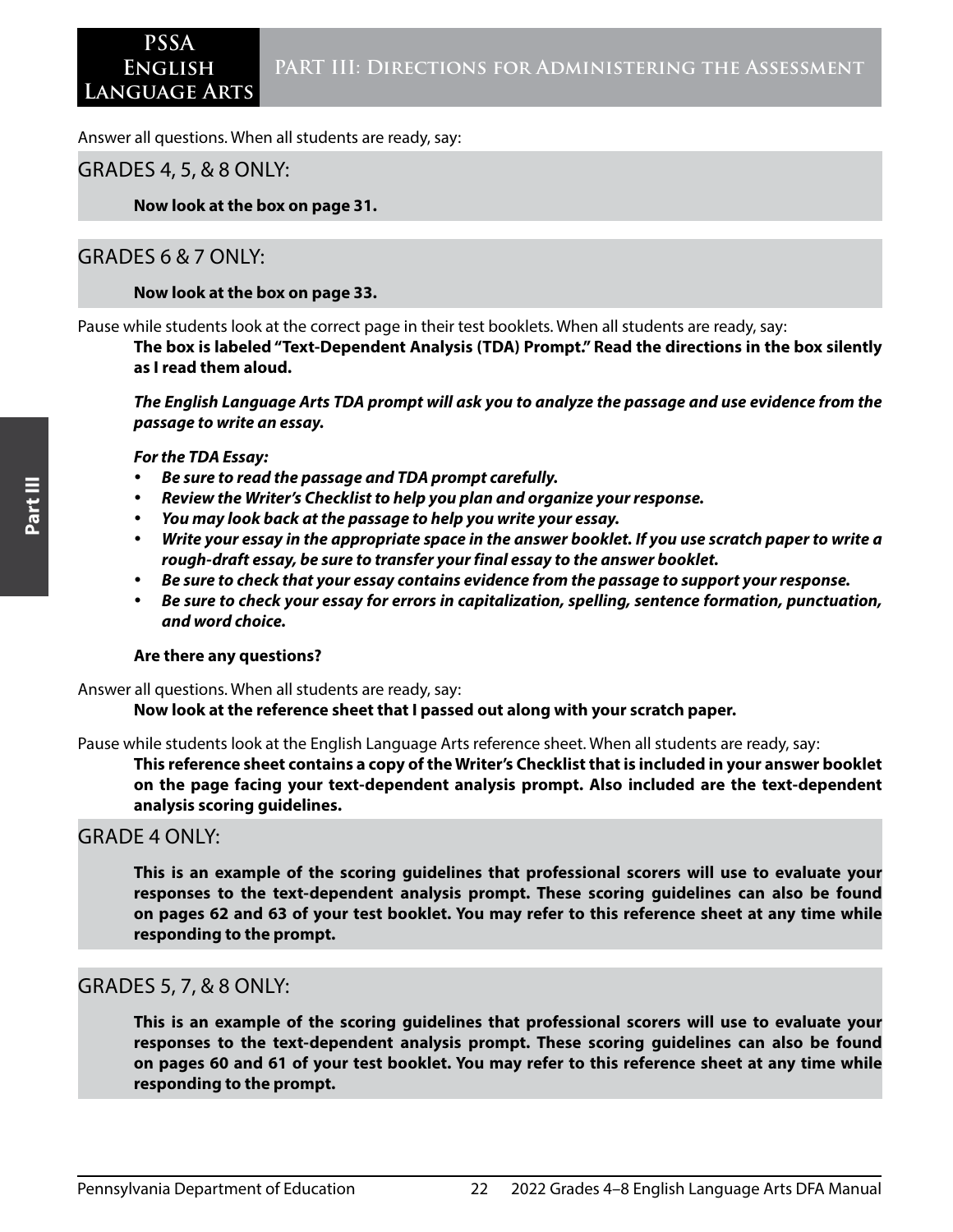## GRADE 6 ONLY:

**PSSA English Language Arts**

> **This is an example of the scoring guidelines that professional scorers will use to evaluate your**  responses to the text-dependent analysis prompt. These scoring quidelines can also be found **on pages 64 and 65 of your test booklet . You may refer to this reference sheet at any time while**  responding to the prompt.

#### **Are there any questions?**

Answer all questions. When all students are ready, say:

#### GRADES 4, 5, & 8 ONLY:

**We are now ready to start Section 2 . Turn to page 32 in your test booklet and page 8 in your answer booklet . In the bottom right-hand corner, you will see a "GO ON" arrow .**

## GRADES 6 & 7 ONLY:

**We are now ready to start Section 2 . Turn to page 34 in your test booklet and page 8 in your answer booklet . In the bottom right-hand corner, you will see a "GO ON" arrow .**

Point to the arrow in the booklet that you are using for demonstration purposes. If necessary, walk around the room to ensure that all students see the arrow.

**This arrow indicates that you are not yet finished with Section 2 and you are to continue on to the next page . Follow the "GO ON" arrows and follow the directions that tell you which questions are**  in your test booklet and which questions are in the answer booklet. Continue until you complete **all of the multiple-choice questions and evidence-based selected-response questions and the textdependent analysis question in Section 2 . At the end of Section 2, you will see a "STOP" sign in your test booklet and in your answer booklet .**

Point to the stop sign on the last page of Section 2 in the test booklet and page 13 of the answer booklet you are using for demonstration purposes. If necessary, walk around the room to ensure that all students see the stop sign.

#### GRADES 4, 6, & 7 ONLY:

**Remember to complete questions 29 through 45 in Section 2 and to mark only the required number of correct answers for each multiple-choice question and completely answer each open-ended question in your answer booklet .**

### GRADES 5 & 8 ONLY:

**Remember to complete questions 30 through 46 in Section 2 and to mark only the required number of correct answers for each multiple-choice question and completely answer each open-ended question in your answer booklet.** 

**If you complete Section 2 before the testing session is over, you may check your work for questions ONLY in Section 2 . Do not look back or ahead to any other parts of the test booklet or answer booklet . After you have checked your work, make sure you have completely erased wherever you have changed an answer or have made a stray mark in your answer booklet . Then close your answer booklet and place it inside your test booklet so I will know you have finished . I will collect your**  test materials when you finish. You may sit quietly, read for pleasure, or read non-content related **materials until the rest of the class completes Section 2 . Are there any questions?**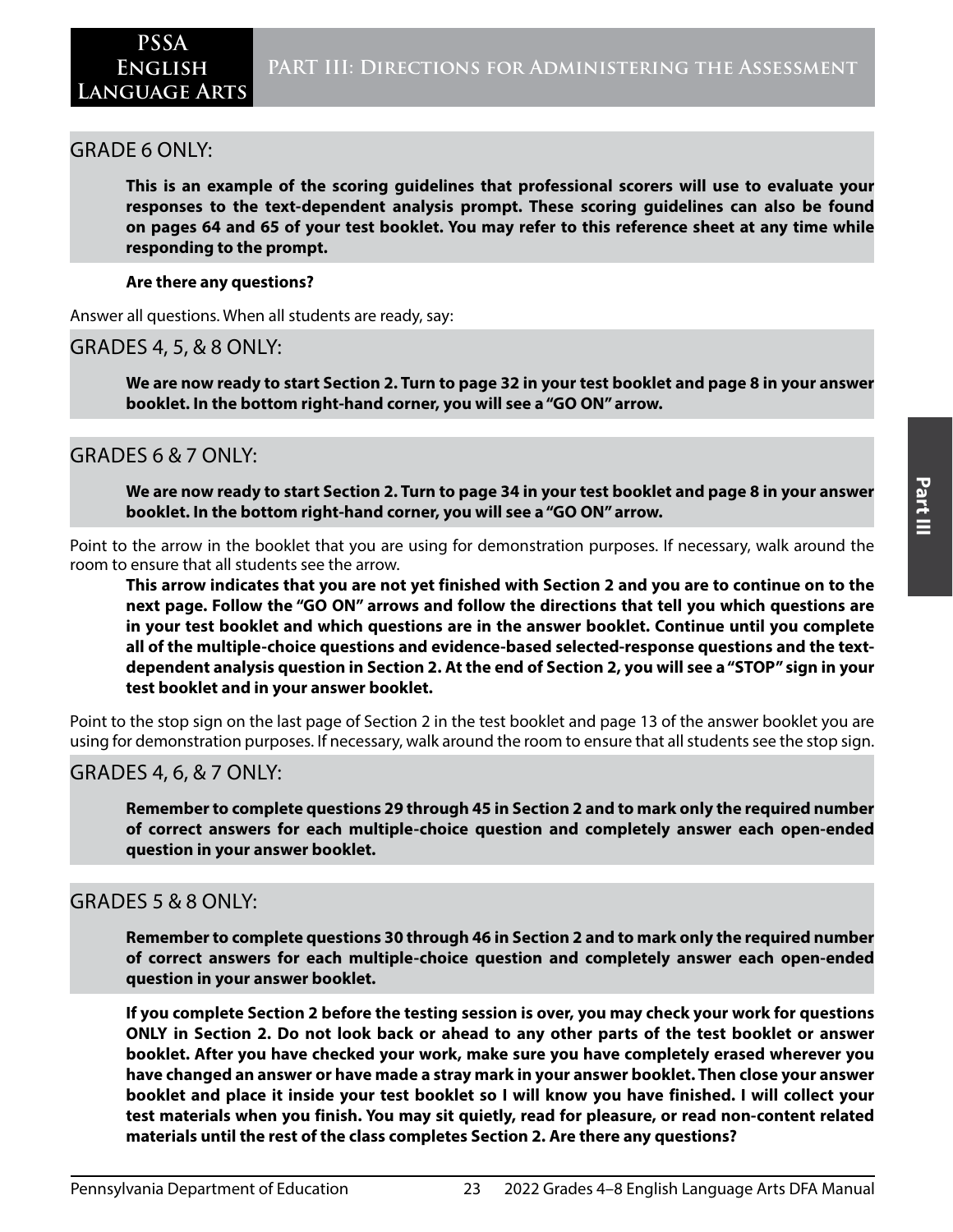Answer all questions. When all students are ready, say:

#### You may begin.

**PSSA English Language Arts**

**Note:** Students who finish early may sit quietly, read for pleasure, or read non-content related materials until all students have finished. Reading for pleasure includes magazines along with fiction text, such as novels, short stories, poetry, etc. Reading anything that may include information related to the content area being assessed is not allowed. Written work/drawing/coloring of any kind is prohibited to ensure students are not recording secure test content.

While students are taking the assessment, be available to repeat test directions and/or direct students to the correct section of the test. TAs may encourage the group of students without providing any individual or group help that might suggest the correct answer to a question. Do not communicate to a student that the student should "check" an answer or that the student has answered an item incorrectly. You may, however, provide clarification of test directions and/or direct the student to the correct section of the test. The directions in the test booklet may be repeated to students as needed during the administration of Section 2. Each Section has a shape or shapes in the header with the number of the Section inside the shape(s) so the Section can be easily identified.

There are two half circles in the header of all pages in Section 2. While students are taking the assessment, ensure that students are working in the correct section of the test.

Encourage students to try all of the tasks (questions) and to complete the assessment. An incorrect answer is scored the same as a blank answer.

The testing time for this section is estimated to be 85 to 95 minutes, but the actual administration time may vary. Collect test materials, including scratch paper and any other paper on which students have written, when students are finished testing rather than keeping them closed on the students' desks. End the session when all students have completed the section or you are at the end of the scheduled time. Since each student is to be provided sufficient time to finish the assessment, additional time must be allowed on an individual basis if one or more students are continuing to make reasonable progress on the assessment. For more information about Extended Testing Time, see Part II: General Assessment Information of this manual. When you have confirmed that approximately five minutes remain in the testing time for the group and not all students have finished, say:

**This session will end in about five minutes . Make sure that you have completely erased wherever you have changed an answer or have made a stray mark in your answer booklet . If you need additional time to complete this section, direction will be provided for you .**

At the end of the scheduled time, say:

**Close your test booklet and answer booklet . You will use the same booklets for the remaining section of the assessment, so make sure your name is on the front cover of each booklet . Place your answer booklet inside the test booklet . If you are finished, I will collect your booklets, reference sheets,**  scratch paper, and any other paper on which you may have written. If you need more time, let me **know, and you will be provided with an extended session and given additional direction .**

If you are moving on to Section 3 at this time, now is the time to take a short break. Only students who have completed Section 2 may move on to Section 3. Students who need additional time should be provided an extended session setting. For students moving on to Section 3, say:

#### **You are going to take a short break before beginning Section 3, so I will now collect any remaining test materials .**

Collect any remaining booklets, English Language Arts reference sheets, scratch paper, and any other paper on which students have written, making sure that answer booklets have been placed inside the test booklets and that each student's name is on the test booklet. All assessment materials must remain secure at all times. Following the short break, go on to "Administer Section 3—ELA," found on the next page of this manual.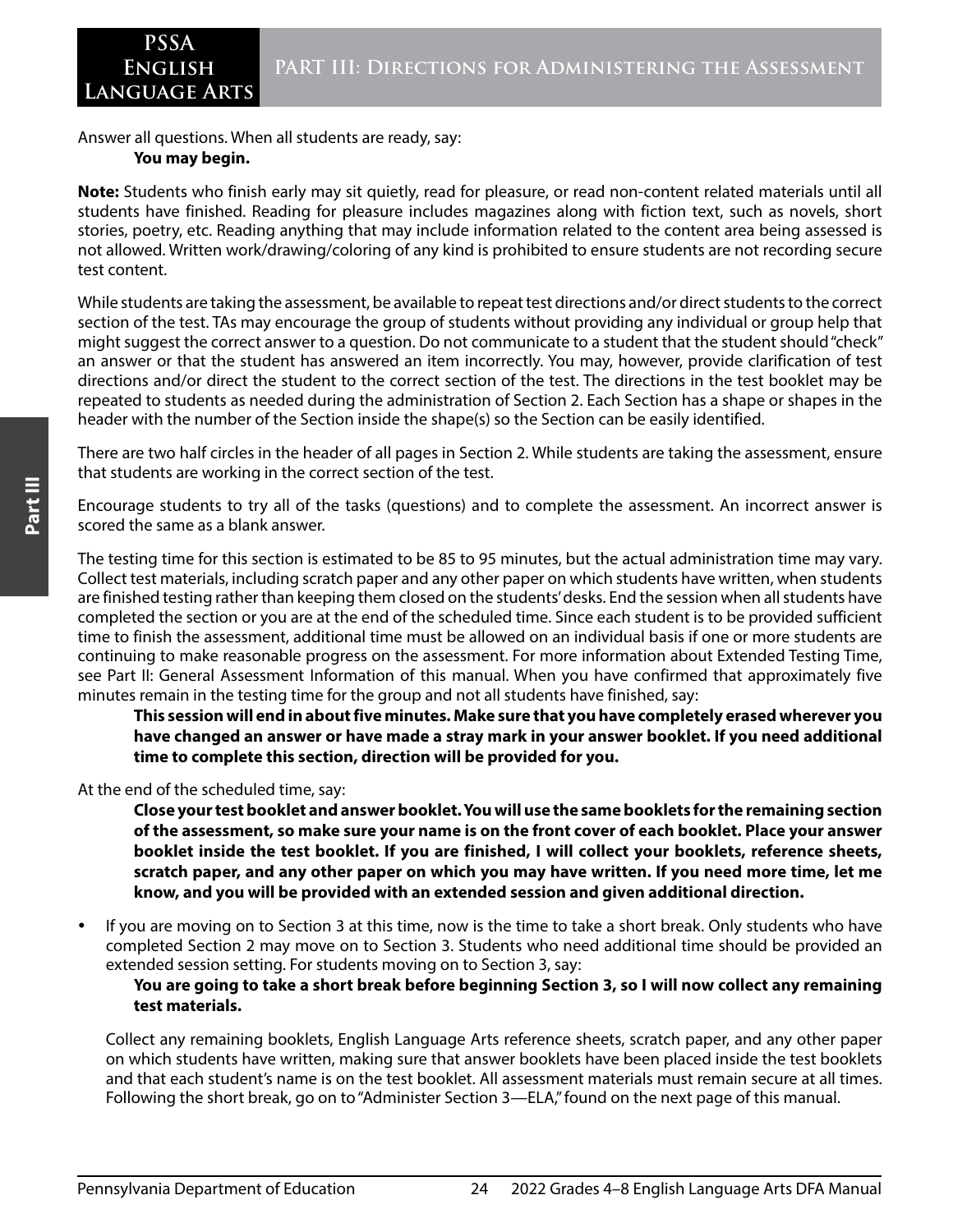If you are administering Section 3 at another time (later in the same day or on a different day), say: **You are going to take Section 3 at another time, so I will now collect any remaining test materials .**

Collect any remaining booklets, English Language Arts reference sheets, scratch paper, and any other paper on which students have written, making sure that answer booklets have been placed inside the test booklets and that each student's name is on the test booklet. Return all materials (test booklets, answer booklets, English Language Arts reference sheets, used scratch paper, and any other paper on which students have written) immediately to the SAC for secure storage. Used scratch paper and any other paper on which students have written should be returned to the SAC and kept in a secure location until it can be destroyed. **Note:** Do **NOT** review student responses to test questions **for any reason**. Do **NOT** review answer booklets for stray marks. Do **NOT** place scratch paper inside the test booklet or answer booklet.

**PSSA English**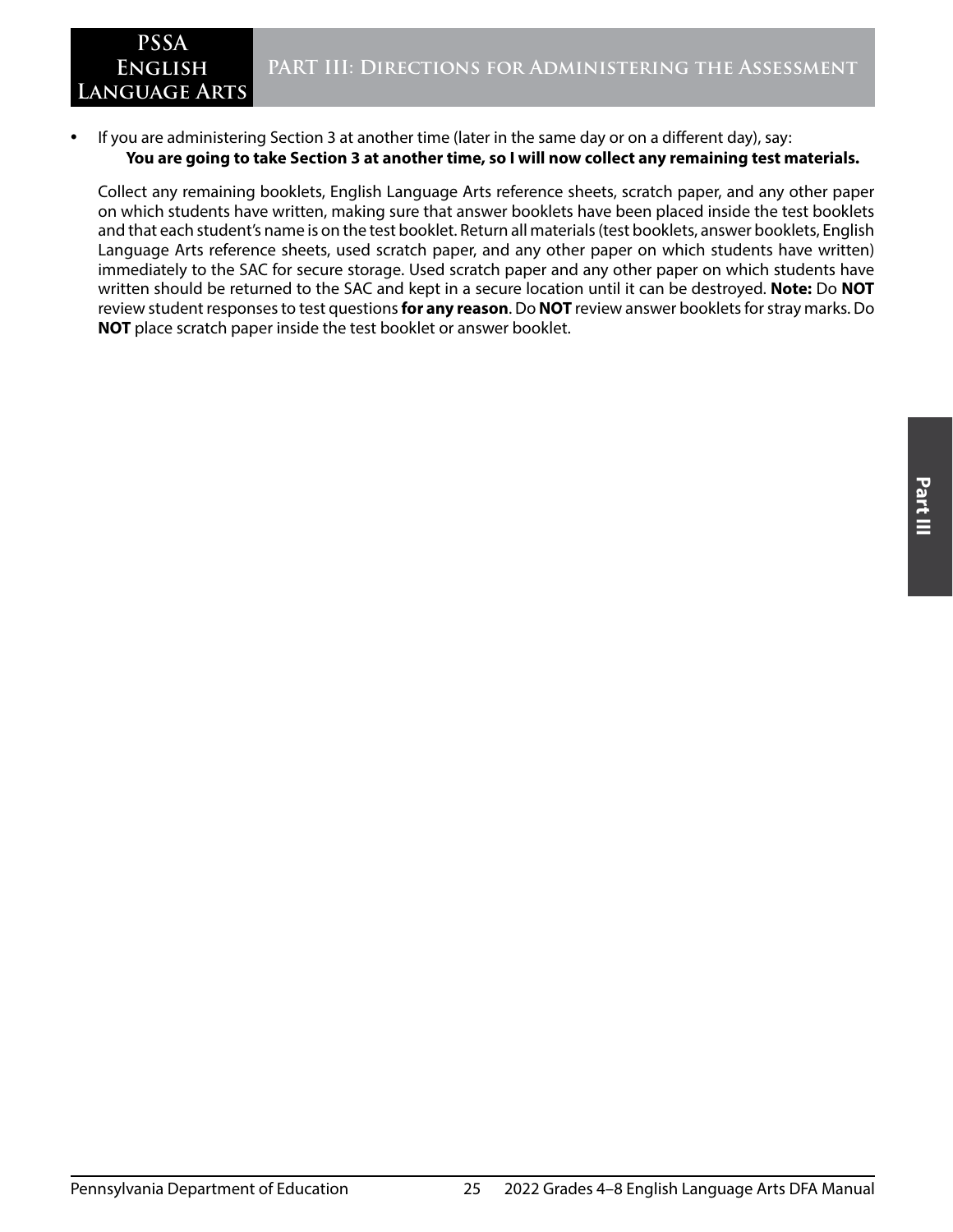#### **E.** Administer Section 3-ELA

<span id="page-29-0"></span>**PSSA English Language Arts**

Make sure all students have two sharpened No. 2 pencils with good erasers. Make sure that no student is in possession of a cell phone, camera, smartwatch, earbuds, or other unauthorized electronic device. **Collect all unauthorized electronic devices prior to distributing any assessment materials .** Distribute booklets to students, making certain each student has the correct booklets. The scratch paper must be blank and the reference sheets must have no additional writing.

Say:

**Check to make sure that your name is on the front cover of both the test booklet and the answer booklet . Also, check the number in the upper right-hand corner of your test booklet and the number in the box in the upper left-hand corner of your answer booklet to make sure that they match .**

When all students have the correct test and answer booklets, say:

**I will now distribute scratch paper and reference sheets .**

Distribute scratch paper and reference sheets (with the Text-Dependent Analysis Writer's Checklist facing up). When all students are ready, say:

**Now we are ready to begin Section 3—ELA . For some of the questions, you will choose your answer from among a set of four answer choices . For other questions, you will read passages and answer questions about the passages . Some questions will have more than one part, and you will select one or more answers in each part . For one question, you will write your own response . You will record your response to the questions in your answer booklet only . Only responses recorded in your answer booklet will be scored . The PSSA is an untimed assessment . You may take as much time as you need to complete this section . Are there any questions?**

Answer all questions. When all students are ready, say:

## GRADES 4, 5, 7, & 8 ONLY:

#### **Open your test booklet to page 48 .**

Pause while students find the correct page in their test booklets. The directions on pages 48 and 49 of the test booklet may be repeated to students as needed during the administration of Section 3. When all students are ready, say:

**Look at the directions on page 48 . Read the directions silently as I read them aloud .**

*Directions: On the following pages are the English Language Arts questions. There are four types of questions in this section.*

**Now look at the first box on page 48 . It is labeled "Conventions of Standard English Multiple-Choice Questions ." Read the directions in the first box silently as I read them aloud .**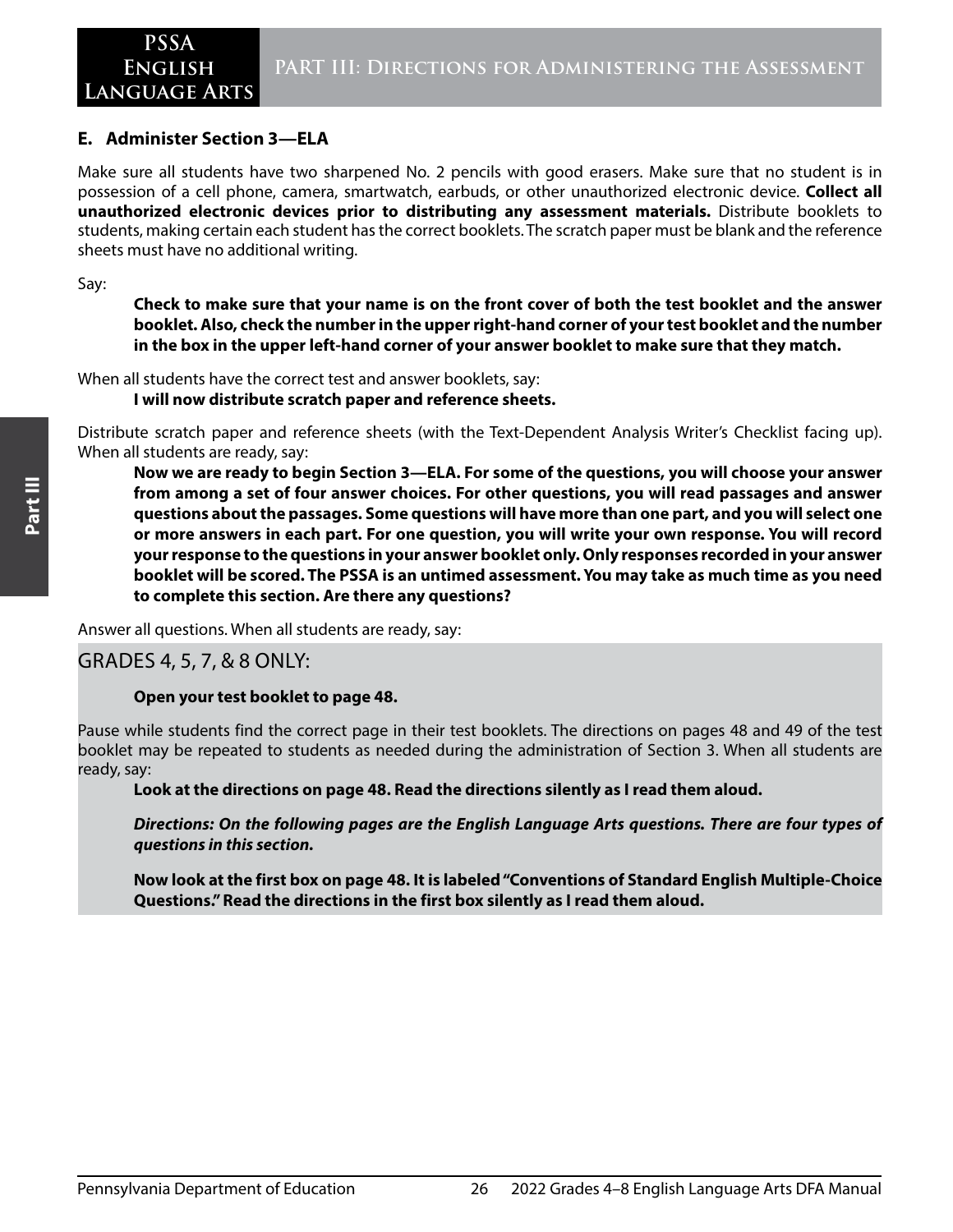## GRADE 6 ONLY:

**PSSA English Language Arts**

#### **Open your test booklet to page 50 .**

Pause while students find the correct page in their test booklets. The directions on pages 50 and 51 of the test booklet may be repeated to students as needed during the administration of Section 3. When all students are ready, say:

Look at the directions on page 50. Read the directions silently as I read them aloud.

*Directions: On the following pages are the English Language Arts questions. There are four types of questions in this section.*

**Now look at the first box on page 50 . It is labeled "Conventions of Standard English Multiple-Choice Questions ." Read the directions in the first box silently as I read them aloud .**

*Some questions will ask you to select an answer from among four choices.*

*For the multiple-choice questions:*

- **Read each question and choose the best answer.**
- **Only one of the answers provided is correct.**
- y *Record your choice in the answer booklet.*

#### **Are there any questions?**

Answer all questions. When all students are ready, say:

#### GRADES 4, 5, 7, & 8 ONLY:

**Now look at the second box on page 48 . It is labeled "Reading Passage Multiple-Choice Questions ." Read the directions in the second box silently as I read them aloud .**

## GRADE 6 ONLY:

**Now look at the second box on page 50 . It is labeled "Reading Passage Multiple-Choice Questions ." Read the directions in the second box silently as I read them aloud .**

*Some questions will ask you to select an answer from among four choices.*

*For the multiple-choice questions:*

- y *First, read the passage carefully.*
- y *Read each question and choose the best answer.*
- **Only one of the answers provided is correct.**
- y *You may look back at the passage to help you answer the question.*
- y *Record your choice in the answer booklet.*

#### **Are there any questions?**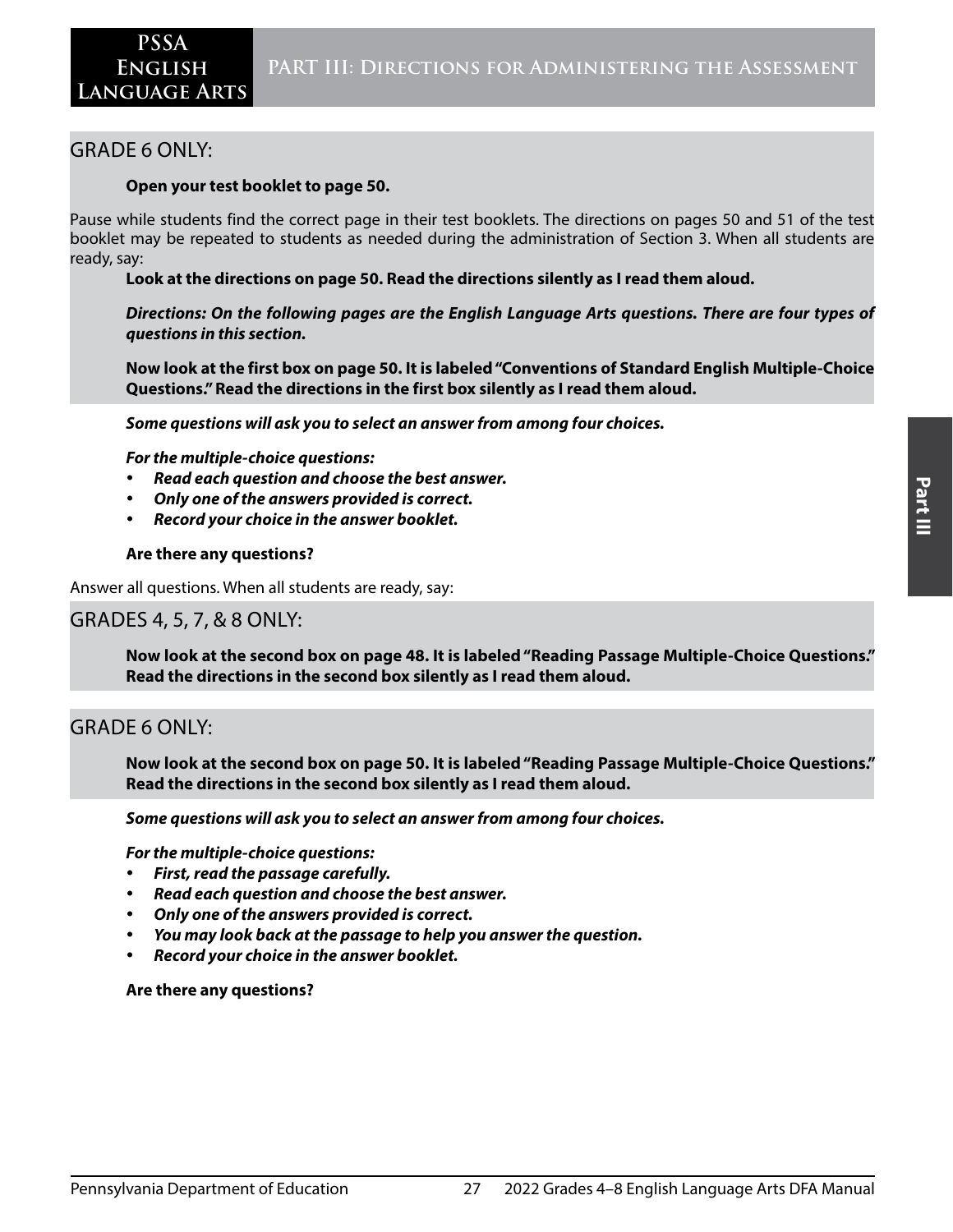Answer all questions. When all students are ready, say:

#### GRADES 4, 5, 7, & 8 ONLY:

**PSSA English Language Arts**

#### **Now look at page 49 .**

Pause while students look at the correct page in their test booklets. When all students are ready, say: **The first box on page 49 is labeled "Reading Passage Evidence-Based Selected-Response Questions ." Read the directions in the box silently as I read them aloud .**

### GRADE 6 ONLY:

#### **Now look at page 51 .**

Pause while students look at the correct page in their test booklets. When all students are ready, say:

**The first box on page 51 is labeled "Reading Passage Evidence-Based Selected-Response Questions ." Read the directions in the box silently as I read them aloud .**

*Other questions will have two parts and will ask you to select one or more answers in each part.*

*For the evidence-based selected-response questions:*

- y *Read Part One of the question and choose the best answer.*
- y *You may look back at the passage to help you answer Part One of the question.*
- y *Record your answer to Part One in the answer booklet.*
- Only one of the answers provided in Part One is correct.
- y *Then, read Part Two of the question and choose the evidence to support your answer in Part One. If Part Two tells you to select two answers, be sure to select two answers.*
- y *You may look back at the passage to help you answer Part Two of the question.*
- y *Record your answer or answers to Part Two in the answer booklet.*

#### **Are there any questions?**

Answer all questions. When all students are ready, say:

#### GRADES 4, 5, 7, & 8 ONLY:

**Now look at the second box on page 49 . It is labeled "Text-Dependent Analysis (TDA) Prompt ." Read the directions in the second box silently as I read them aloud .**

## GRADE 6 ONLY:

**Now look at the second box on page 51 . It is labeled "Text-Dependent Analysis (TDA) Prompt ." Read the directions in the second box silently as I read them aloud .**

*The English Language Arts TDA prompt will ask you to analyze the passage and use evidence from the passage to write an essay.*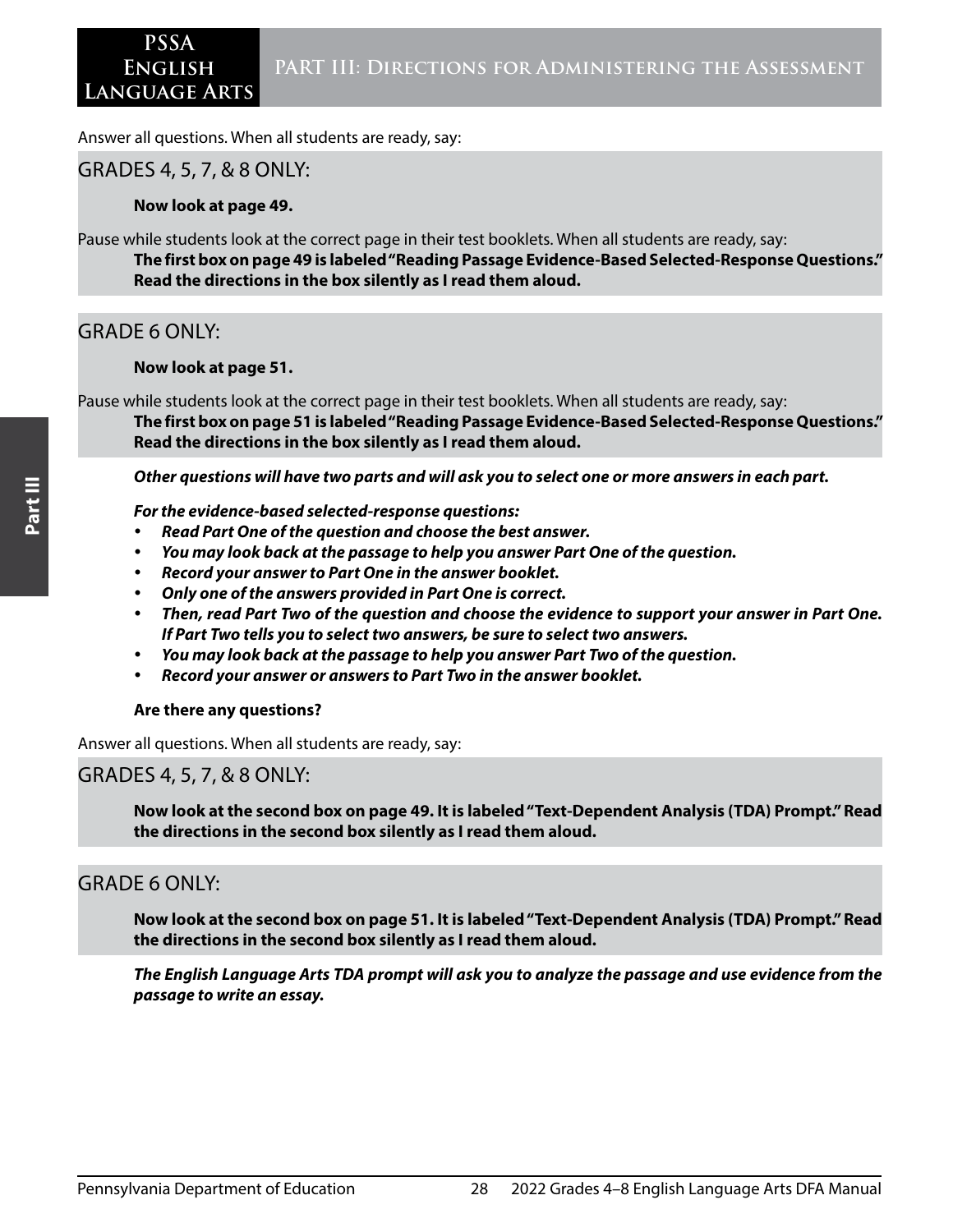#### Continue speaking:

**PSSA English Language Arts**

*For the TDA Essay:*

- Be sure to read the passage and TDA prompt carefully.
- y *Review the Writer's Checklist to help you plan and organize your response.*
- y *You may look back at the passage to help you write your essay.*
- y *Write your essay in the appropriate space in the answer booklet. If you use scratch paper to write a rough-draft essay, be sure to transfer your final essay to the answer booklet.*
- y *Be sure to check that your essay contains evidence from the passage to support your response.*
- **•** Be sure to check your essay for errors in capitalization, spelling, sentence formation, punctuation, *and word choice.*

#### **Are there any questions?**

Answer all questions. When all students are ready, say:

**Now look at the reference sheet that I passed out along with your scratch paper .**

Pause while students look at the English Language Arts reference sheet. When all students are ready, say:

**This is a copy of the Writer's Checklist that is included in your answer booklet on the page facing**  the text-dependent analysis prompt. Also included are the text-dependent analysis scoring **guidelines .**

## GRADE 4 ONLY:

**This is an example of the scoring guidelines that professional scorers will use to evaluate your**  responses to text-dependent analysis prompts. These scoring guidelines can also be found on pages 62 and 63 of your test booklet. You may refer to this reference sheet at any time while **responding to the prompt.** 

## GRADES 5, 7, & 8 ONLY:

**This is an example of the scoring guidelines that professional scorers will use to evaluate your**  responses to text-dependent analysis prompts. These scoring guidelines can also be found **on pages 60 and 61 of your test booklet . You may refer to this reference sheet at any time while responding to the prompt.** 

## GRADE 6 ONLY:

**This is an example of the scoring guidelines that professional scorers will use to evaluate your**  responses to text-dependent analysis prompts. These scoring quidelines can also be found on pages 64 and 65 of your test booklet. You may refer to this reference sheet at any time while responding to the prompt.

#### **Are there any questions?**

Answer all questions. When all students are ready, say:

## GRADES 4, 5, 7, & 8 ONLY:

**We are now ready to start Section 3 . Turn to page 50 in your test booklet and page 14 in your answer booklet . In the bottom right-hand corner, you will see a "GO ON" arrow .**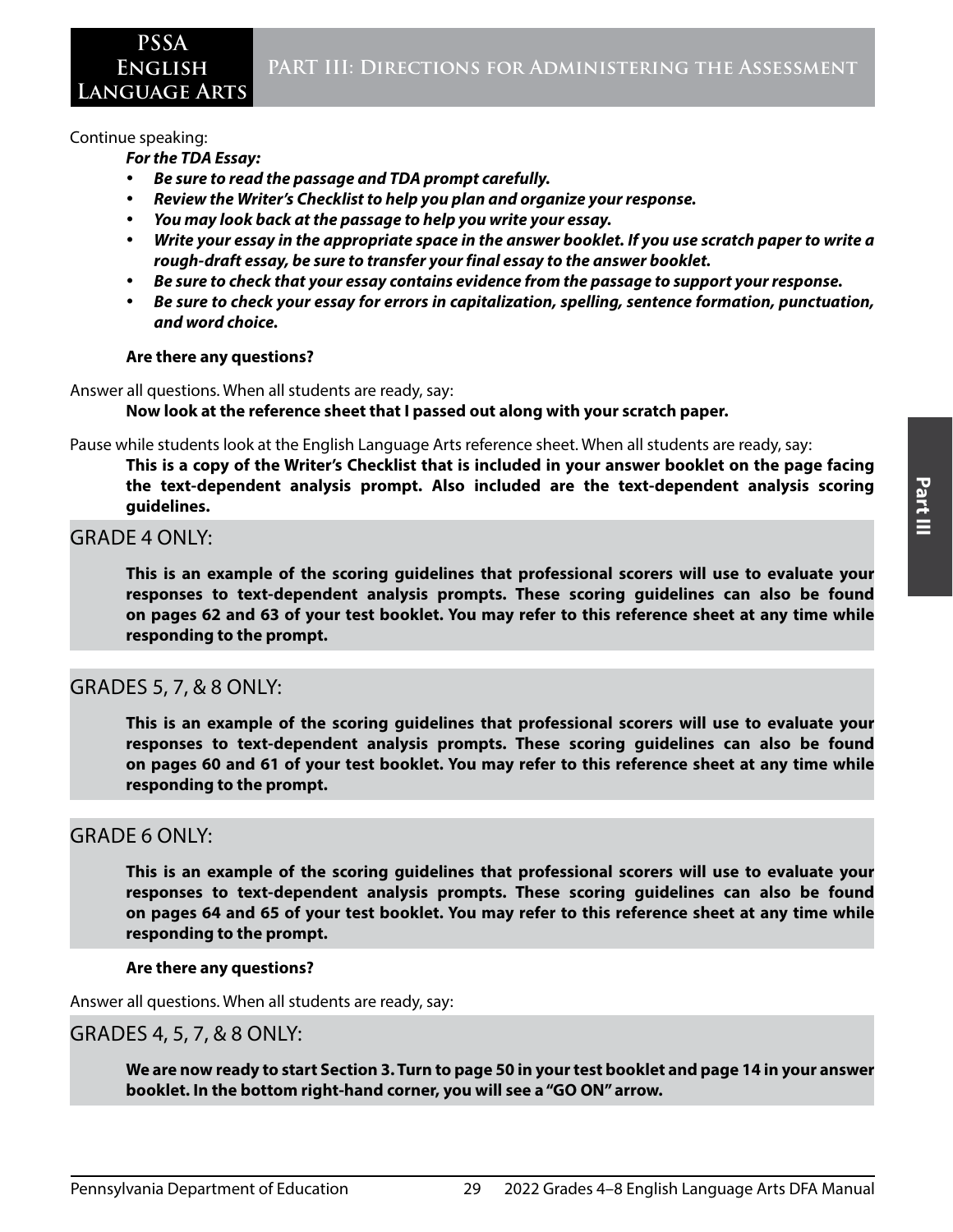## GRADE 6 ONLY:

**PSSA English Language Arts**

> **We are now ready to start Section 3 . Turn to page 52 in your test booklet and page 14 in your answer booklet . In the bottom right-hand corner, you will see a "GO ON" arrow .**

Point to the arrow in the booklet that you are using for demonstration purposes. If necessary, walk around the room to ensure that all students see the arrow.

**This arrow indicates that you are not yet finished with Section 3 and you are to continue on to the next page . Follow the "GO ON" arrows and follow the directions that tell you which questions are in your test booklet and which questions are in the answer booklet . Continue until you complete all of the multiple-choice questions and evidence-based selected-response questions and the textdependent analysis question in Section 3 . At the end of Section 3, you will see a "STOP" sign in your**  test booklet and in your answer booklet.

Point to the stop sign on the last page of Section 3 in the test booklet and page 19 of the answer booklet you are using for demonstration purposes. If necessary, walk around the room to ensure that all students see the stop sign.

## GRADES 4, 6, & 7 ONLY:

**Remember to complete questions 46 through 59 in Section 3 and to mark only the required number of correct answers for each multiple-choice question and completely answer each open-ended question in your answer booklet .**

## GRADES 5 & 8 ONLY:

**Remember to complete questions 47 through 59 in Section 3 and to mark only the required number of correct answers for each multiple-choice question and completely answer each open-ended question in your answer booklet .**

**If you complete Section 3 before the testing session is over, you may check your work for questions ONLY in Section 3 . Do not look back to any other part in your test booklet or answer booklet . After you have checked your work, make sure you have completely erased wherever you have changed an answer or have made a stray mark in your answer booklet or written on your reference sheet . Then close your answer booklet and place it inside your test booklet so I will know you have finished . I**  will collect your test materials when you finish. You may sit quietly, read for pleasure, or read non**content related materials until the rest of the class completes Section 3 . Are there any questions?**

Answer all questions. When all students are ready, say:

#### You may begin.

**Note:** Students who finish early may sit quietly, read for pleasure, or read non-content related materials until all students have finished. Reading for pleasure includes magazines along with fiction text, such as novels, short stories, poetry, etc. Reading anything that may include information related to the content area being assessed is not allowed. Written work/drawing/coloring of any kind is prohibited to ensure students are not recording secure test content.

While students are taking the assessment, be available as a resource. Do not give any individual or group help that might suggest the correct answer to a question. Do not communicate to a student that the student should "check" an answer or that the student has answered an item incorrectly. You may, however, provide clarification of test directions and/or direct the student to the correct section of the test. The directions in the test booklet may be repeated to students as needed during the administration of Section 3. Each Section has a shape or shapes in the header with the number of the Section inside the shape(s) so the Section can be easily identified. There are three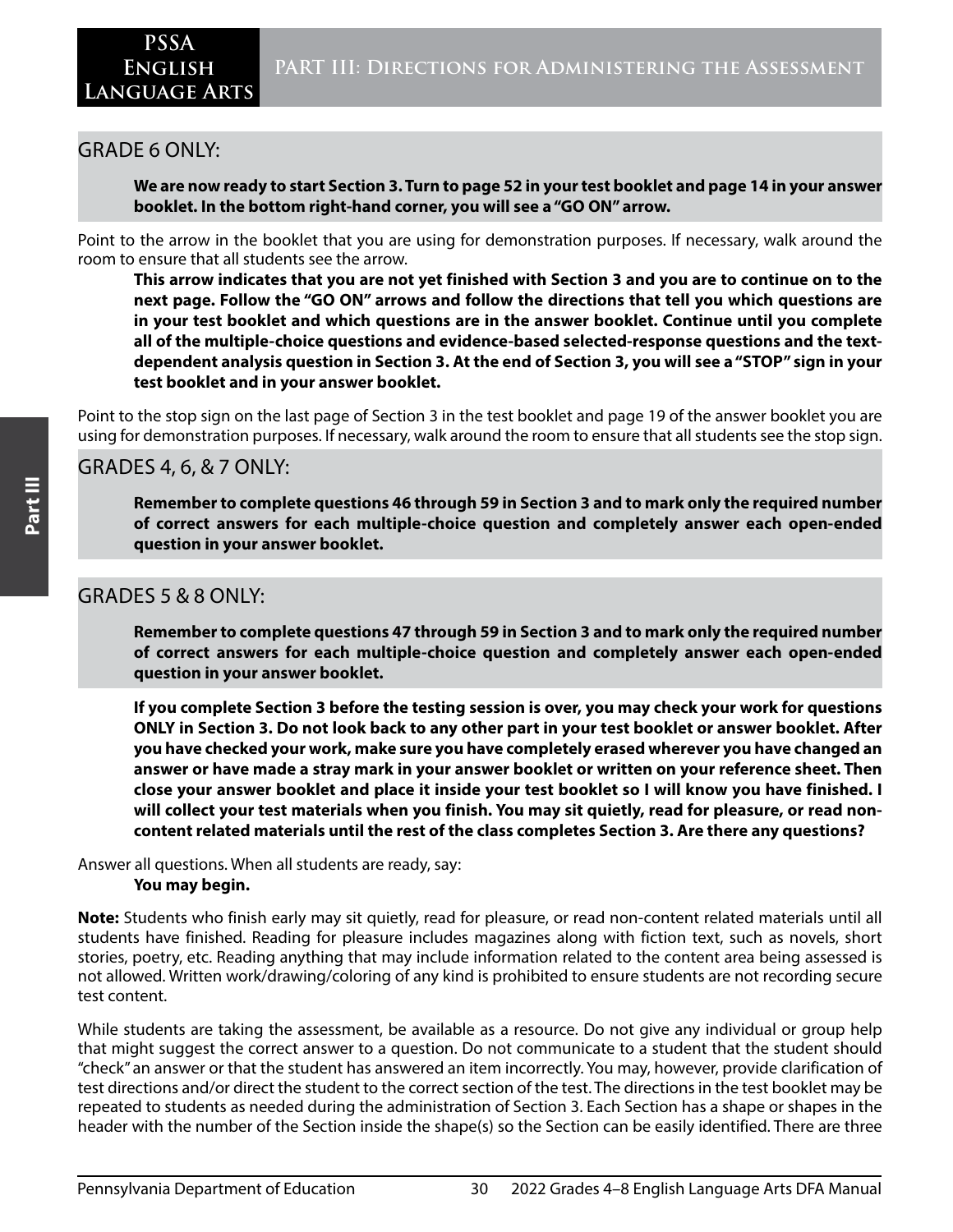triangles in the header of all pages in Section 3. While students are taking the assessment, ensure that students are working in the correct section of the test.

Encourage students to try all of the tasks (questions) and to complete the assessment. An incorrect answer is scored the same as a blank answer.

The testing time for this section is estimated to be 70 to 80 minutes, but the actual administration time may vary. Collect test materials, including scratch paper, English Language Arts reference sheets, and any other paper on which students have written, when students are finished testing rather than keeping them closed on the students' desks. End the session when all students have completed the section or you are at the end of the scheduled time. Since each student is to be provided sufficient time to finish the assessment, additional time must be allowed on an individual basis if one or more students are continuing to make reasonable progress on the assessment. For more information about Extended Testing Time, see Part II: General Assessment Information of this document. When you have confirmed that approximately five minutes remain in the testing time for the group and not all students have finished, say:

**This session will end in about five minutes . Make sure that you have completely erased wherever you have changed an answer or have made a stray mark in your answer booklet or written on your reference sheet . If you need additional time to complete this section, direction will be provided for you .**

At the end of the scheduled time, say:

**PSSA English Language Arts**

> **This concludes the 2022 English Language Arts Assessment . Close your test booklet and answer**  booklet. I will now collect your booklets. If you need more time, let me know, and you will be **provided with an extended session and given additional direction .**

Collect any remaining booklets, making sure that each student's name is on the test booklet and answer booklet. Say:

**I will now collect your reference sheet, scratch paper, and any other paper on which you**  have written.

Collect scratch paper, reference sheets, and any other paper on which students have written. Return all materials (test booklets, answer booklets, reference sheets, used scratch paper, and any other paper on which students have written) immediately to the SAC for secure storage. Used scratch paper and any other paper on which students have written and reference sheets should be returned to the SAC and kept in a secure location until they can be destroyed. **Note:** Do **NOT** review student responses to test questions **for any reason**. Do **NOT** review answer booklets for stray marks. Do **NOT** place scratch paper inside the test booklet or answer booklet.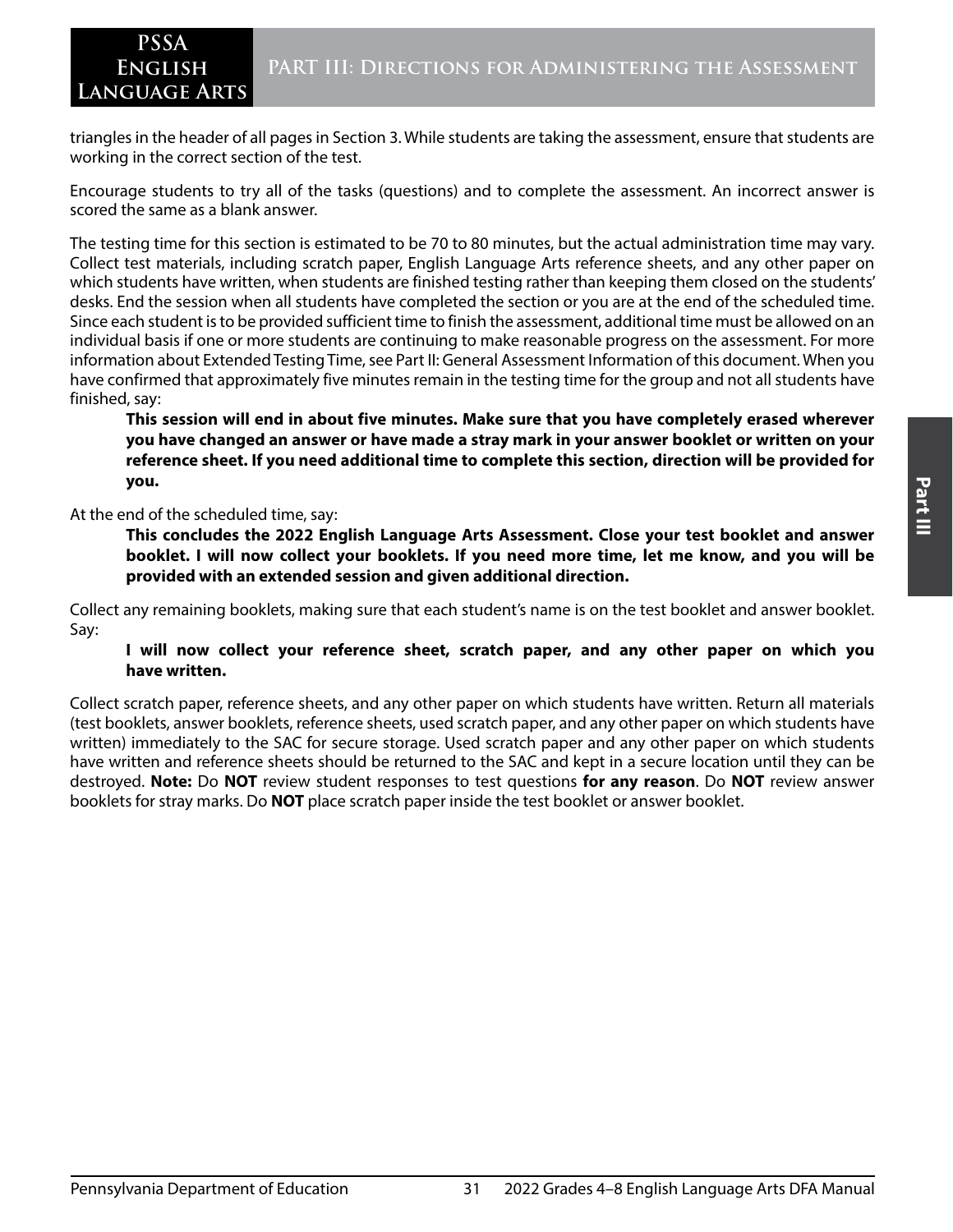## <span id="page-35-0"></span>**A . After Testing is Complete**

After testing is complete:

- **1.** Make sure each student turned in the answer booklet and test booklet.
- **2 .** Make sure student identification information is complete and correct on all students' booklets. Make sure the name on the test booklet corresponds with the name on the answer booklet for each student.
- **3 .** If a student answer booklet has a barcode label with a colored stripe (a District/School Label), make sure that the SAC or the SAC's designee has completed the applicable portions of the front cover and page 2 of the answer booklet by printing the student's name (as found in PIMS) and filling in the bubbles. (See your SAC if you have questions or require further direction.)
- **4 .** If a student used any accommodation listed on page 3 of the answer booklet during the administration of the exam, make sure that applicable portions of page 3 of the answer booklet are completed by filling in the bubbles. (See your SAC if you have questions or require further direction.)
- **5 .** Do **NOT** review test booklets or check the response pages of the answer booklet for content, accuracy, completeness, or stray marks.
- **6 .** Review the *PSSA Test Security Certification (Test Administrator and Proctor)*, which is found in [Appendix B.](#page-48-0) Contact your SAC if you need more information.

## **B.** Return Materials

Test materials must be kept secure. Any unused test materials related to this assessment must be returned to the SAC or the SAC's designee. This manual may be retained by the Test Administrator.

**Return all test materials** to the SAC or the SAC's designee for secure storage. This includes used and unused booklets, English Language Arts reference sheets, used scratch paper, and any other paper on which students have written. Test materials must be returned to the SAC immediately at the end of the assessment session.

**Reminder: All used** answer booklets returned to DRC for processing **must** have a barcode label (District/School, Student Precode, **or** Do Not Score) affixed to the front cover of the answer booklet. Do **not** affix a barcode label to any unused answer booklet.

**Remember:** Every TA involved in the administration of the 2022 English Language Arts Assessment **must** sign and date a *PSSA Test Security Certification (Test Administrator and Proctor)*. When a TA signs and dates the *PSSA Test Security Certification (Test Administrator and Proctor)*, that person certifies that all security measures have been followed for this PSSA administration. TAs should return the signed and dated *PSSA Test Security Certification (Test Administrator and Proctor)* to the SAC or the SAC's designee upon completion of their assigned duties during the testing window.

**If a test security violation is suspected, contact the SAC immediately . If you believe the SAC may have involvement in the violation, immediately contact the Pennsylvania Department of Education at [ra-ed-pssa-keystone@pa .gov](mailto:ra-ed-pssa-keystone%40pa.gov?subject=) or 844-418-1651 . Sending an email with a detailed subject line will provide a faster response from the PDE than calling the toll-free number . Please ensure that you only utilize the email account or telephone number provided here .**

**Note: The SAC has all information on returning assessment materials to DRC .**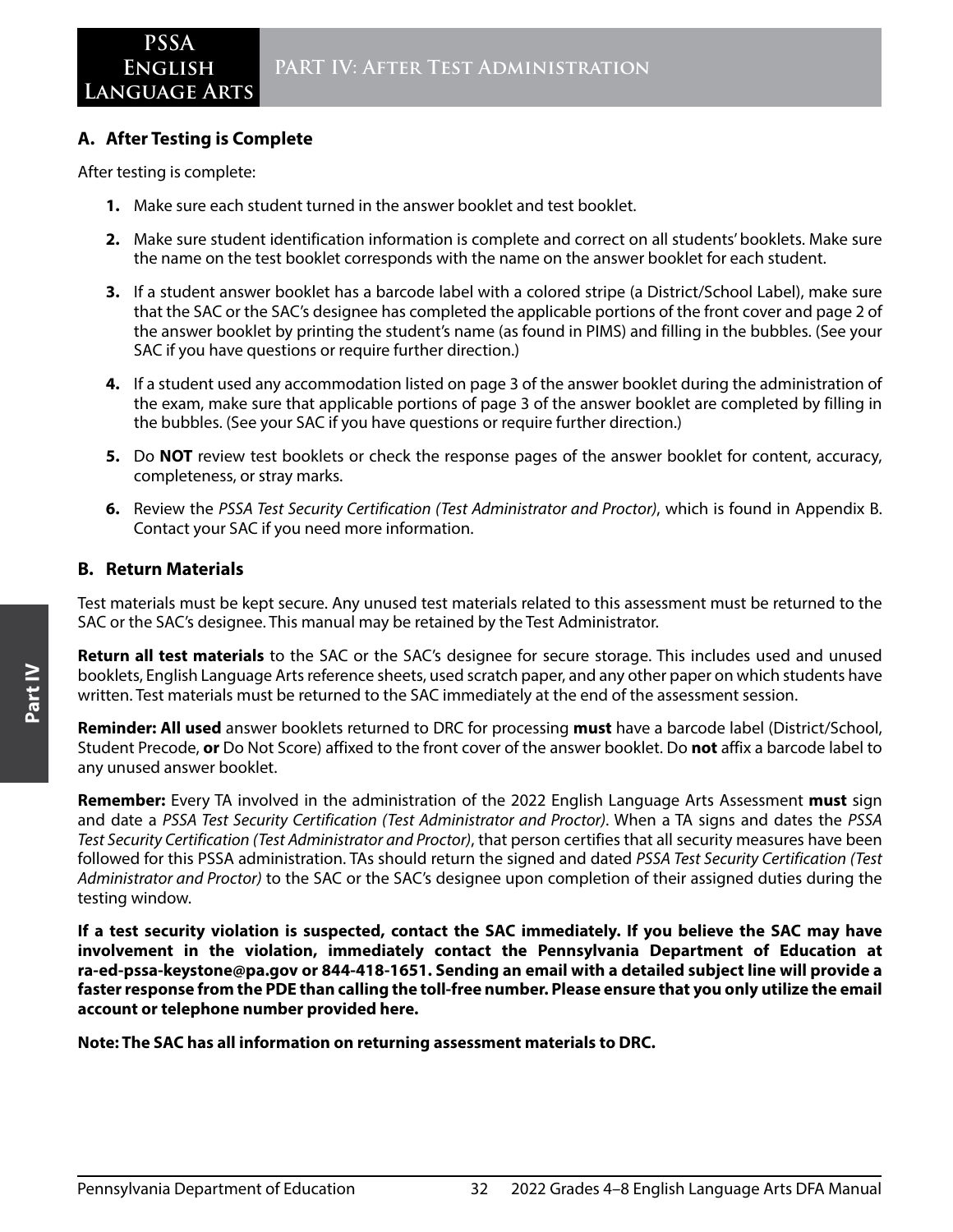## **Appendix A:**

## **Handbook for Secure Test Administration**

<span id="page-36-0"></span>**PSSA English Language Arts**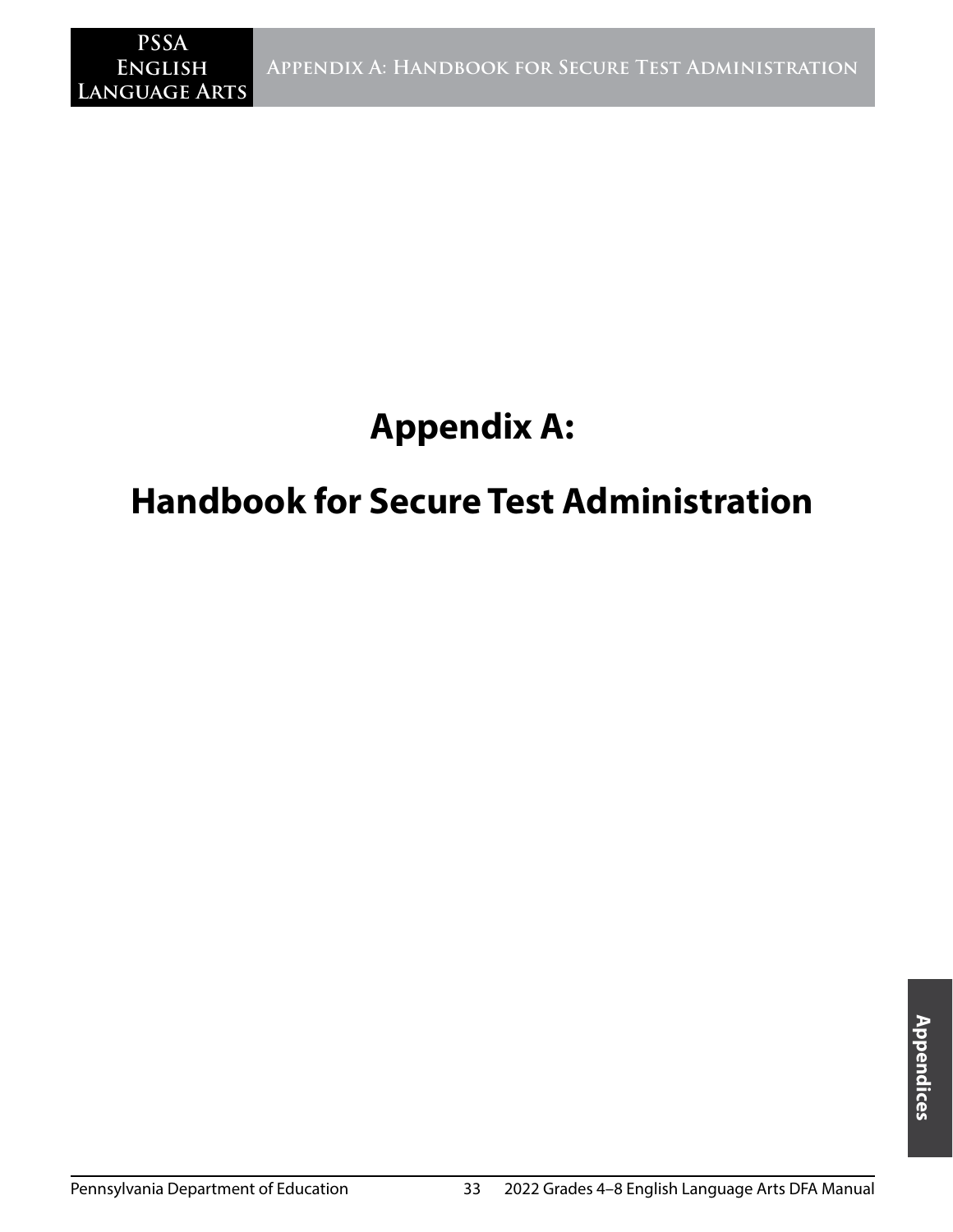

## **Handbook for Secure Test Administration**

### **Security Statement**

**PSSA English Language Arts**

State assessments rely on the measurement of individual achievement. Any deviation from procedures meant to ensure test validity and security (e.g., group work, teacher coaching, teaching or release of any test items, use of previously administered Pennsylvania assessments as preparation tools) is strictly prohibited and will be considered a violation of test security. Local Education Agency (LEA)/school personnel with access to the assessment materials must not review, discuss, disseminate, or otherwise reveal the contents to anyone. (This prohibition excludes the *Item and Scoring Samplers* available on the Pennsylvania Department of Education's (PDE's) website.)

Any action by a professional employee or commissioned officer that is willfully designed to divulge test questions, falsify student scores, or compromise the integrity of the state assessment system will be subject to disciplinary action under the Educator Discipline Act, 24 P.S. §§ 2070.1a *et seq*, which may include a private reprimand, a public reprimand, a suspension of his/her teaching certificate(s), a revocation of his/her teaching certificate(s), and/or a suspension or prohibition from being employed by a charter school.

## **Training and Test Administration Procedures**

The purpose of this handbook is to assist in the training of LEA/school personnel to properly and securely administer state assessments. This handbook is also an important and valuable resource in implementing testing successfully from planning and preparing to collecting and returning tests.

## **Roles and Responsibilities: Training**

The District Assessment Coordinator (DAC) is responsible for completing all of the Pennsylvania State Test Administration Trainings (PSTATs) provided by PDE for the DACs, SACs, and TAs/Proctors. DACs must complete the Data Recognition Corporation (DRC) training on receiving and packaging materials, and any DAC specific training provided by the PDE. The DAC is then responsible for coordinating all training that takes place in the LEA and for determining specifics related to test administration such as a schedule, type of administration (paper/pencil or online) and other LEA-level administrative aspects of the testing. The DAC is responsible for ALL training in the LEA with primary responsibility for the direct training of SACs. In some LEAs the DAC may train the LEA-level staff who handle and/or have access to secure test material.

The SAC receives training from the DAC and must also complete both the PSTAT training for SACs and for TAs/ Proctors. The SAC is then responsible to oversee all aspects of test administration in a building, including training Test Administrators (TAs), proctors, and other building level staff.

The TAs/Proctors must complete the PSTAT training for TAs/Proctors. The TAs/Proctors are responsible for administering the assessment and monitoring students during the assessment.

Translators, interpreters, and scribes must complete the PSTAT training for TAs/Proctors and must also complete the training offered by the school/district.

The *Handbook for Assessment Coordinators* provides more information related to training.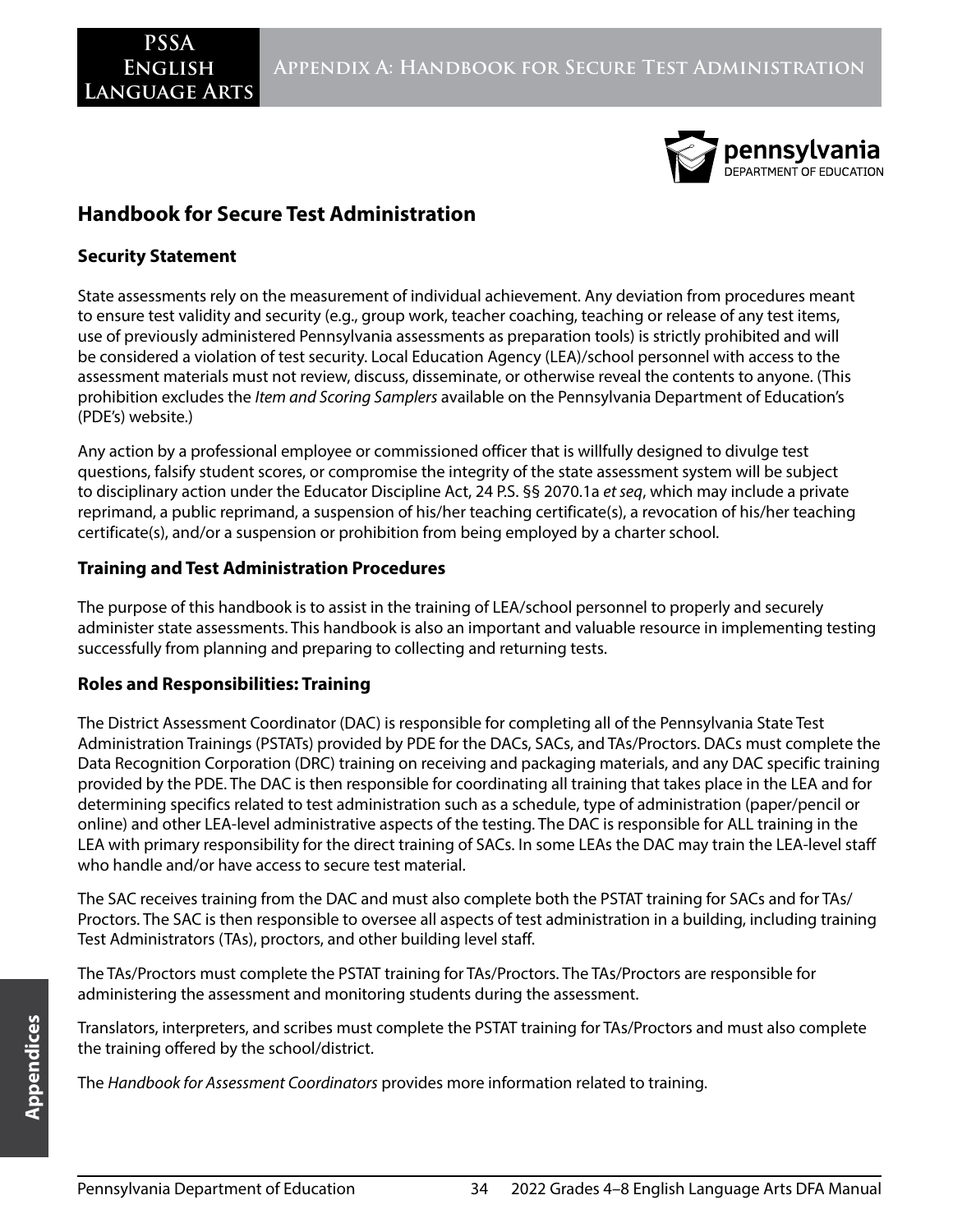

## **Roles and Responsibilities: Test Administration**

**PSSA English Language Arts**

The following lists the general roles and responsibilities for DACs, SACs/Principals, TAs/Proctors, and general personnel before, during, and after test administration. The lists are not exhaustive but provide a general overview of the most important responsibilities of each individual in test administration. In some cases the responsibilities may overlap between or among DACs, SACs, and/or TAs/Proctors. In these cases it is the responsibility of the DAC to determine who has the primary responsibility and is accountable for specific duties, especially when duties may be shared.

## **A . DISTRICT ASSESSMENT COORDINATOR TEST SECURITY GUIDELINES**

General Statement: Administer the assessment using the best practices and with fidelity to the administrative guidelines; keep the assessment materials secure and confidential; prevent any dishonest or fraudulent behavior in the administration and handling of the assessment; and promote a fair and equitable testing environment in order to obtain reliable and valid student scores.

### **Before Test Administration – DAC**

Complete the PSTAT trainings for the administration of the assessments annually.

Complete the *Accommodations Guidelines* training annually.

Update DRC INSIGHT portal accounts for LEA and school users.

Review the *Handbook for Assessment Coordinators* (HAC), *Directions for Administration* (DFA), *Accommodations Guidelines*, *Online User Guides* (if online testing) and other test-related documents necessary to conduct training for test administration.

Review the LEA's policy/procedures for home-schooled students.

Review the LEA's policy/procedures for handling cyber-charter schools' requests to test their students.

Develop and maintain the LEA's procedure for parental requests to view tests (opt-outs).

Develop and maintain the LEA's procedure for handling breaks during test administration and keeping test and answer booklets secure.

Develop and maintain the LEA's procedure for handling disruptions during test administration and keeping test and answer booklets secure.

Develop and maintain the LEA's procedure for handling emergencies during test administration.

Develop the LEA's master test schedule (including make-ups) that falls within PDE established test windows for each administration and include it in training. Ensure that the test schedule is developed so that sections are administered in the sequence in which they are printed in the test booklets.

Develop a training agenda and train SACs and other LEA-level staff involved in test administration or the handling of secure material prior to conducting any of their assigned work. (See *Handbook for Assessment Coordinators* for more information).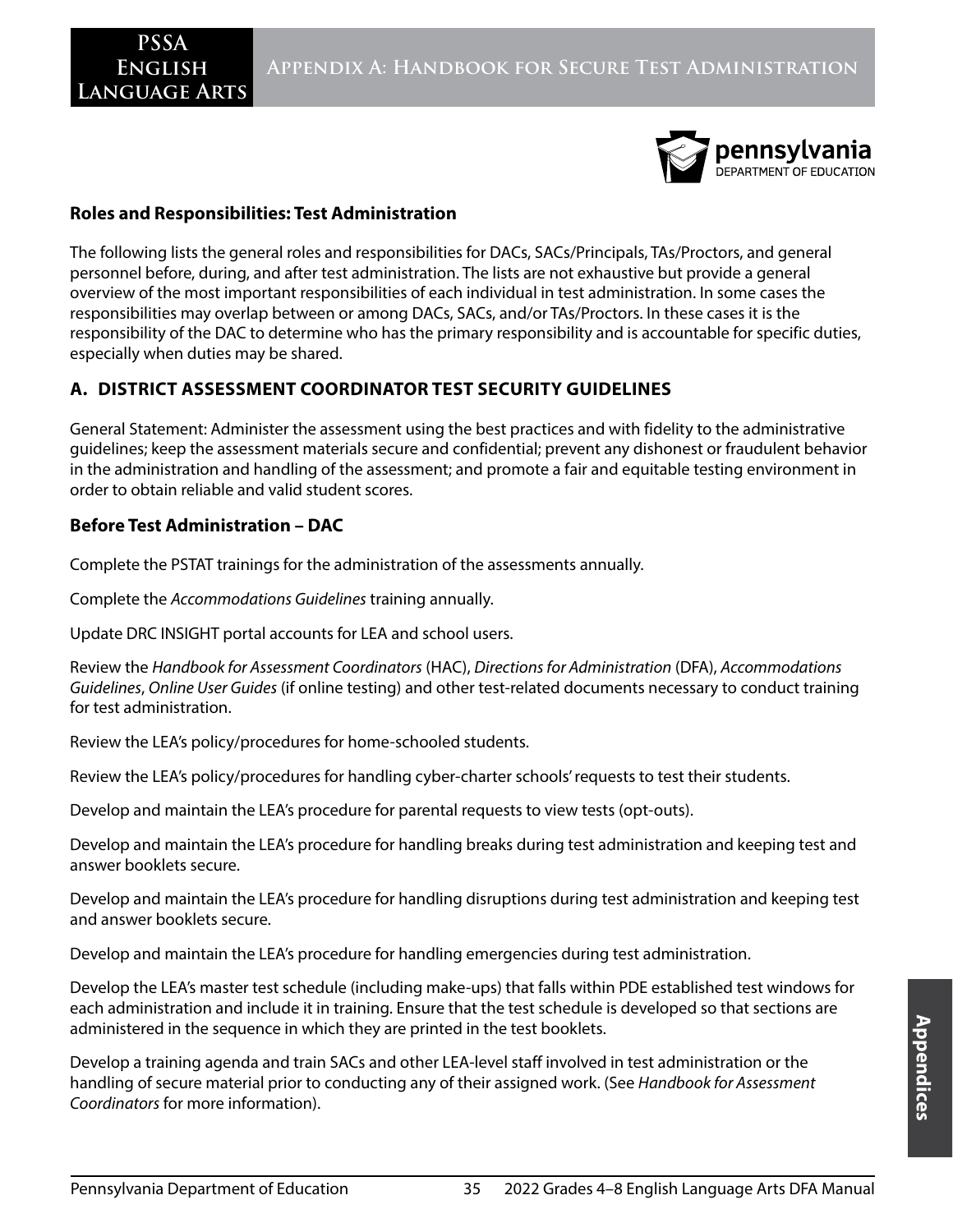

Ensure that SACs are trained on the test accountability and security information contained in the *Handbook for Assessment Coordinators*.

Ensure that SACs are trained on the *Accommodations Guidelines*.

**PSSA English Language Arts**

Ensure that all individuals involved in the handling of assessment materials and/or the administration of the assessment are instructed in test security protocols and procedures.

Ensure that any individual who will administer and/or proctor the assessment completes the online PSTAT annually (each school year).

Ensure that all individuals involved in the handling and/or administration of the assessment receive instruction that all assessment materials, including all assessment booklets and other materials containing secure assessment questions and student responses, are to be kept secure and precisely accounted for in accordance with the procedures specified in the *Handbook for Assessment Coordinators*.

Ensure that SACs receive instruction on the policy regarding all electronic devices (cell phones, smartphones, smartwatches, cameras, etc.).

Ensure that all individuals who assist in the administration of the assessment and all individuals who have access to the secure assessment materials have been made aware that they are not in any manner to alter or cause the alteration of any examinee response, assessment booklet, or papers used by examinees.

Communicate to students, parents, and the community that which the assessment does and does not measure, when and how it will be administered, and how the results will be used. Refer to the *Handbook for Assessment Coordinators* for a sample Parent Letter.

Notify and ensure that all students and parents/guardians have been provided the policy regarding all electronic devices (cell phones, smartphones, smartwatches, cameras, etc.).

Consider having a teacher other than the teacher-of-record administer the assessment to students. If local circumstances do not allow that option, consider assigning a Proctor to be in the classroom with the TA. (In some circumstances LEAs have been directed by PDE not to use the teacher-of-record to administer the assessment to his/her students.)

Inventory secure materials without breaking the shrink wrap (ship-to-district).

Report any items not received.

Distribute tests to SAC(s) (ship-to-district).

## **During Test Administration – DAC**

Monitor testing sites to ensure administration of the assessments in accordance with PDE policies and procedures.

Ensure that sections/modules are started and completed in the same day as per the LEA testing schedule.

Instruct all school staff to minimize distractions, including intercom announcements.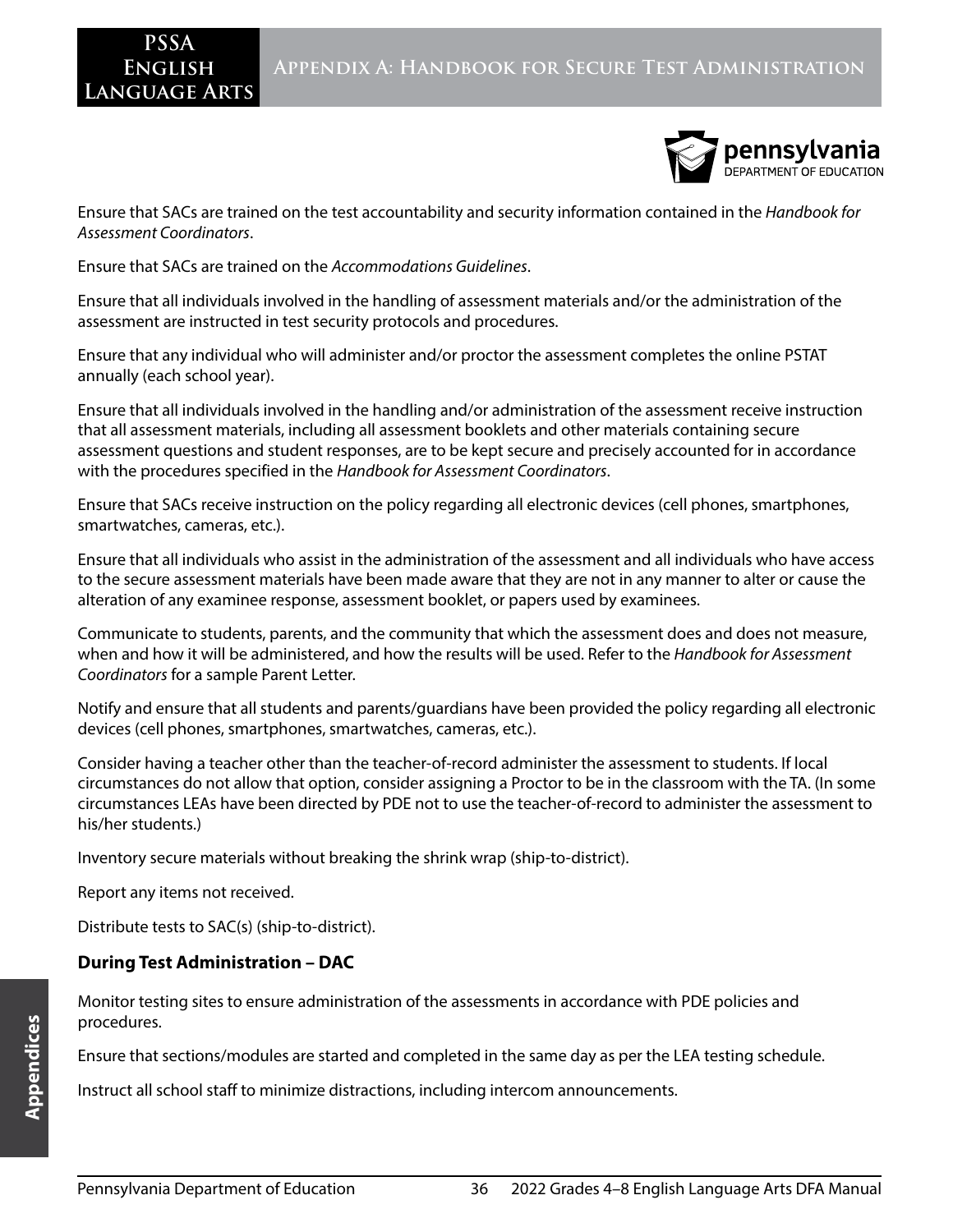



Suspected testing irregularities/security breaches must immediately be reported to the Pennsylvania Department of Education. For the most rapid response, irregularities and/or allegations should be reported to PDE via [ra-ed-pssa-keystone@pa.gov.](mailto:ra-ed-pssa-keystone%40pa.gov?subject=) You may also report by phone at 844-418-1651; however, using the telephone may delay the response.

## **After Test Administration – DAC**

Collect tests from SAC(s) (ship-to-district).

Complete the Materials Accountability Form after inventorying, packaging, and returning the materials to the vendor.

NOTE: DACs should not open or look into answer booklets or test booklets.

Record the UPS Tracking Number for each package, noting the assessment(s) for which it was used and the content of each box. Please keep the number(s) for future reference to document the materials returned to DRC.

Sign the *Test Security Certification* (*District Assessment Coordinator*). The DAC should sign the *Test Security Certification* at the end of each testing window.

Failure to account for and/or return assessment materials constitutes a breach in security, the consequences of which can be severe, up to and including remuneration should it be determined loss of or misappropriation of materials has compromised the integrity of test items.

## **B . SCHOOL ASSESSMENT COORDINATOR AND/OR BUILDING PRINCIPAL TEST SECURITY GUIDELINES**

General Statement: Maintain the security and integrity of all assessment materials, prevent any dishonest or fraudulent behavior in the administration and handling of the assessment, and promote a fair and equitable testing environment in order to obtain reliable and valid student scores.

## **Before Test Administration – SAC**

Attend the annual training for SACs provided by the DAC.

Complete the PSTAT training for SACs and for TAs/Proctors annually.

Review DFA's, the *Handbook for Assessment Coordinators*, *Accommodations Guidelines* and *Online User Guides* (if testing online).

Develop a building level master test schedule (including make-ups) that falls within PDE established testing windows for each administration and include it in training. Ensure that the test schedule is developed so that sections are administered in the sequence in which they are printed in the test booklets.

Develop an agenda and train TAs/Proctors and other building level personnel (review the *Handbook for Assessment Coordinators* for more information).

Ensure that all individuals involved in the handling of assessment materials and/or the administration of the assessment receive instruction regarding test security protocols and procedures.

Ensure that all TAs/Proctors receive a copy of the TA/Proctor *Test Security Certification*.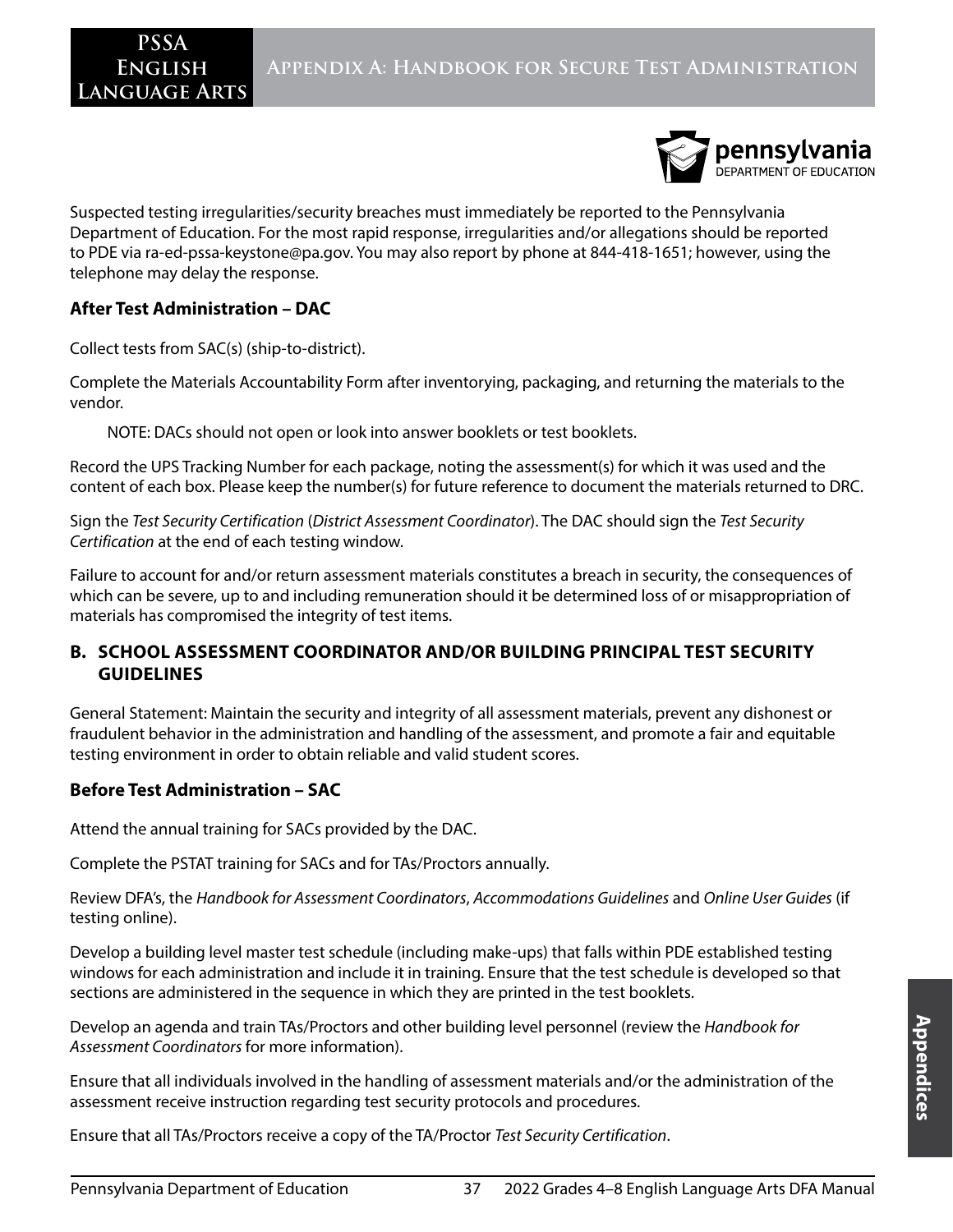## **PSSA English Language Arts**



Ensure that all individuals who will administer and/or proctor the assessment complete the Pennsylvania State Test Administration Training (PSTAT). Translators, interpreters, and scribes must complete the PSTAT training for TAs/Proctors and must also complete the training offered by the school/district.

Ensure that all individuals involved in the handling and/or administration of the assessment receive instruction that all assessment materials must remain secure. This includes all assessment booklets and other materials containing secure assessment questions and student responses that must be kept secure and precisely accounted for in accordance with the procedures specified in the *Handbook for Assessment Coordinators*.

Ensure that all TAs/Proctors are instructed on the policy regarding electronic devices (cell phones, smartphones, smartwatches, cameras, etc.).

Ensure that all individuals who assist in the administration of the assessment and all individuals who have access to the secure assessment materials are instructed that they are not in any manner to alter or cause the alteration of any examinee response, assessment booklet, or papers used by examinees.

Create and maintain the PAsecureID list (refer to the *Handbook for Assessment Coordinators* for specific instructions).

Ensure all students are scheduled for the appropriate assessment.

Ensure TAs/Proctors understand that each assessment returned will be linked to the TA who administered the assessment. For paper/pencil assessments, TA initials will be collected on the back page of each answer booklet. For online testing, teacher (TA) names must be included with each online test session created. This will link the TA to the online session prior to test tickets being generated.

Ensure that students testing online have prior experience with the online practice test and tools that model the testing mode (online).

Maintain a contingency plan for breaks and for disruptions during testing.

Ensure monitoring software or spyware is disabled or removed from computers, iPads, and Chromebooks to be used for testing.

Ensure all instructional materials that could aid students in answering test items are covered with opaque material or removed from classrooms and hallways.

Make sure the testing environment is secure and educationally appropriate.

Know the required accommodations and those allowable accommodations for each student with an IEP or 504 Service Plan and/or for each English Learner being assessed and communicate this to the appropriate personnel.

Provide the appropriate testing environment for each student requiring an accommodation.

Inventory tests received in "ship to district." If additional materials are needed, notify DRC. In a "ship to school" the SAC should order additional materials, if needed.

Report any shipping or ordering mistakes immediately to DRC.

Create Test Sessions in the DRC INSIGHT portal (if testing online). Make sure to list the correct TA when creating test sessions in the DRC INSIGHT portal.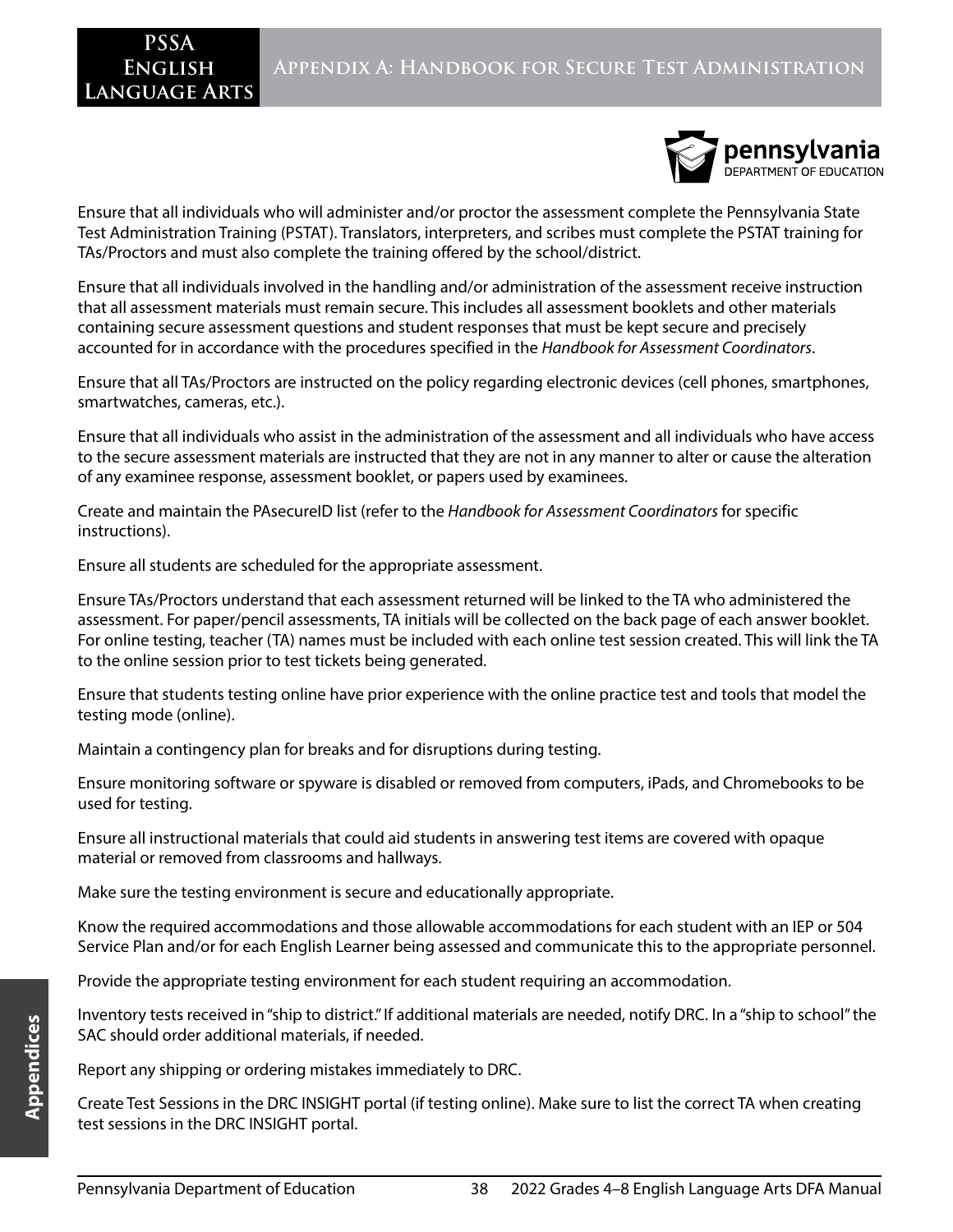

Put labels on answer booklets (Do not open test booklets while labeling).

Place a "Testing—Do Not Disturb" sign on doors where testing is occurring.

#### **During Test Administration – SAC**

**PSSA English Language Arts**

Develop and maintain a procedure for distribution and collection of secure test materials to TAs each day utilizing a sign-out/sign-in process. It is recommended that TAs count the test booklets in the presence of the SAC or his/ her designee.

Ensure that TAs are following proper testing protocols.

Make sure students are supervised at all times during testing and all breaks. This supervision requirement includes those students who need additional time to complete any test session.

If there is a disruption (e.g., fire alarm, power outage) ensure the safety of students at all times, and take appropriate precautions concerning the security of the test and answer booklets.

Ensure secure processes and procedures for extended time. Do not allow students to move to an extended time location without a TA and do not allow students to carry materials to an extended time session/location.

Make sure that sections/modules are started and completed in the same day.

Minimize distractions, including intercom announcements.

Ensure tests are stored in a locked area with controlled and limited access.

Report suspected testing irregularities/security breaches to the DAC. If the DAC is unavailable for an extended time or has any involvement in the testing irregularity, PDE must be contacted directly. For the most rapid response, irregularities and/or allegations should be reported to PDE via [ra-ed-pssa-keystone@pa.gov](mailto:ra-ed-pssa-keystone%40pa.gov?subject=). You may also report by phone at 844-418-1651; however, using the telephone may delay the response.

#### **After Each Testing Session – SAC**

Collect all materials from TAs excluding copies of the DFA.

Account for all test booklets and answer booklets daily. It is recommended that the SAC or his/her designee count the test booklets in the presence of the TA.

Store testing materials in a locked, secure location.

Destroy scratch/grid paper, rough drafts and any other paper on which students have written.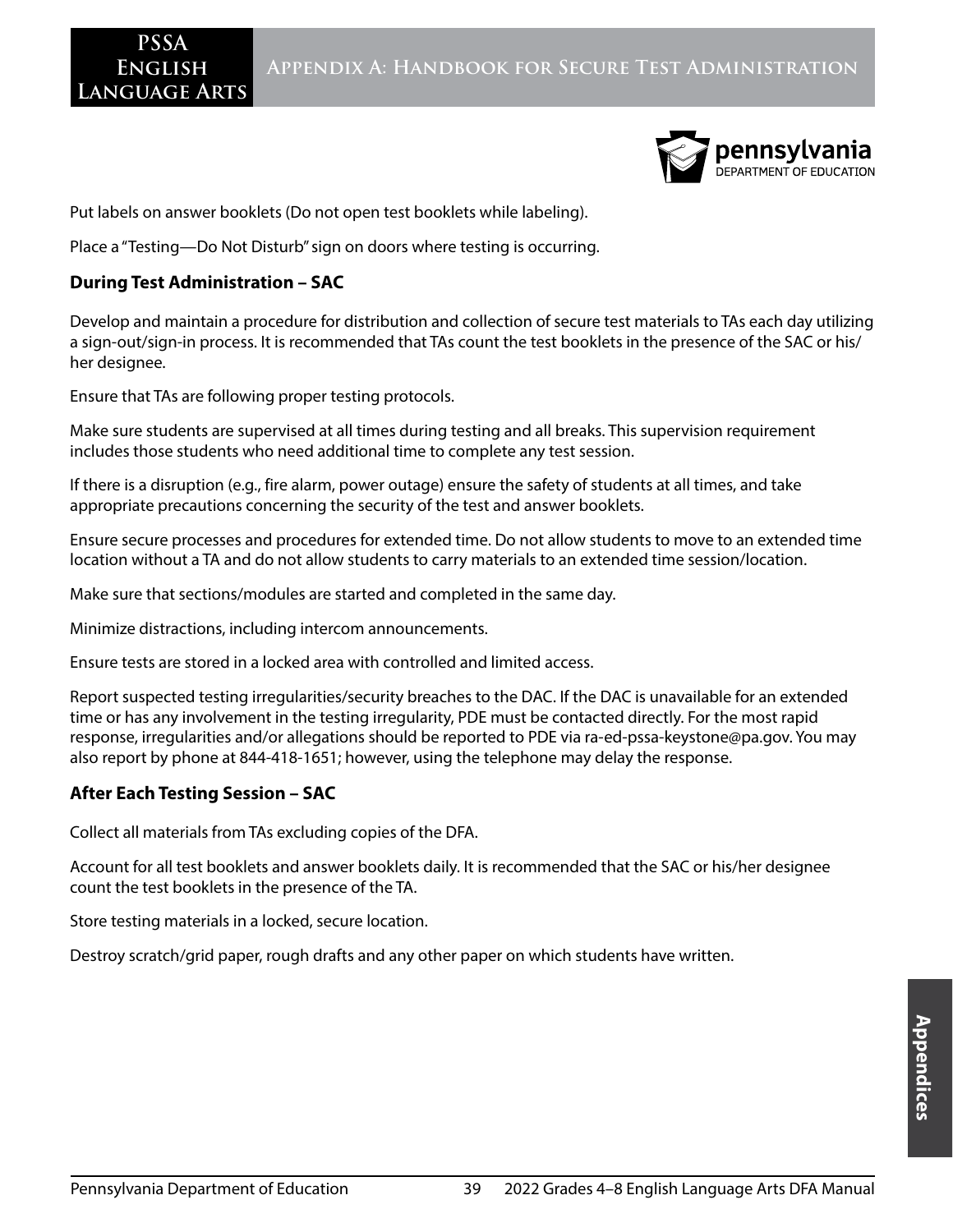# **pennsylvania**<br>DEPARTMENT OF EDUCATION

## **After Test Administration – SAC**

**PSSA English Language Arts**

Inventory and return tests to the DAC (ship-to-district) or follow pack and ship procedures to return tests to DRC (ship-to-school).

NOTE: SACs should not open answer booklets or test booklets or review test items.

In ship-to-school LEAs, SACs should record the UPS Tracking Number for each package, noting the assessment(s) for which it was used and the content of each box. Maintain the number(s) for future reference to document that the materials were returned to DRC.

Failure to account for and/or return assessment materials constitutes a breach in security, the consequences of which can be severe; up to and including remuneration should it be determined loss of or misappropriation of materials has compromised the integrity of test items.

Sign the *Test Security Certification* (*School Assessment Coordinator and Principal*). The SAC should sign the *Test Security Certification* at the end of each testing window.

Ensure all TAs, Proctors, Translators, Interpreters, Scribes, and other individuals with access to secure testing materials sign the *Test Security Certification*. If someone cannot or does not sign the *Test Security Certification*, immediately report that fact to the Department of Education. For the most rapid response, allegations should be referred to [ra-ed-pssa-keystone@pa.gov](mailto:ra-ed-pssa-keystone%40pa.gov?subject=) or report by phone at 844-418-1651 (using the telephone report may delay the response).

## **C . TEST ADMINISTRATOR/PROCTOR TEST SECURITY GUIDELINES**

General Statement: Maintain the security and integrity of all assessment materials, prevent any dishonest or fraudulent behavior in the administration and handling of the assessment, and promote a fair and equitable testing environment in order to obtain reliable and valid student scores.

## **Before Test Administration – TA/Proctor**

Attend the annual training for TAs/proctors provided by the SAC.

Annually (each school year) complete the PSTAT.

Review the *Directions for Administration Manual* for the test to be administered.

Read and understand the *Test Security Certification*.

Know and understand that each assessment returned will be linked to the TA who administered the assessment. For paper/pencil assessments, TA initials will be collected on the back page of each answer booklet. For online testing, teacher (TA) names must be included with each online test session created. This will link the TA to the online session prior to test tickets being generated.

Remove or cover with opaque materials all classroom instructional materials or any other materials that could aid students in answering test items.

Make sure the testing environment is secure and educationally appropriate.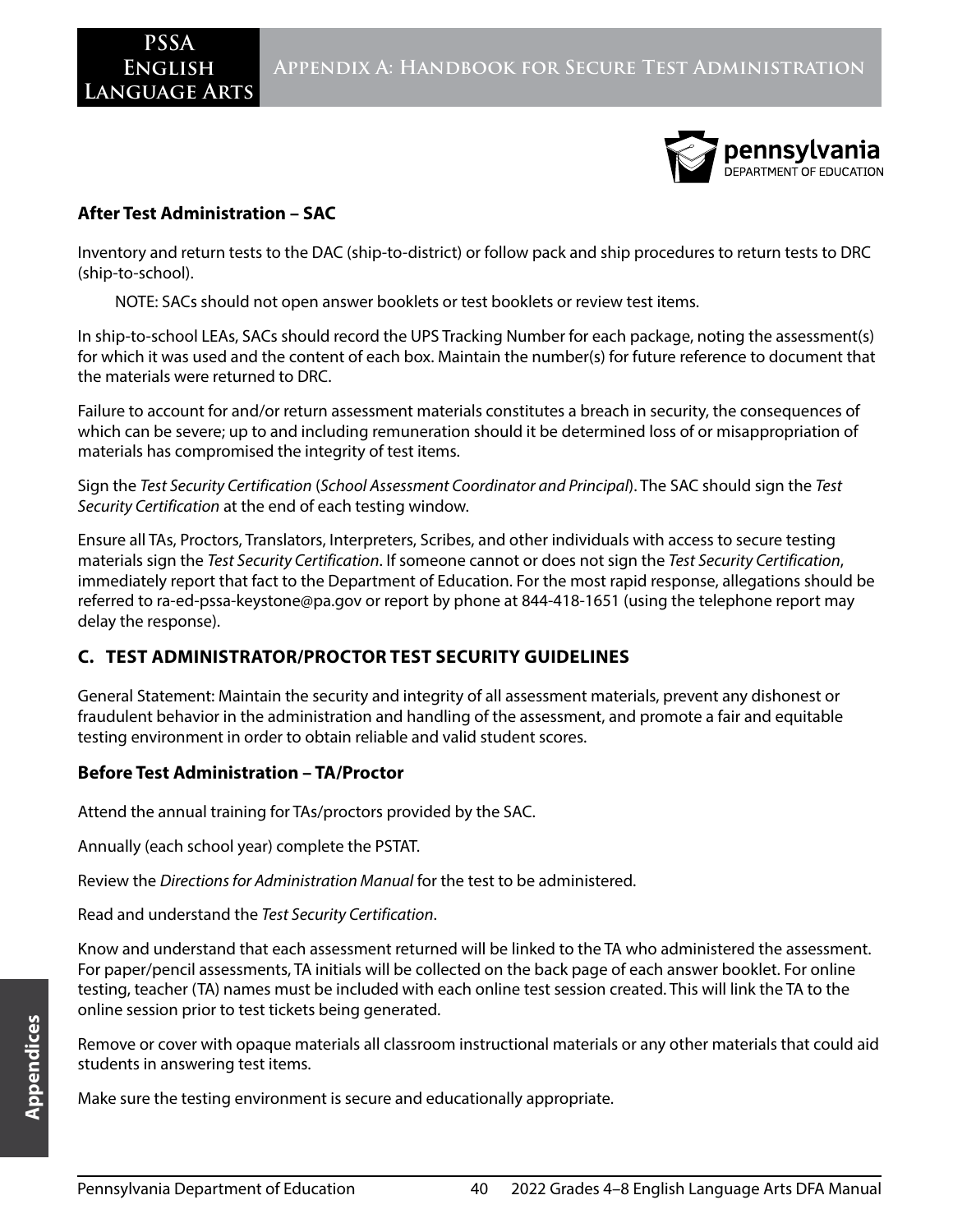

Review the *Code of Conduct for Test Takers* with students prior to the day of testing and respond to all student questions.

Review the *Calculator Policy* and ensure calculators (other than calculators provided within the online testing engine) meet the requirements of the *Calculator Policy*.

Know and prepare to appropriately implement the required accommodations for each student with an IEP or 504 Service Plan and for each English Learner being assessed in your room.

Review with students the possible local sanctions the district will enforce for student misconduct (e.g., cheating and recording test questions).

## **During Test Administration – TA/Proctor**

**PSSA English Language Arts**

Collect cell phones, smartphones, and other unauthorized electronic devices as students enter the testing site.

Ensure students are seated for optimal security and at the assigned workstation (online test).

Appropriately implement required accommodations.

During the administration of the mathematics assessment, collect all used scratch/grid paper and any other paper on which students have written after the non-calculator portion to ensure students have not recorded non-calculator items on scratch/grid paper.

Actively monitor testing. TAs should take positions with the best vantage points and continually move around the testing site to ensure students are adhering to the instructions given and are in the correct session. Ascertain that students are not using inappropriate item elimination strategies or making stray marks in the answer bubbles. TAs/Proctors must not be engaged in off task activities such as working on electronic devices, talking with colleagues, or grading student work.

Make sure students are supervised at all times during testing and all breaks. This supervision requirement includes those students who need additional time to complete any test session.

If there is a disruption (e.g., fire alarm, power outage) ensure the safety of students at all times, and take appropriate precautions concerning the security of the test and answer booklets.

Collect test materials when students are finished testing rather than keeping them closed on the students' desks.

Students who finish early may sit quietly, read for pleasure, or read non-content related materials until all students have finished. Reading for pleasure includes magazines along with fiction text such as novels, short stories, poetry, etc. Reading anything that may include information related to the content area being assessed is not allowed. Written work/drawing/coloring of any kind is prohibited to ensure students are not recording secure test content.

Immediately report suspected testing irregularities/security breaches to the SAC/Building Principal.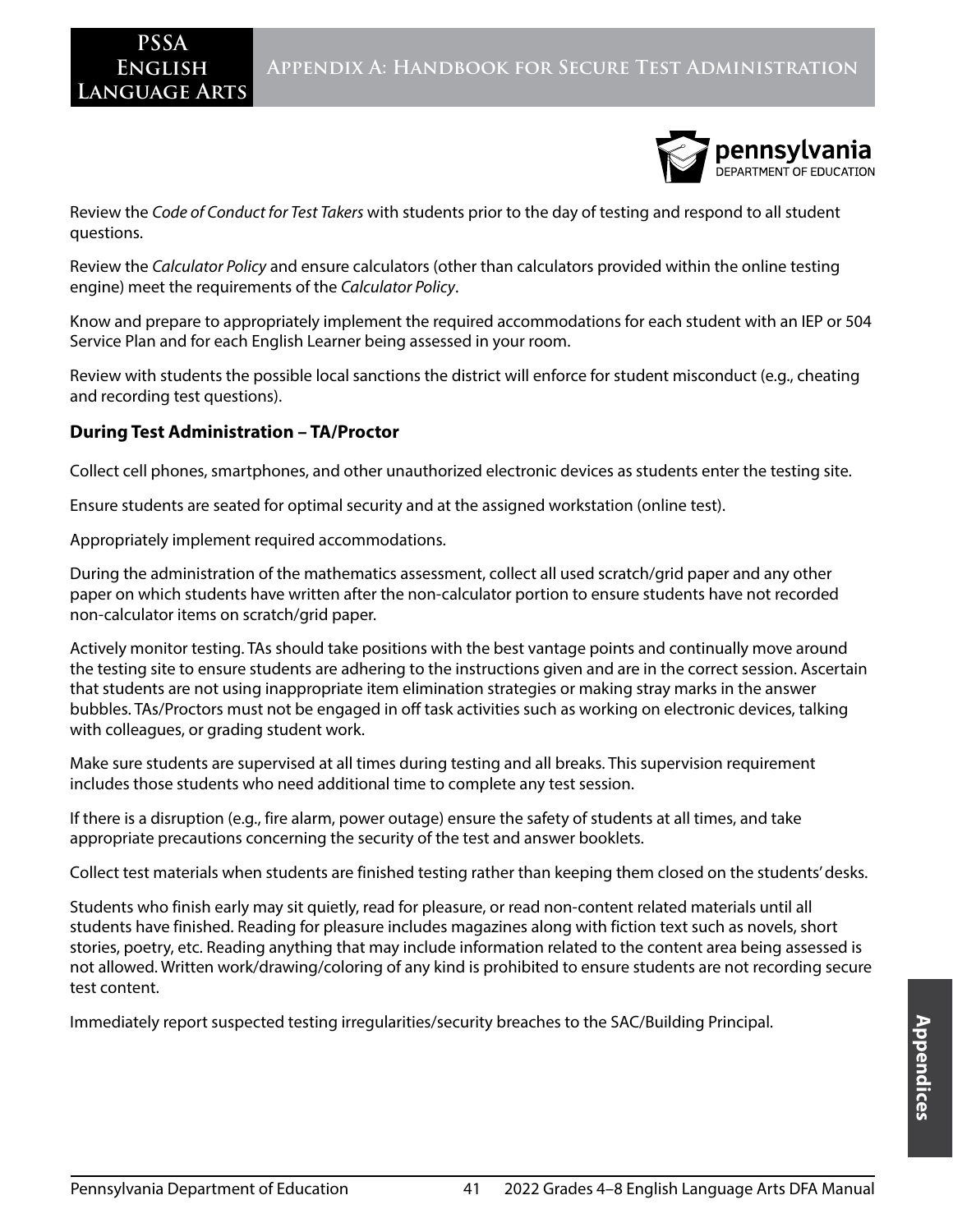

### **After Each Testing Session – TA/Proctor**

**PSSA English Language Arts**

Return all scratch/grid paper, rough drafts or any other paper on which students have written to the SAC to be destroyed.

Account for all test booklets and answer booklets daily and return all secure testing materials to the SAC immediately after the testing session each day. It is recommended that the SAC or his/her designee count the test booklets in the presence of the TA.

Failure to account for and/or return assessment materials constitutes a breach in security, the consequences of which can be severe, up to and including remuneration should it be determined loss of or misappropriation of materials has compromised the integrity of test items.

Clear the memory of calculators before and after each testing session.

#### **After Test Administration – TA/Proctor**

Sign the *Test Security Certification* (*Test Administrator/Proctor*) and return it to the SAC. The TA/Proctor should sign the *Test Security Certification* at the end of each testing window.

## **D. GENERAL TEST SECURITY GUIDELINES**

The assessments rely on the measurement of individual achievement. Any deviation from assessment procedures is strictly prohibited and will be considered a violation of test security.

School administrators, teachers, and any other education personnel who are involved in the assessment program must maintain the security of all assessment materials at all times.

Because the assessment must remain secure, teachers/TAs should not have assessment materials in their possession at any time other than during the actual assessment administration.

#### **Before Test Administration**

DO NOT:

Teach students a test-taking technique that would require them to bubble more than one response to a test question and then return and erase all but one response.

Review student test booklets except for purposes as stated in the *Directions for Administration Manual* and any of the accommodations guidelines documents. Knowledge or review of test items is not necessary for valid test administration and is prohibited.

Note: Interpreters may have access to test materials three days prior to test administration to prepare for accurate interpretation of the test.

Reveal any part of copyrighted materials to anyone.

Copy or otherwise reproduce any part of copyrighted materials.

Review and/or provide answers to test items to students. This includes using any of the test items for instructional purposes.

Possess unauthorized copies of state tests.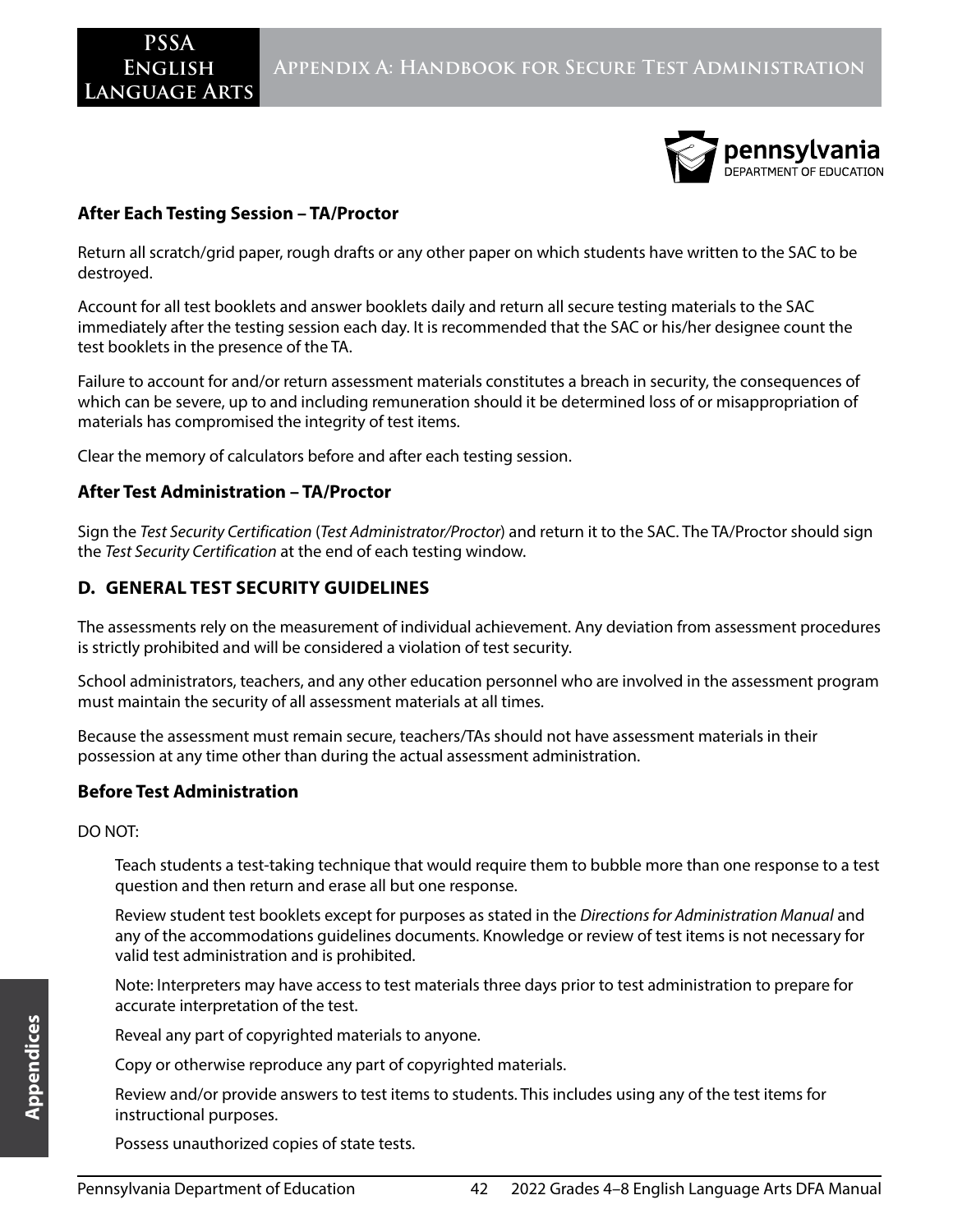

Assist in, direct, aid, counsel, encourage, or fail to report immediately any of the actions prohibited in this document.

#### **During Test Administration**

**PSSA English Language Arts**

DO NOT:

Leave students unattended with testing materials or permit any student to leave the testing site with testing materials for any reason.

Permit students to have unauthorized electronic devices in their possession or accessible to them.

Permit students to look ahead to another section or module of the test before being instructed to do so, or allow students to look back in a test booklet once a test section or module has been completed.

Discuss, disseminate, or otherwise reveal contents of the test to anyone.

Possess secure test materials at any time other than during the actual administration of the test. TAs should be given the secure materials immediately prior to the administration of the test, and the materials must be collected and counted by the SAC immediately after the testing session ends each day.

Coach or provide feedback to students (e.g., answer any questions pertaining to the content of the test, review rough drafts, or give students feedback of any kind including indicating items students may not have answered correctly). This prohibition applies to, but is not limited to, Personal Care Aides (PCA), Therapeutic Support Staff (TSS), or any other one-on-one aide who is assigned to a student.

Define or clarify a word in a test item.

Deviate from any of the read-aloud rules for any portion of the assessments. (The *Pennsylvania Read-Aloud and Scribing Guidelines for Operational Assessments* can be found on the PDE website.)

Read aloud any part of the assessments that will cue the correct answer(s) or provide a hint for the test taker.

Read-aloud the parts of the assessment that are not permitted to be read-aloud.

Return a test booklet to any student after it has been turned in to the TA, unless approval is granted by PDE, or for the reasons noted in the following sentence. Test booklets will be returned to students for makeup sessions for absences and for students who go to another testing site for extended time.

Alter, influence, or interfere with a test response in any way; fill in any unanswered item, or instruct the student to do so.

Assist in, direct, aid, counsel, encourage, or fail to report any of the actions prohibited in this document.

Play music while students are taking the test.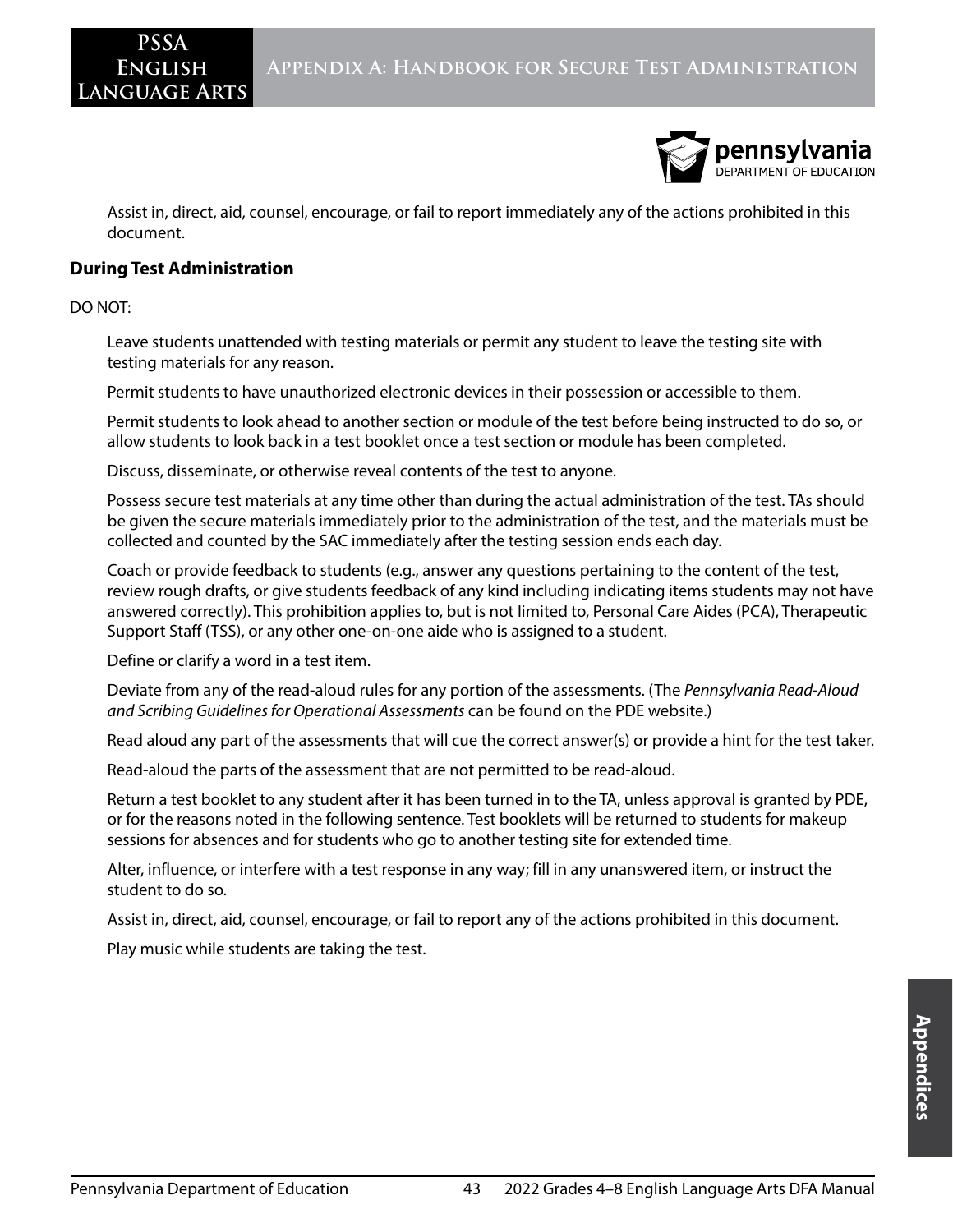

### **After Test Administration**

**PSSA English Language Arts**

DO NOT:

Discuss, disseminate, or otherwise reveal the contents of the test to anyone.

Keep/save, copy, reproduce, or use any test, test item, specific test content, or examinee responses to any item or any section of a secure test in any manner inconsistent with the instructions provided by and through the Pennsylvania Department of Education. This includes using any of the test items for instructional purposes.

Review student responses in the answer booklet.

Read or review test booklets or answer booklets containing the test items.

Alter, influence, or interfere with a test response in any way, fill in any unanswered items, or instruct the student to do so.

Discuss or provide feedback regarding test items.

Copy or reproduce any portion of the secure test materials or prepare/provide answer keys.

Erase or change student answers.

Make false or misleading statements about assessment results, including inappropriate interpretations, inaccurate reports, or unsubstantiated claims.

Erase stray marks or darken bubbles or make any alteration to a student's test.

Assist in, direct, aid, counsel, encourage, or fail to report any of the actions prohibited in this document.

DO:

Immediately report suspected testing irregularities/security breaches. TAs/Proctors should report to the SAC/Building Principal; SACs should report directly to the DAC. In either case if the appropriate coordinator, whether SAC or DAC, is unavailable for an extended time or has any involvement in the testing irregularity, contact PDE directly. For the most rapid response, irregularities and/or allegations should be reported to PDE at [ra-ed-pssa-keystone@pa.gov.](mailto:ra-ed-pssa-keystone%40pa.gov?subject=) You may also report by phone at 844-418-1651; however, using the telephone may delay the response.

Sign the *Test Security Certification* (*General*). Those involved with testing should sign the *Test Security Certification* at the end of each testing window.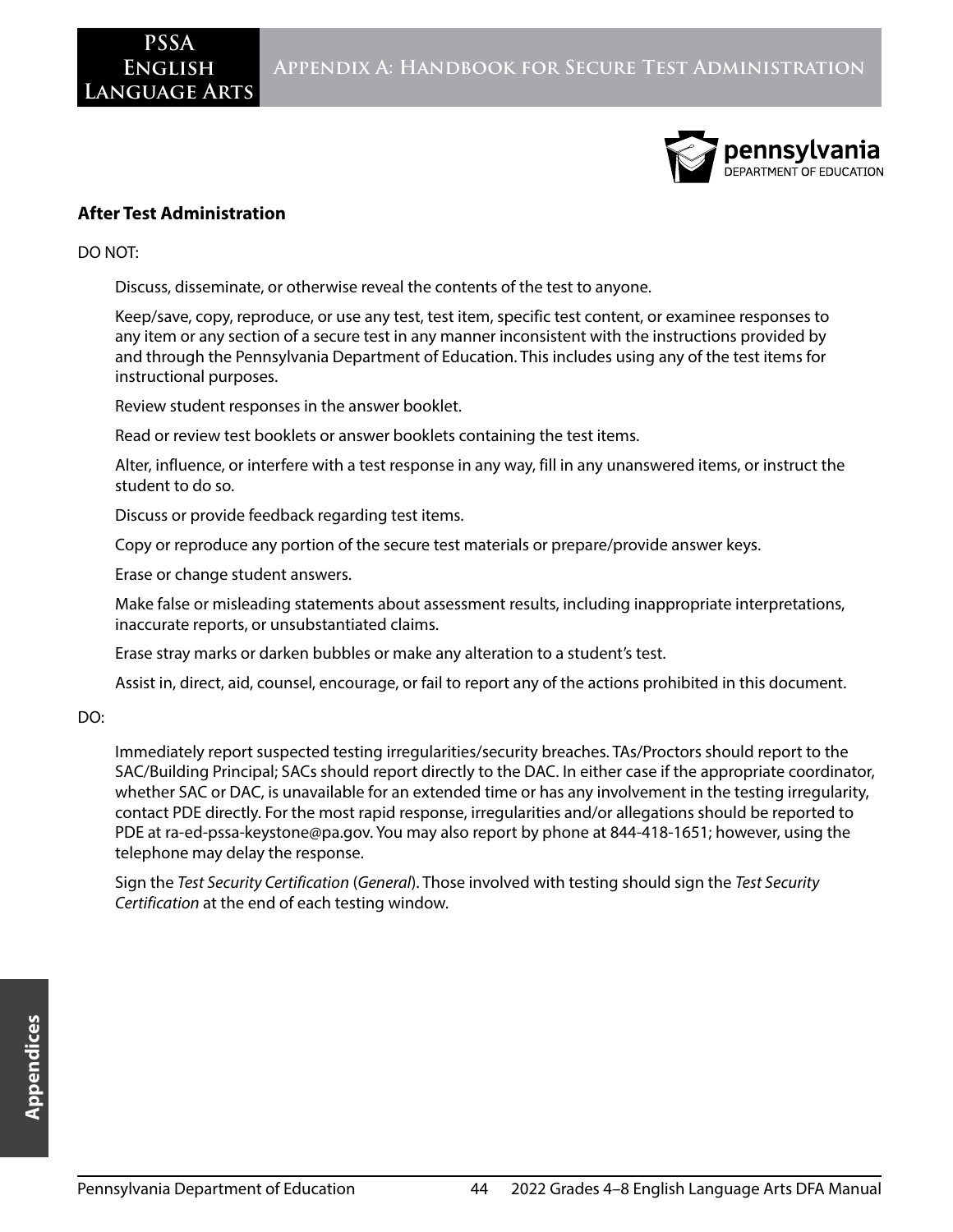# **Appendix B:**

# <span id="page-48-0"></span>**PSSA Test Security Certification**

## **(Test Administrator and Proctor)**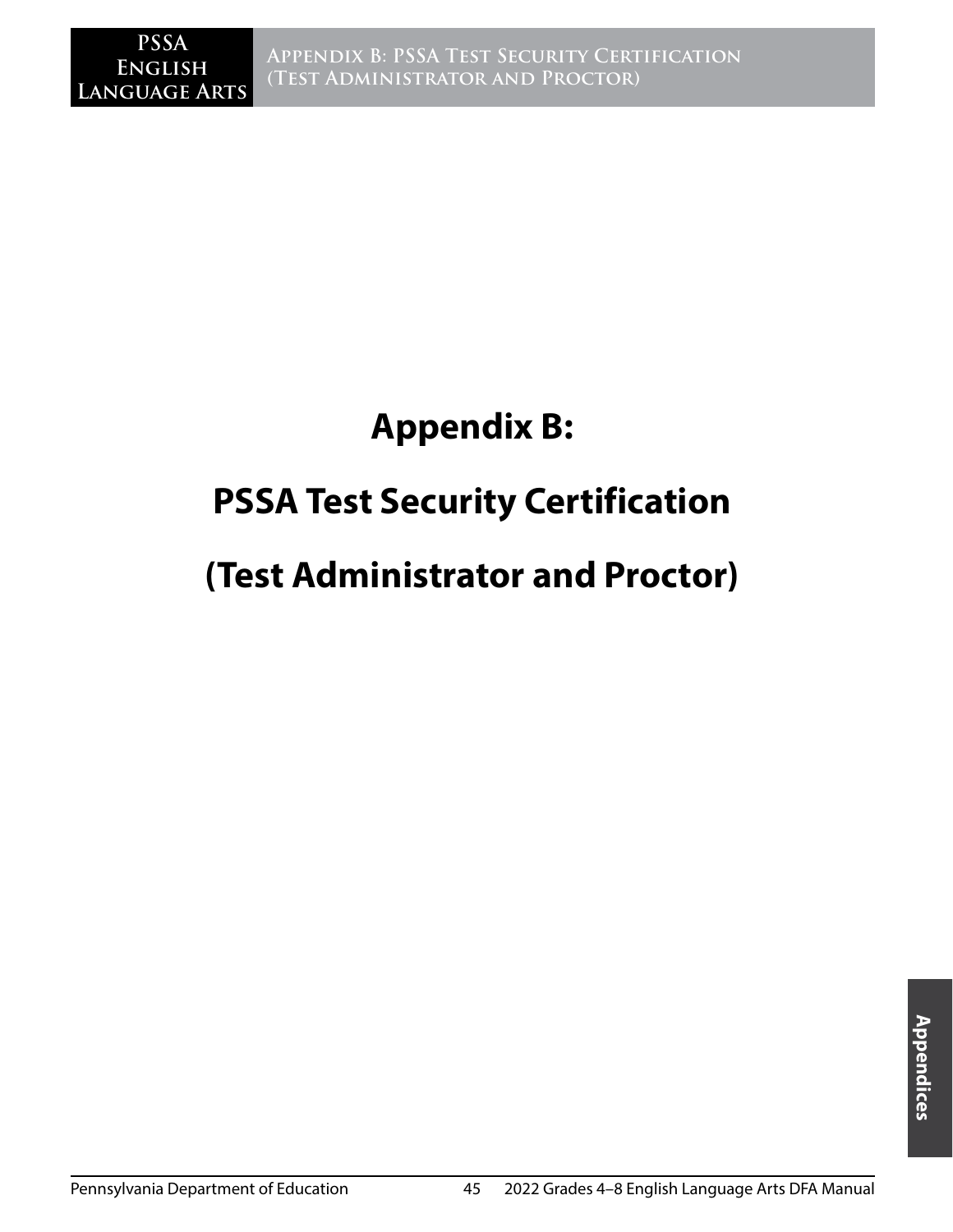

## **2022 PSSA Test Security Certification**

(Test Administrator and Proctor)

District:

School:

AUN:

Maintaining the security and integrity of all assessment materials, preventing any dishonest or fraudulent behavior in the administration and handling of the assessment, and promoting a fair and equitable testing environment are essential in order to obtain reliable and valid student scores. In that regard, I certify the following:

Prior to the administration of the assessment, I completed the Pennsylvania State Test Administration Training, and I understand that the assessment materials are secure, confidential, and proprietary documents owned by the Pennsylvania Department of Education.

I have not reviewed, discussed, disseminated, described, or otherwise revealed the contents of the assessment to anyone. I have not removed any assessment materials from the school building unless I was specifically authorized to administer the assessment to a student on homebound instruction. I have not kept, copied, reproduced, released, or used any assessment, assessment question, specific assessment content, or examinee response to any item or any section of the secure assessment in any manner that is inconsistent with the instructions provided by or through the Pennsylvania Department of Education. I have not provided any examinee with an answer to an assessment question or in any way influenced an examinee's response to any assessment question. I have not in any manner altered or caused the alteration of any examinee response, assessment booklet, or papers used by examinees.

I understand that any breach in assessment security could result in the invalidation of assessment results, professional discipline, and/or criminal prosecution.

I understand that false statements herein are made subject to the penalties of 18 Pa.C.S. § 4904.

Administrator/Proctor Name **Administrator/Proctor Signature** Date of Signature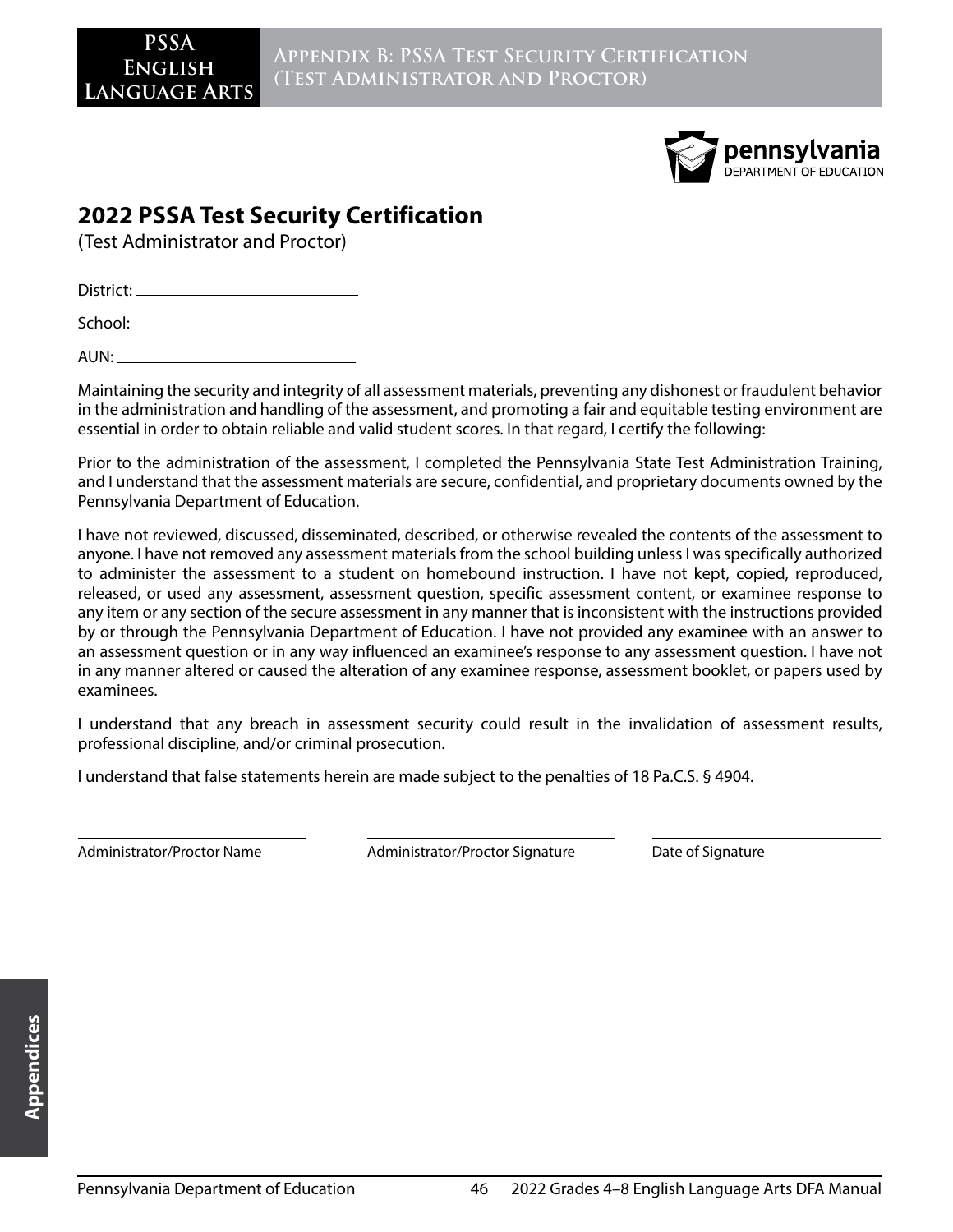<span id="page-50-0"></span>

# **Appendix C:**

# **Code of Conduct for Test Takers**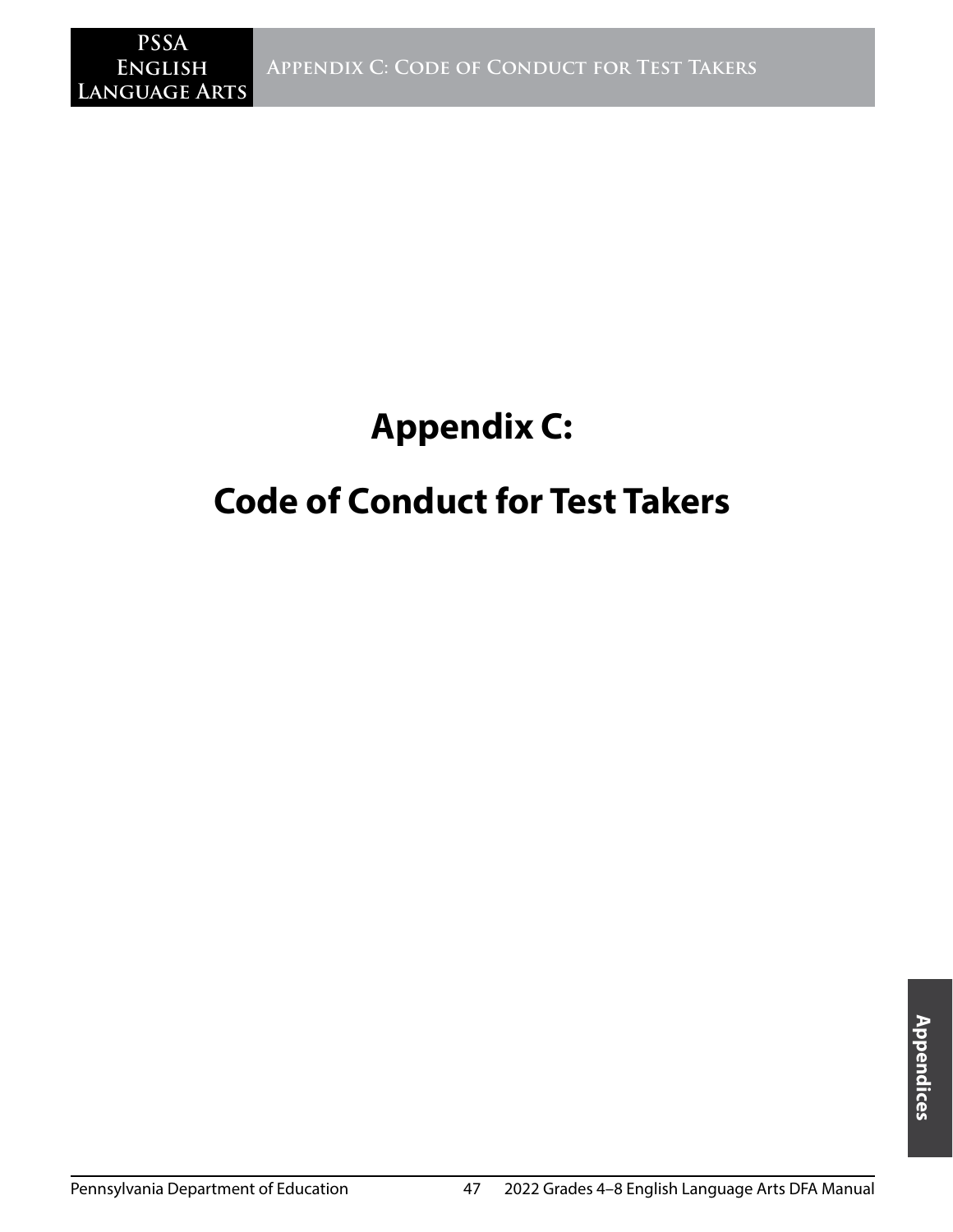

## **CODE OF CONDUCT FOR TEST TAKERS**

#### **DO . . .**

- Listen to, read, and follow all directions given.
- Ask questions if you do not understand the directions.
- Read each question carefully, especially multiple-choice items that ask for the "best answer." Also, be sure to read any open-ended items carefully before responding.
- Be careful when marking your answers so that you do not skip spaces or fill in the wrong sections.
- Make sure to completely fill in the bubble for the answer(s) you select and erase completely any answers you change.
- Keep your eyes on your own test.
- Try to answer each test item.
- Check that you have completed all the test items in the test section before closing your test booklet or submitting your final responses online.
- Report any suspected cheating to your teacher or principal.

## **DO NOT . . .**

- Have notes in your possession during the test.
- Have any unapproved electronic devices (cell phones, smartphones, smartwatches, earbuds, etc.) in your possession during the test. Note, you may have approved calculators, if applicable, during the test.
- Share a calculator with others.
- Use the bubbles in the answer booklet to either eliminate possible incorrect answers or possible correct answers by making marks in multiple bubbles and erasing. Mark only the bubble for the correct answer(s) you have chosen.
- Talk with others about questions on the test during or after the test. (Students should be assured that they may discuss the testing process or issues of concern with their parents/guardians.)
- Take notes about the test to share with others.
- Leave an online test session until the session is complete or until instructed to do so.
- Use social media to post information about the test and/or test items.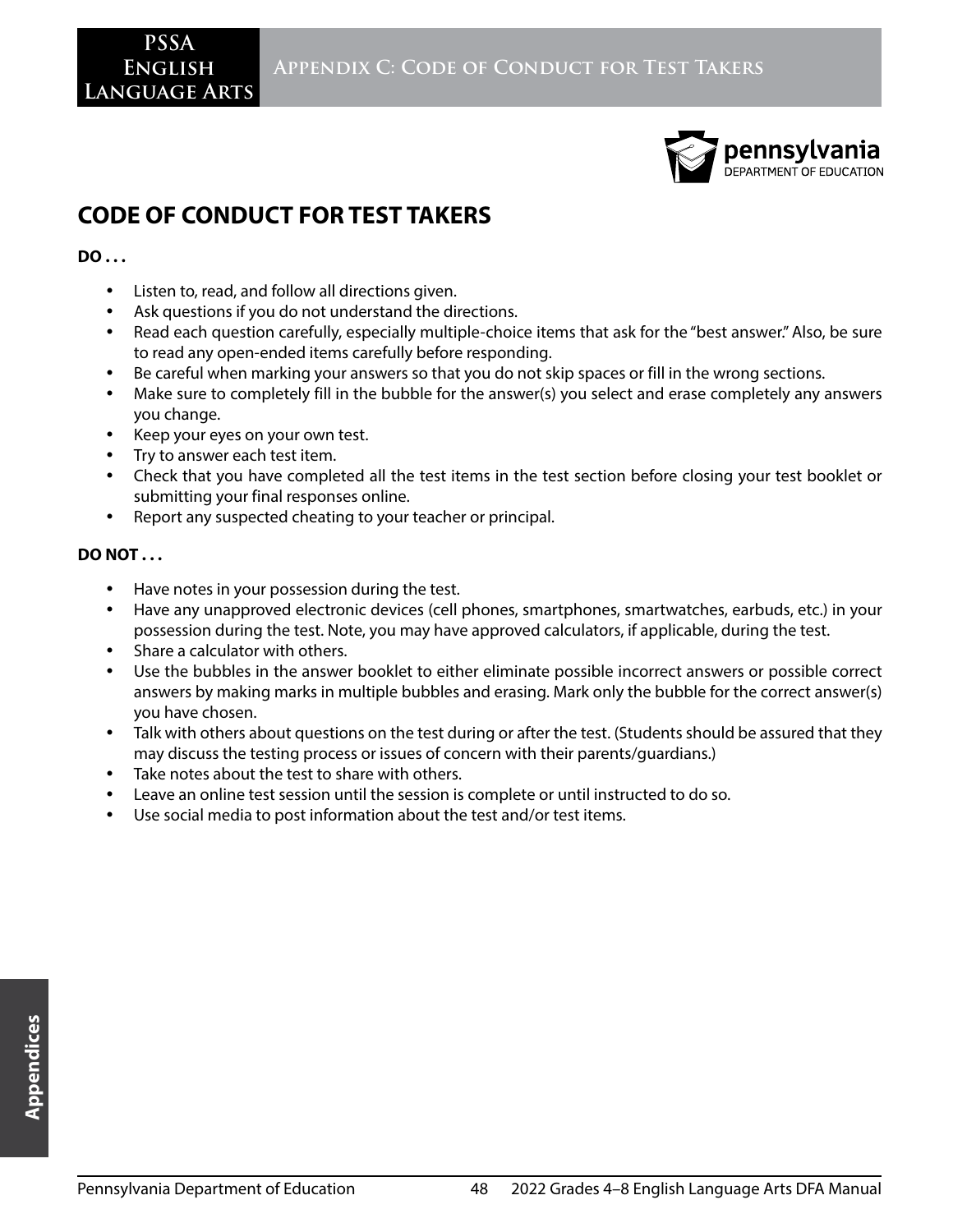

## THIS PAGE IS INTENTIONALLY BLANK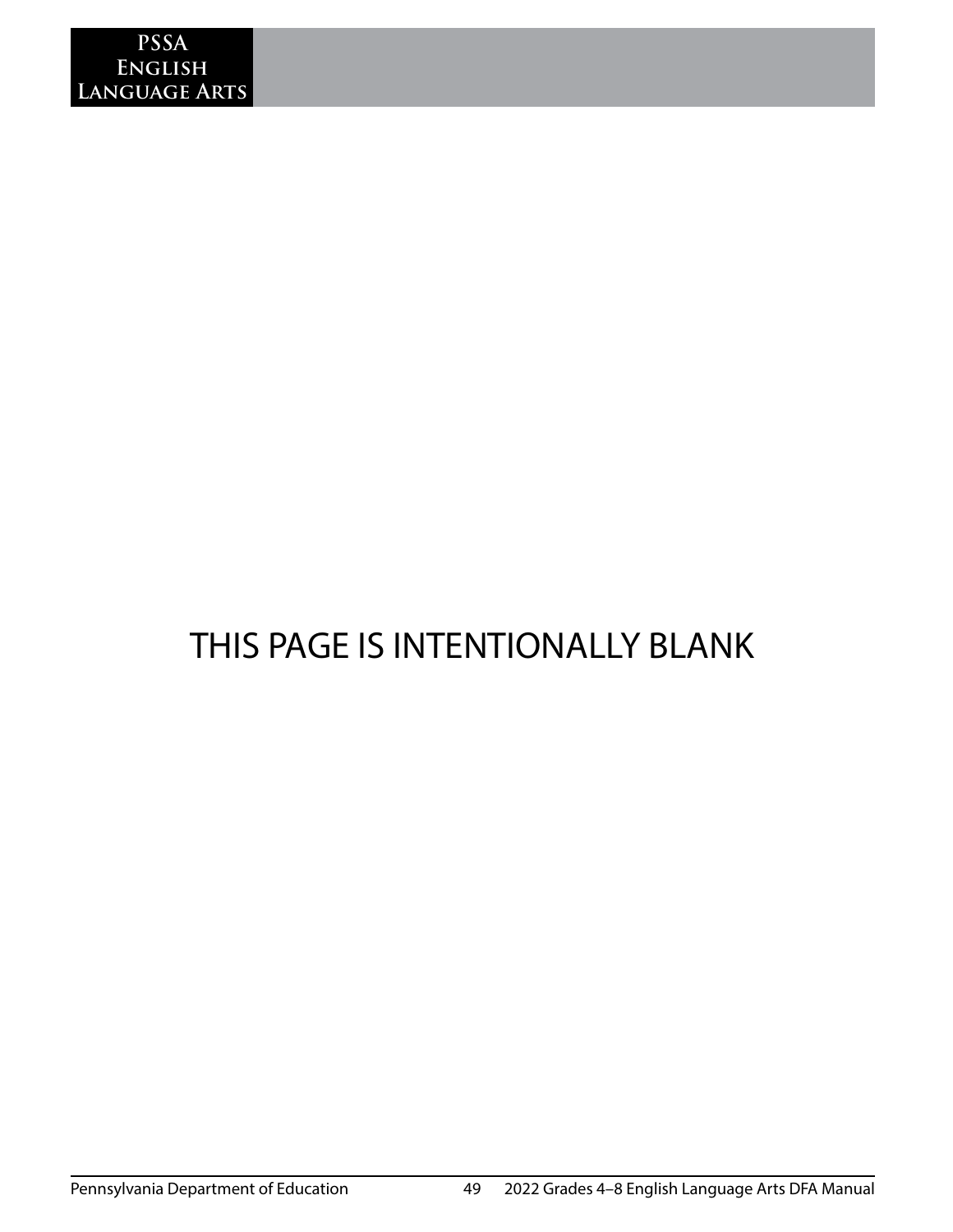# THIS PAGE IS INTENTIONALLY BLANK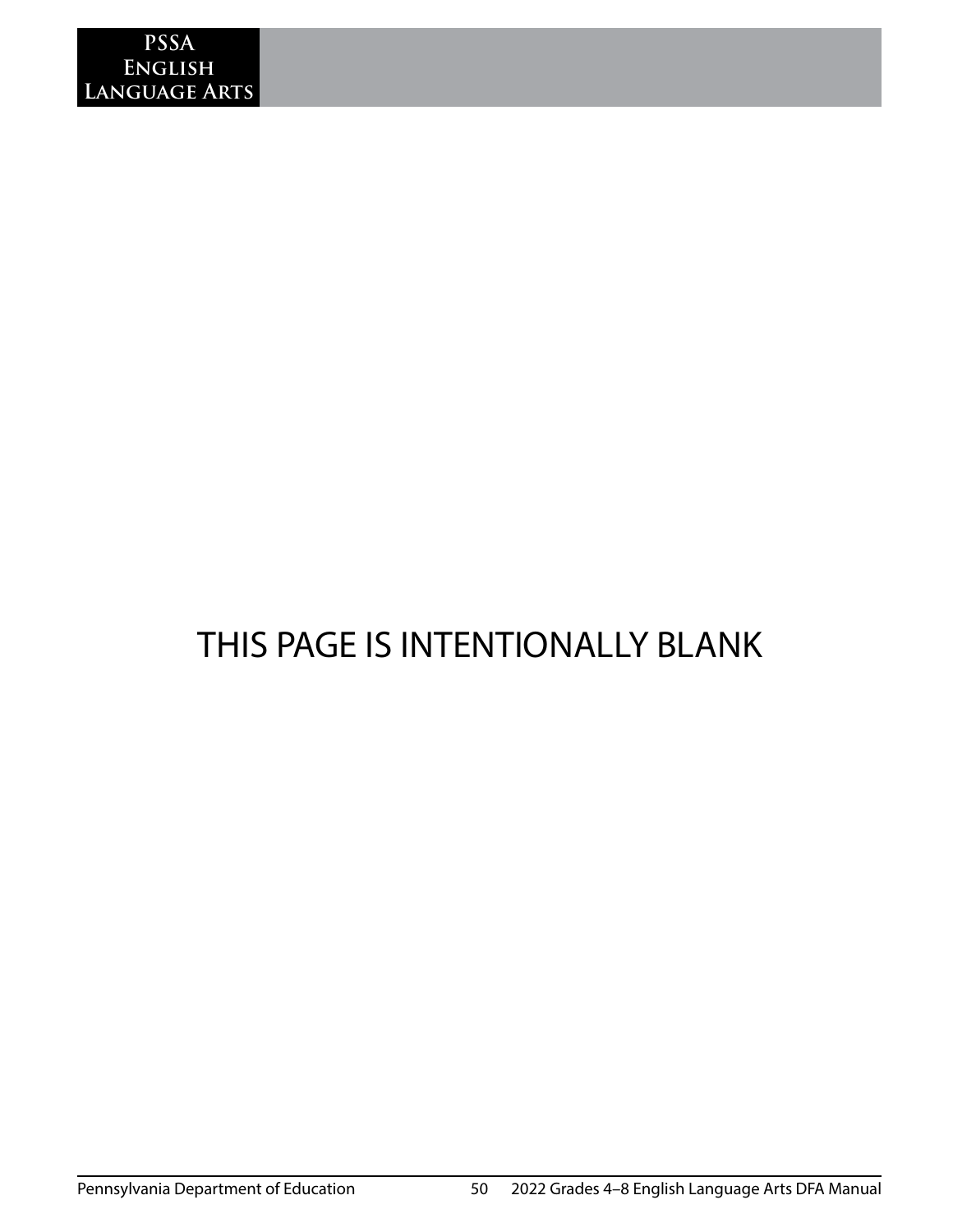

## THIS PAGE IS INTENTIONALLY BLANK